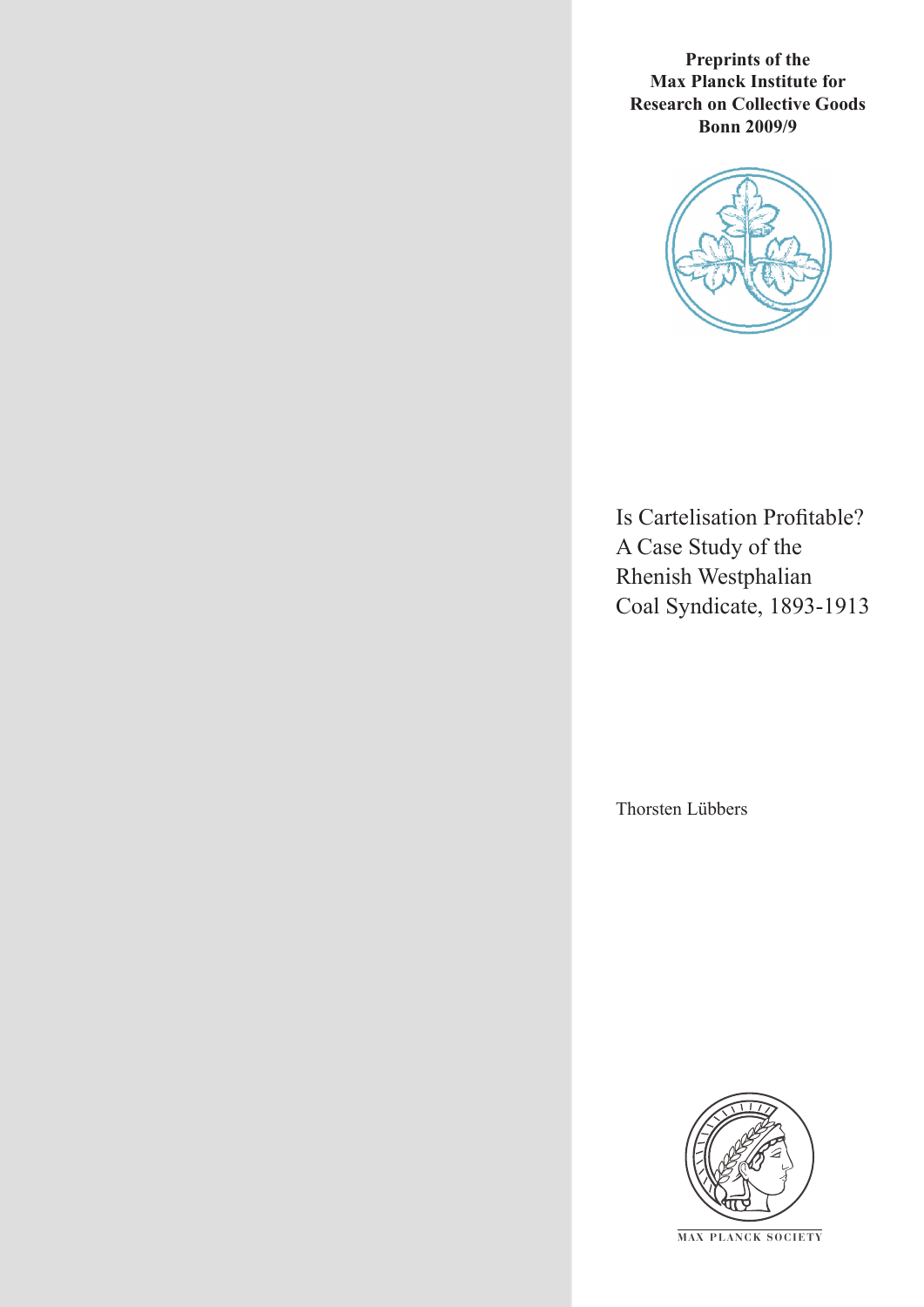

# **Is Cartelisation Profitable? A Case Study of the Rhenish Westphalian Coal Syndicate, 1893-1913\***

Thorsten Lübbers

März 2009

Max Planck Institute for Research on Collective Goods, Kurt-Schumacher-Str. 10, D-53113 Bonn http://www.coll.mpg.de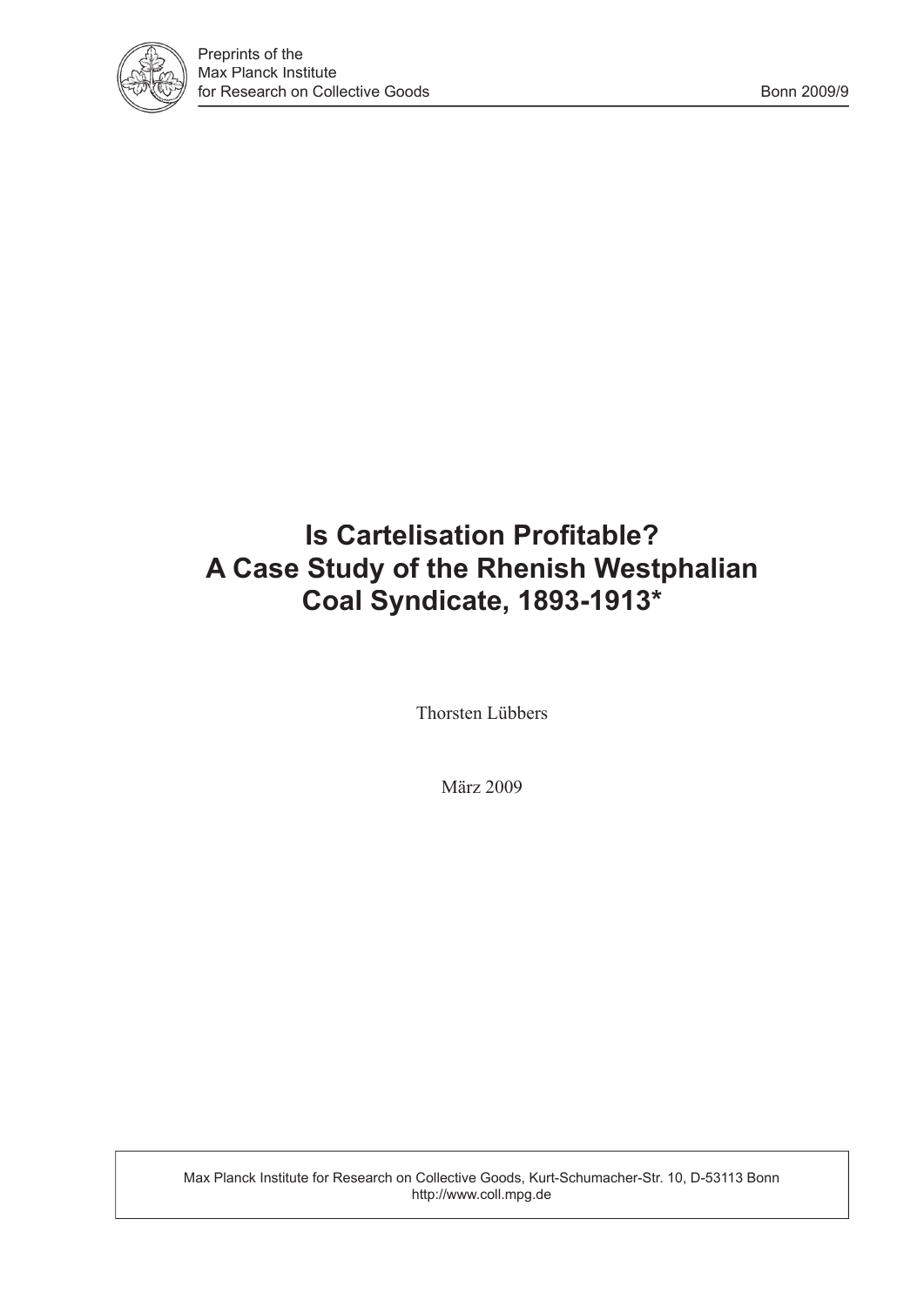# **Is Cartelisation Profitable? A Case Study of the Rhenish Westphalian Coal Syndicate, 1893-1913\***

**Thorsten Lübbers\*\***

22 March 2009

#### **Abstract**

We examine the effect of one of the presumably most powerful cartels ever on the profitability of its members. More precisely, we consider the Rhenish-Westphalian Coal Syndicate, a coal cartel that operated in Imperial Germany in the late 19th and early 20th century, using a newly constructed dataset and two different methodological approaches. At first, we employ event study methodology to asses the reaction of the stock market to the foundation of the cartel and two major revisions of its original contract. Furthermore, we look at different performance measures calculated from accounting and financial data in a dynamic panel data framework. Overall, our results suggest that the investigated cartel had no significant effect on the profitability of its members. However, we also find that it was able to stabilise coal prices and powerful enough to ensure that on average, prices were set high enough to avert negative repercussions on company performance.

*Word Count (incl. footnotes and references):* 16,345 *JEL Classification:* L 41, L 71, N 53 *Keywords:* Cartel, Economic history, Event study, Germany pre-1913

 $\overline{a}$ \* We would like to thank Carsten Burhop, Christoph Engel, Jos Jansen, Markus Lampe, Nils Petersen, Ulrich Pfister, participants of the New Researchers Session at the Economic History Society conference 2007 and our colleagues at the Max Planck Institute for Research on Collective Goods for helpful comments and suggestions. Brian Cooper substantially improved the writing. All remaining errors are the sole responsibility of the authors. In addition, we would like to thank our student assistants Marina Boland, Nina Büge, Kathrin Datema, Eva große Kohorst, Peter Monke, Annika Petersen, Juliane Schrader, and Hendrik Voss for substantial support in collecting the data for this article. Financial support of the Fritz-Thyssen-Stiftung (Grant No. 10.03.1.044/Industrieökonomische Analyse des Rheinisch-Westfälischen Kohlensyndikats 1893–1913) is

gratefully acknowledged. \*\* Max Planck Institute for Research on Collective Goods, Kurt Schumacher Str. 10, 53113 Bonn, Germany Email: luebbers@coll.mpg.de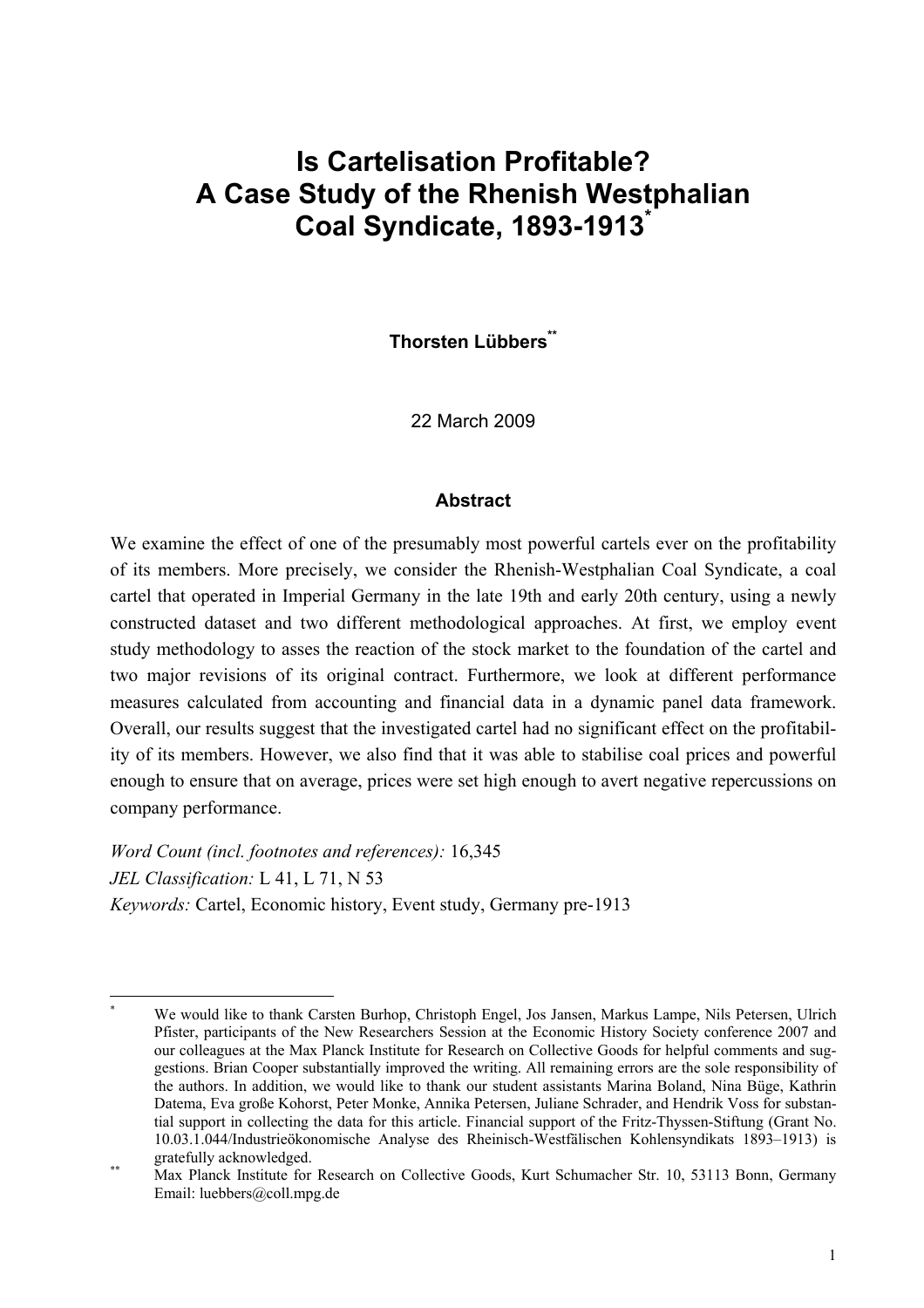## **1. Introduction**

 $\overline{a}$ 

The effect of cartels and other collusive arrangements on the profitability of the participating companies is a widely disputed topic in empirical industrial organisation. One group of studies relies on cross-sectional investigations covering many industries and collusive arrangements. The results of these investigations are mixed. Asch/Seneca (1976, from whom we adapted the title of our paper) find that, in the U.S. manufacturing industry, collusion had a negative effect on company performance measured by the Return on Equity (RoE). In contrast, based on estimated price-average cost margins of 54 international cartels, Griffin (1989) concludes that at least some of the investigated organisations must have increased the profits of their members significantly. Another group of empirical studies focuses on one specific case of collusive conduct and uses game-theoretical models. Similar to the cross-sectional investigations, the results of these studies vary considerably. Levenstein (1997) finds that profits in the cartelised Bromine industry were at least temporarily close to the joint profit-maximising level. Röller/Steen (2006) show that cartelisation in the Norwegian cement industry resulted in profits far below the jointprofit maximising but above the non-cooperative Cournot level. In his seminal work on the Joint Executive Committee, Porter (1983) concludes that the profitability of the companies participating in the cartel did not exceed the non-cooperative Cournot level. In this study, we follow an approach that is distinct from both of the procedures mentioned above.<sup>1</sup> In line with investigations by Bittner (2005) and Marin/Sicotte (2003), we make use of the information content of stock market data and event study methodology to assess the effects of collusive conduct on company performance. In addition, we augment these results by a combined analysis of financial, accounting, and output data in a dynamic panel data framework.

The subject of our investigation is the Rhenish Westphalian Coal Syndicate (*Rheinisch-Westfälisches Kohlensyndikat*, RWKS), a coal cartel that operated in Imperial Germany's most important industrial region, the Ruhr district. Our investigation period ranges from the foundation of the cartel in 1893 up to the First World War. We believe that the RWKS is especially well-suited to asses the effects of cartelisation for at least two reasons. First, unlike today and in other countries at that time (e.g., the United States) collusion was legal in Imperial Germany. After a groundbreaking decision by the German Imperial High Court (*Reichsgericht*) in 1897, cartel contracts were even legally enforceable in the courts (see Böhm, 1948). As a result, the information problem that researchers of modern tacit collusion struggle with is absent in our study. In particular, we have detailed information on cartel duration, membership in the cartel, market shares, cartel contracts, and the negotiation processes that preceded these contracts. Second, the RWKS is one of the longest-lasting cartels ever (Levenstein/Suslow, 2006) and believed to be one of the most powerful of the numerous collusive arrangements that operated in Imperial Germany (see, e.g., Hentschel, 1978). Thus, it should be a prominent candidate for a cartel that

<sup>1</sup> Another approach oftentimes used to determine the effects of collusion on prices and profits is the examination of antitrust prosecutions. See, e.g., Sproul's (1993) cross-sectional study on 25 antitrust cases in the 1970s and early 1980s, and Block/Nold/Sidaks' (1981) investigation of the effects of antitrust enforcement in the U.S. bread industry. Bosch/Eckard (1991) use event study methodology to assess whether antitrust indictments lowered investors' expectations of future profits.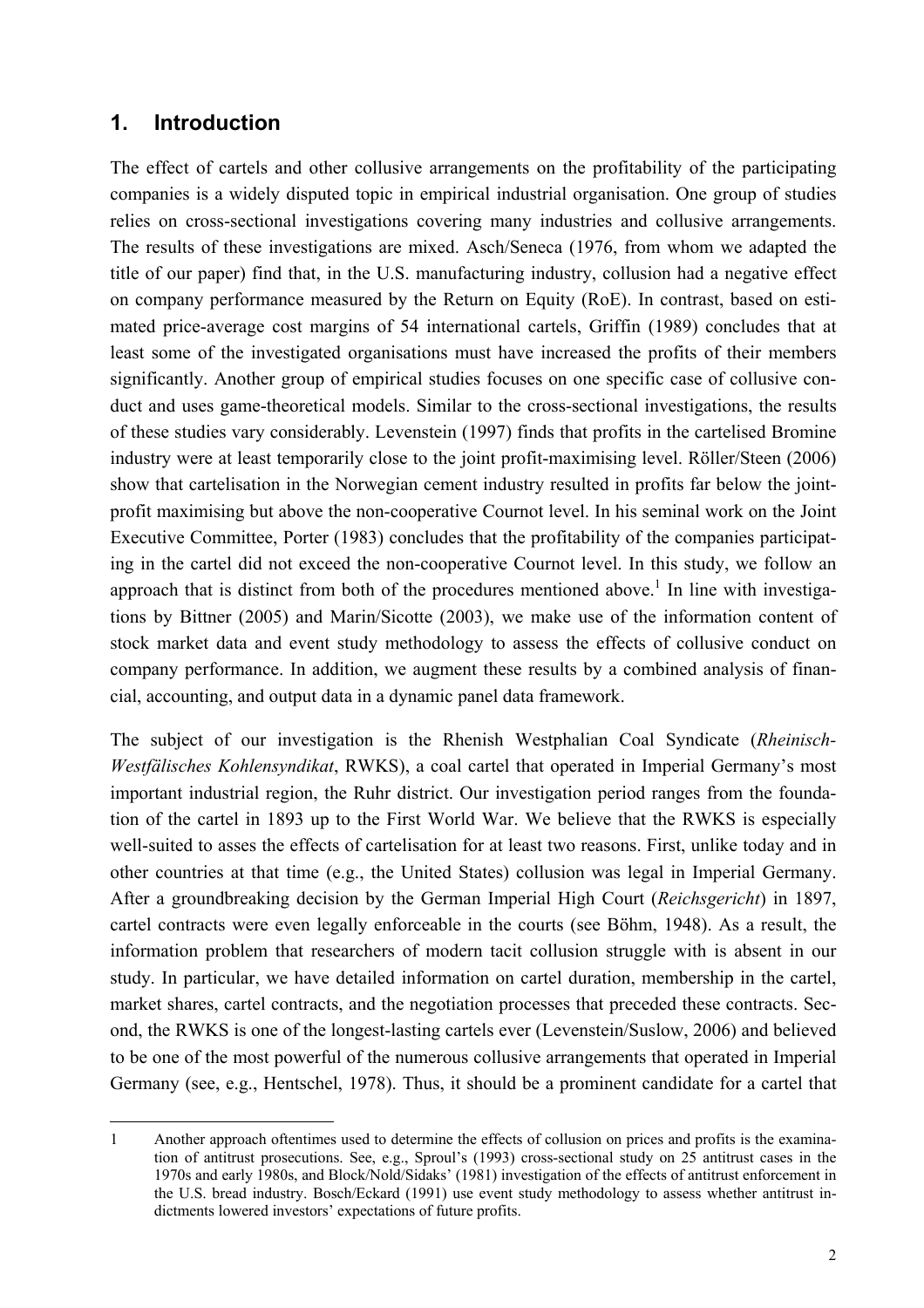affected its members' profitability. To put it differently: If the RWKS had no effect, which other cartel would? This question is related to a broader interpretation of Imperial Germany's economy history, namely that the rise of the country from a backwarded rural economy to one of the most dynamic industrialised nations in the world was linked to the existence of a peculiar German business model labelled 'organised capitalism' (Kocka, 1974; Parnell, 1994) or 'cooperative capitalism' (Chandler, 1990) and characterised by large joint-stock credit banks, tariffs, and – last but not least – a comparatively high level of cooperation among companies.<sup>2</sup>

The existing studies on the RWKS differ in their assessment of the cartel's effect on the profitability of its members. In line with the findings of contemporary scholars (Bock, 1914; Lüters, 1928), Blaich (1973) and Burke (1979) argue for a positive effect.<sup>3</sup> In contrast, Bittner (2005), Peters (1989), and Pounds/Parker (1957) regard the cartel as being rather ineffective and thus, not being able to affect performance in any way. Almost all of the studies mentioned above suffer from a common shortcoming: They do not offer compelling quantitative evidence to back their assertions. The only exception is Bittner's study. As we do in our investigation, Bittner uses stock market data and event study methodology. He finds that the formation of the cartel in 1893 resulted in very small positive performance effects for some cartel members, while others did not gain at all. As a result, Bittner comes to the conclusion that the RWKS had almost no effect on the performance of its members. However, his study has two major weaknesses. First, his sample is extremely small, as he investigates only six companies. Second, he does not account for the development of the RWKS in the years after 1893, because of his exclusive focus on the foundation of the organisation. In our study, we overcome these two shortcomings by looking at a sample of up to 19 companies and by investigating not only the foundation of the RWKS, but also two major revisions of the original cartel contract. Furthermore, we add another long-term perspective by examining the development of financial, accounting, and output figures over a time span of 33 years.

The results of our investigation are the following: In line with the results of Bittner, the findings from our event studies indicate that contemporary investors believed that the profitability of cartel members would be almost unaffected by the foundation of the RWKS. For the first revision of the original cartel contract this neutral assessment persisted. In contrast, in the event study of the second revision of the original contract, we detect a small but positive performance effect. The results from the combined analysis of accounting, financial, and output figures show neither a positive nor a negative effect of cartelisation on company performance, measured by the Return on Assets (RoA) or Tobin's *q*.

j

<sup>2</sup> Apart from cartelisation, interlocking directorates and tight bank-company relations are identified as coordination mechanisms (for a review of the literature, see Fohlin, 2007).

<sup>3</sup> A widely cited study on cartelisation in Imperial Germany by Webb (1980) is not relevant in this context. Webb focuses on the Steel Works Association and concludes that in combination with tariffs on iron and steel products this cartel reduced the sales risk of its members. As a result, they were more willing to engage in capital intensive vertical integration, which positively affected efficiency and thus also profitability. However, tariffs play a crucial role in the Webb model and there were none on coal.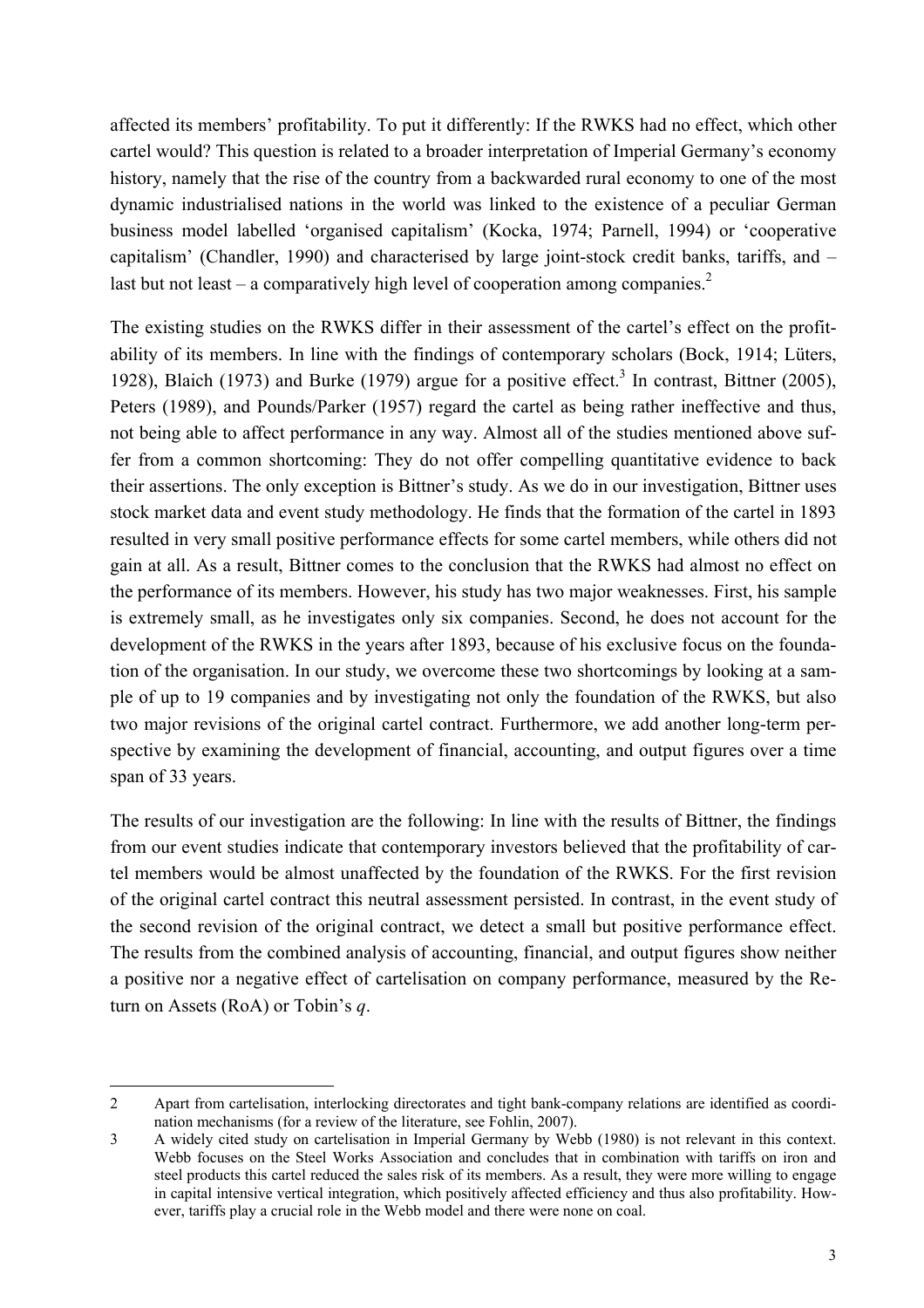Our study is organised in six parts. In the next section, we outline the theoretical foundations of our investigation. Afterwards, we introduce the institutional setting of the RWKS, discuss its aims, and present some stylised facts on market structure and the efficacy of the cartel with regard to price stabilisation. Furthermore, as a basis of the event study we give a detailed chronological account of cartel development in the years under consideration. In the next two sections, we present our research design and data. Then, we discuss our empirical findings. The last section concludes.

# **2. Theoretical Discussion**

The theoretical predictions regarding the performance effect of cartelisation are ambiguous. In the most basic economic model cartels are equated with monopolies: They enable the participating companies to extract monopoly rents by reducing output and raising prices above marginal costs. However, in the same basic model it can be shown that cartel members have strong incentives to cheat by chiselling the cartel price once a cooperative arrangement has been agreed on, because as long as all other cartel members adhere to the agreement, such behaviour will increase their individual profits.<sup>4</sup> Then again, this non-cooperative strategy is strictly preferable only in one-period games. In settings with repeated interactions, a potential defector has to weight the short-term gains of cheating against the long-term losses of cartel breakdown: If the defection in the first period is detected, it will trigger a punishment phase in all following periods, where the other cartel members will also resort to the non-cooperative strategy (Friedman,  $1971$ .<sup>5</sup>

Economic theory also provides a rich set of factors that might hamper the achievement and/or the maintenance of successful collusive conduct. Dynamic demand conditions, for example, make the detection of cheating more difficult, as, for the cartel members, it is harder to discriminate whether changes in their sales that are due to non-cooperative behaviour by another cartel member or due to changes in overall demand (Green/Porter, 1984; Rottemberg/Saloner, 1986). Furthermore, a large number of cartel members, heterogeneity of cost functions, and low barriers to entry can make collusion more difficult to achieve and sustain (Stigler, 1964, 1966): the first two factors, because they increases negotiation and monitoring costs; low barriers to entry, because they make the emergence of cartel outsiders more likely.

Finally, there are factors that can be both supportive or hindering to successful collusive conduct. Product heterogeneity, for example, reduces the profitability of cheating, as attracting customers from other cartel members by chiselling the cartel price becomes more difficult, but at the same time, the detection of cheating becomes more difficult as well and the punishment phases will be less severe (Deneckere, 1983). Excess capacities can also both support or hamper collusive con-

j 4 The basic cartel-monopoly model and the static cartel instability problem are described in every industrial economics textbook (see, e.g., Martin, 1994; Scherer/Ross, 1990).

<sup>5</sup> In multi-period games, the profitability of cheating depends critically on the size of the discount factor a potential defector attaches to future profits.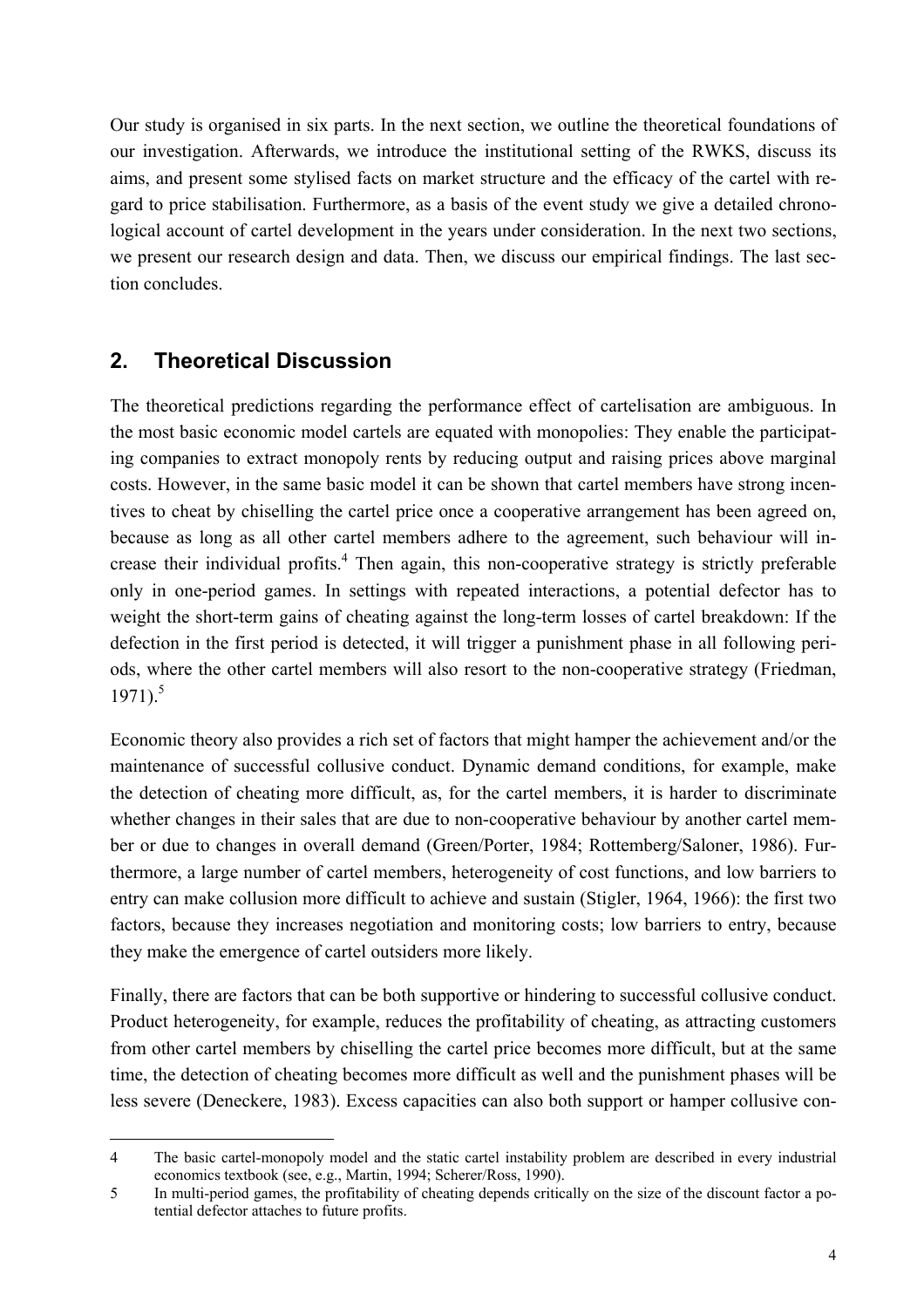duct (Davidson/Deneckere, 1990). On the one hand, holding excess capacities comes at a cost and thus, prevents colluding companies from jointly maximising their profits, but on the other hand, they increase their ability to punish defectors an thereby, can help to stabilise collusive arrangements.

In the following part, we will see that  $-$  according to official statements of the RWKS  $-$  price stabilisation was among the first and foremost aims of the organisation. The theoretical literature on price stabilisation cartels predicts that mean preserving price stabilisation (i.e., reducing the variability of prices over the business cycle without changing the mean of the price levels in boom and slump periods) will reduce the profitability of the participating companies (Oi, 1961).<sup>6</sup> Moreover, in order to implement such a price scheme, the cartel will have to enforce restrictions on the output of its members in boom periods, and in slump periods some form of non-price demand rationing will have to be applied. The negative performance effect can be offset if the cartel runs a buffer stock. In this case, enforced restrictions of production and non-price rationing will no longer be necessary, because total output over the business cycle is the same as with competition. However, for our study the idea of a buffer stock is unrealistic, as in the time period under investigation due to outgassing and the danger of spontaneous ignition larger amounts of coal could not be stored for extended periods of time (Orth,  $1922$ ).<sup>7</sup> The profitability of price stabilisation schemes will certainly change, if the cartel uses its market power to raise the mean price level above the mean level of competitive boom and slump periods (Scherer/Ross, 1990). If this increase is large enough to offset the negative repercussions of stabilised prices, cartel members will very likely be better off.<sup>8</sup>

Based on the theoretical considerations mentioned above, we construct four scenarios that will guide the following analysis of the RWKS: (1) If we observe a significant stabilisation of coal prices and a decrease in profitability after the formation of the RWKS, we can conclude that the

j 6 The model assumes that there are only two states of the economy – boom and slump – that occur with the same probability (0.5) and are characterised by equal-sized positive and negative shifts in demand. Empirical investigations on the business cycle in Imperial Germany show that there were more boom than slump years (Burhop/Wolff, 2005). Adjusting the model to these more realistic parameters would further aggravate the negative performance effect of mean preserving price stabilisation schemes.

<sup>7</sup> Whenever we refer to coal, we will be talking about bituminous coal only. Thus, lignite coal is omitted from the investigation. This restriction is due to the fact that the markets for the two types of coal were even further separated in the 19th and early 20th century than they are today. Because of its chemical constitution lignite coal could not be used in most of the industrial applications that made up much of the demand for bituminous coal (e.g., coke for blast furnaces). In addition, the major deposits for bituminous and lignite coal were situated in different geographical areas. As a result, there was no direct contact between companies that mined bituminous and those that mined lignite coal. In our investigation period, not one company situated in the Ruhr district mined both types of coal and there was not one single takeover that involved a bituminous as well as a lignite coal mine.

<sup>8</sup> Apart from its mixed implications for their profitability, price stabilisation schemes also affect the cartel members' price and profit risk. Simple mean preserving price stabilisation reduces the variability of both prices and profits. Given companies are risk-averse they should be willing to sacrifice some profitability for these reductions. However, so far it is far from clear that the positive effects of smaller risk are large enough to offset the negative repercussions of smaller profits, so that in the end, the cartel members would be better off. Theoretical considerations are only available for the buffer stock case. Moreover, these are also inconclusive. On the one hand, using a slightly modified version of the basic model, Newberry/Stiglitz (1981) show that even risk-averse producers will not gain. On the other hand, in a state-preference framework Chambers/Quiggin (2003) predict that such schemes always make risk-averse producers better off.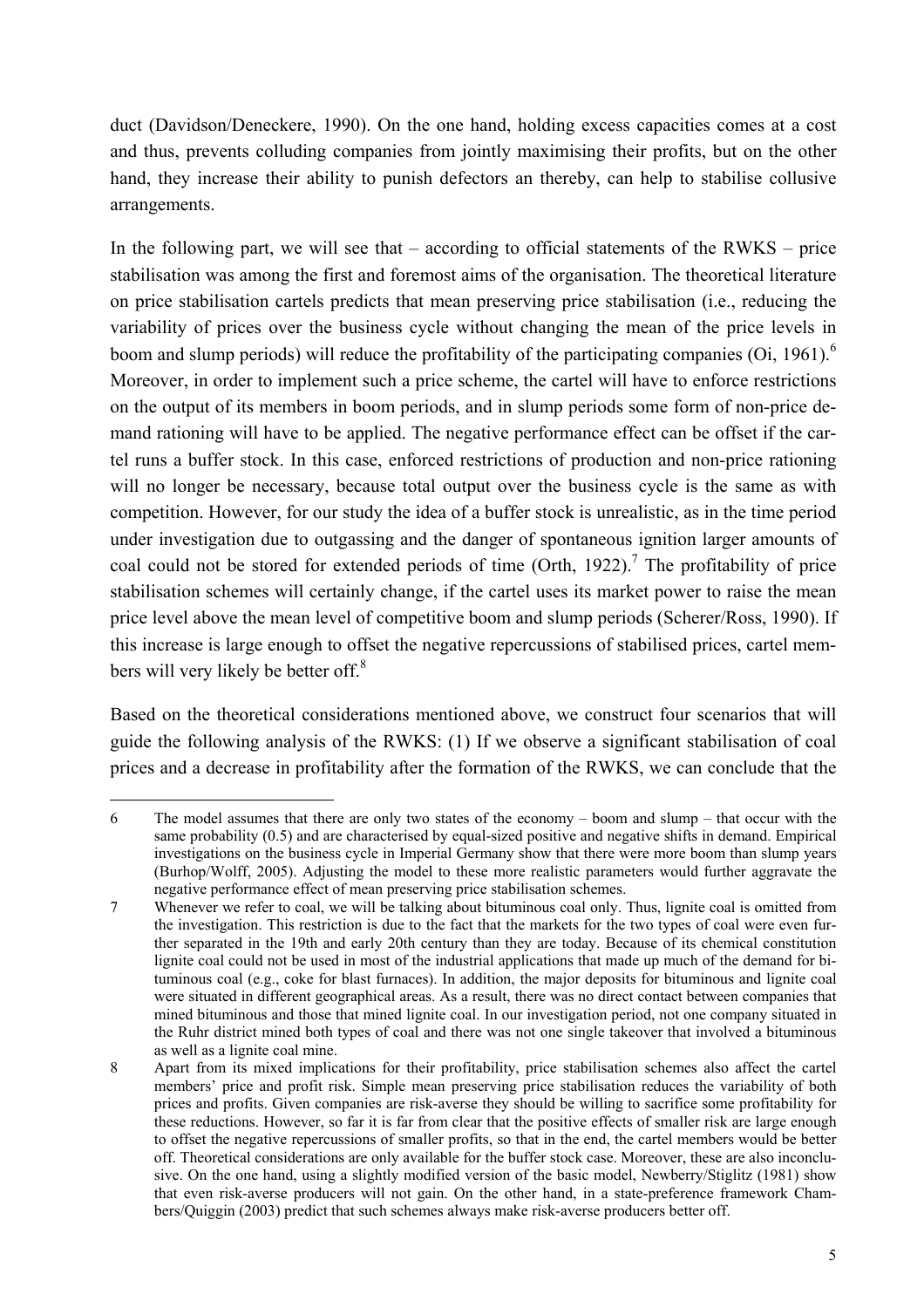cartel stabilised prices, but was not able (or willing) to raise them above the mean preserving level. (2) If we observe a significant stabilisation of coal prices and stable or increasing profitability after the formation of the RWKS, we can infer that the cartel stabilised prices above the mean preserving level and, thus, produced monopoly rents for its members. (3) If we observe no significant stabilisation of coal prices and an increase in profitability after the formation of the RWKS, we can conclude that – in contrast to its official statements – the cartel actually raised prices above the competitive level and did not to stabilise them. (4) If we observe no significant stabilisation of coal prices and no increase or even decrease in profitability after the formation of the RWKS, we can conclude that the cartel was unsuccessful and inefficient. In order to test the plausibility of these four scenarios, we will explicitly and empirically approach two research questions: Did the investigated cartel stabilise price? and: Did it raise the profits of its members?

# **3. The Rhenish Westphalian Coal Syndicate**

As mentioned before, the RWKS is widely regarded as one of the most powerful cartels that operated in Imperial Germany. From its foundation in 1893, it lasted for more than 50 years until it was finally broken up by the Allies after the Second World War. Between 1893 and 1913, the combined output of its members represented about 50 per cent of the national output in bituminous coal. In the Ruhr district the market share was even more impressive. Here, the RWKS controlled between 80 and 90 percent of the output (Peters, 1989).

The RWKS was both a price- and a quota-setting cartel.<sup>9</sup> In addition, it also managed the sales of its members. The participating companies were obliged to deliver their output to the organisation, which then sold it on the market and redistributed the revenues. The prices the cartel charged its costumers varied with the destination of sales. In non-competitive regions, where the members of the organisation enjoyed advantages in transportation costs that prevented outsiders from competing, prices were set annually.<sup>10</sup> Variations were only allowed to account for differences in quality. In areas with competition from cartel outsiders, the RWKS sold the coal at market prices and compensated its members for the difference between the market and the cartel price.

j 9 All statements on the institutional setting of the RWKS rely on the cartel contracts reproduced in Verein (1904b).

<sup>10</sup> In Kontradiktorische Verhandlungen (1903: 70), Anton Unckell, the head of the executive board of the RWKS, defined the non-competitive area as follows: "The non-competitive area stretches to the north as far as Holland, East Frisia and the Hamburg district; to the east, as far as the province of Saxony in part or, more precisely, the Elbe river; to the south, as far as the point where we clash in competition with Bohemia; and to the west, as far as Belgium and France. [The] competition from Saar coal [...] is not [...] as palpable for us to have to draw the border of the non-competitive area before reaching the Saar area." Original: "Das unbestrittene Gebiet wird begrenzt im Norden durch Holland, Ostfriesland und den Hamburger Bezirk, im Osten teilweise durch die Provinz Sachsen, oder richtiger durch die Elbe, im Süden, da wo wir mit der Konkurrenz von Böhmen zusammentreffen, und im Westen durch Belgien und Frankreich. [Die] Konkurrenz der Saarkohlen [...] macht sich [...] nicht so fühlbar für uns, daß wir die Grenze des unbestrittenen Gebiets schon vor Erreichung des Saarbezirkes hätten ziehen müssen."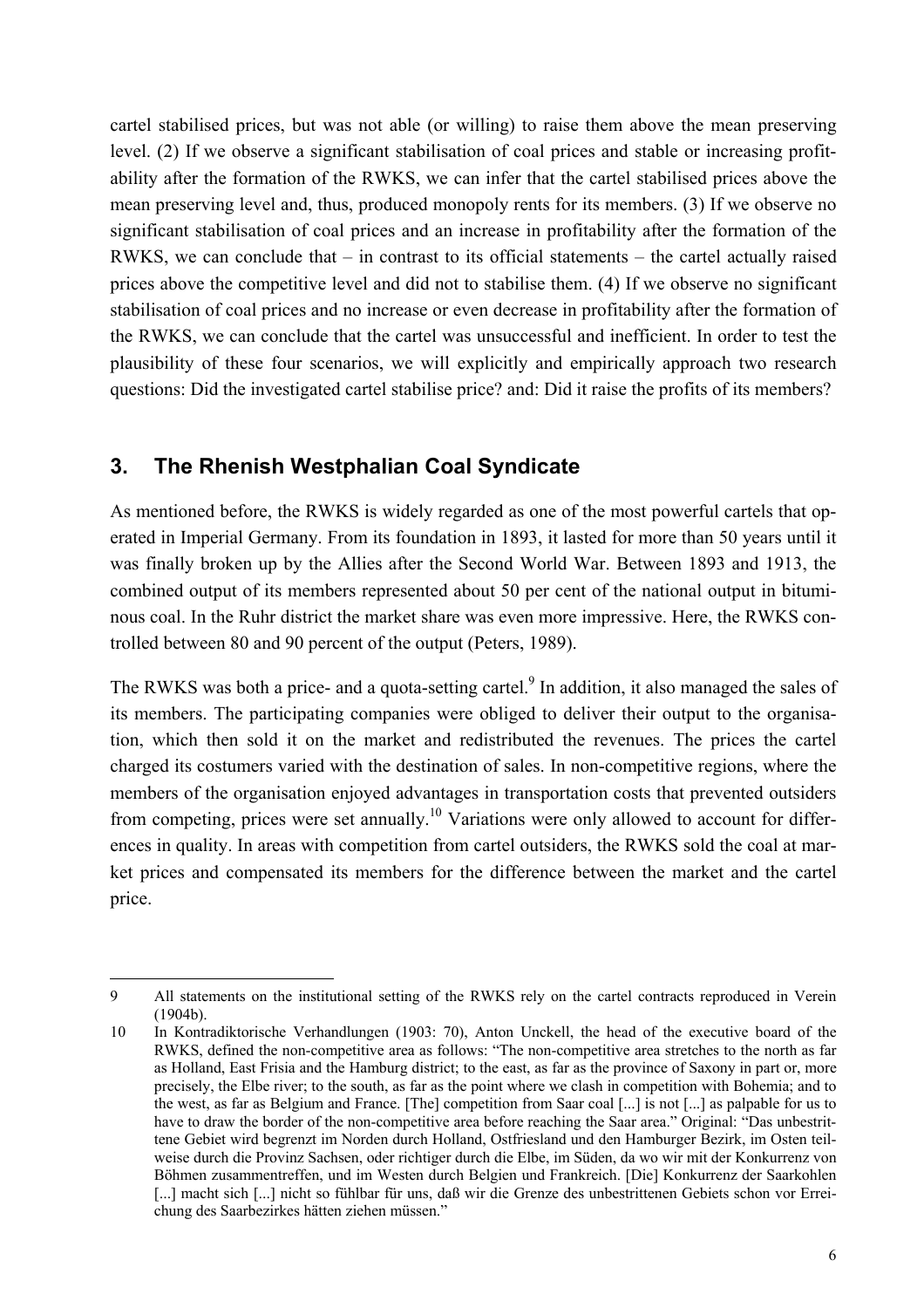Output was controlled by a dynamic quota system that allowed changes in the relative output shares of cartel members. The original quotas were assigned on the basis of their production in either 1891 or 1892 and expressed in absolute numbers (metric tons). The sum of these individual quotas was equal to the maximum total output of the cartel. In order to match supply and demand, the cartel authorities were allowed to impose an equal percentage reduction to each member's quota. Non-compliance with the rules of the organisation – e.g., failures in meeting the delivery requirements or production in excess of one's cartel quota – was sanctioned by severe fines. The overhead costs of the organisation as well as the compensations for sales in competitive areas were financed by a variable percentage deduction from the revenues that the RWKS redistributed to its members.

According to the official statements of the RWKS, the first and foremost aim of the organisation was the stabilisation of coal prices at a "reasonable" (*angemessen*) but "moderate" (*gemäßigt*) level.<sup>11</sup> Furthermore, it was also intended to raise and stabilise profits and to reduce the variability of output. Although these three aims were interconnected, the decisions of the cartel authorities did not necessarily mirror this (Peters, 1981). If conflicts between price and output policy arose, the former would usually be favoured over the latter. All in all, the output and profit aims were regarded as corollaries of successful price stabilisation.<sup>12</sup>

Notwithstanding the impressive market shares and the tight organisation of the RWKS, the market structure of the coal mining industry in the Ruhr district displayed features that might have hampered a successful conduct by the cartel. First, the organisation had to deal with competition by outsiders. In total, only around 50 per cent of the coal output of its members was sold at cartel prices within the non-competitive regions (Wiedenfeld, 1912). For the remaining share of output, the RWKS had to compete with other coal producers in Germany and with imports from Great Britain (Walker, 1904). Furthermore, even within the non-competitive areas, the output of cartel outsiders became more and more substantial (see below). Second, there were many features that presumably increased negotiation and monitoring costs. First of all, the number of companies participating in the cartel was large.<sup>13</sup> Furthermore, there were remarkable differences in size<sup>14</sup> as well as substantial variations in cost situations<sup>15</sup>. Finally, demand and supply conditions were

j

<sup>11</sup> The statements about the aims of the RWKS are based on the annual reports of the organisation (cited in Passow, 1911) and statements of cartel executives in Kontradiktorische Verhandlungen (1903).

<sup>12</sup> The argumentation of the cartel authorities is in line with the reasoning of contemporary German economists. See, e.g., Liefmann (1897); Schmoller (1923).

<sup>13</sup> At its foundation in 1893, the RWKS had no less than 98 members. In 1912, there still were 70 cartel members (Peters, 1989).

<sup>14</sup> For example, in 1893, the minimum coal output of a cartel member was 13,944 metric tons. In contrast, the maximum was 2,926,729 tons. The median of the output of all 98 cartel members was 188,001 tons (calculated from figures in Jahrbuch, 1894).

<sup>15</sup> Most of the cost differences were due to geology. Mines in the southern part of the Ruhr district were faced with thinner and less evenly stratified coal seams than those that operated in the northern part. In addition, their output showed a less favourable ratio of coal to stone. In part, these cost disadvantages were set off by the fact that the overburden in the north was thicker and production shafts had to reach deeper in order to access coal deposits (Bergmann, 1937; Brown, 1993: 203-229).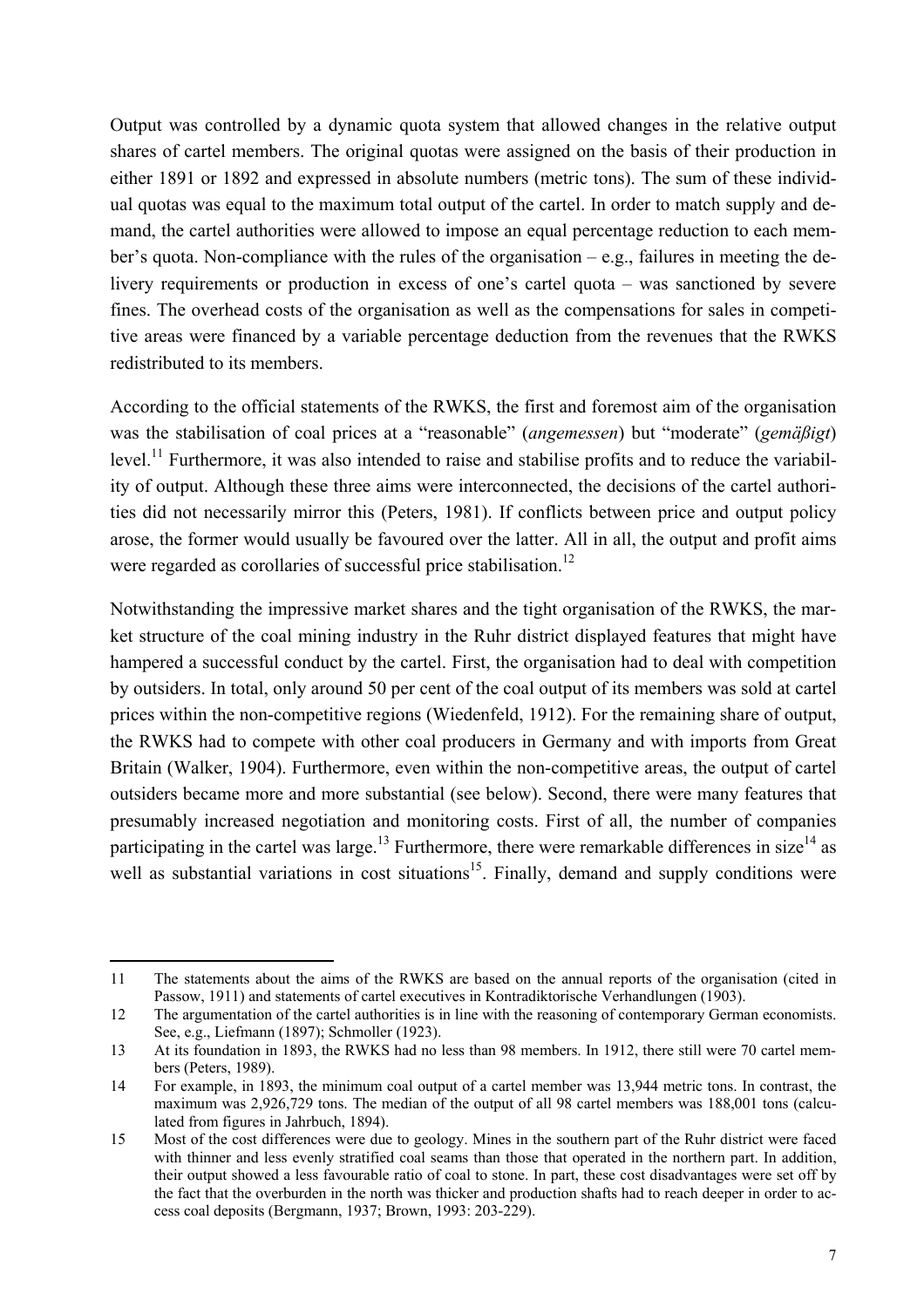dynamic.16 Third, the design of the first and second cartel contract promoted the creation of excess capacities (see below).

In order to evaluate the plausibility of the scenarios derived from the theoretical reasoning in section 2, at first we have to analyse if the RWKS was able to stabilise coal prices. Therefore, we consider two price series: one that displays prices charged in the non-competitive region and one that represents the overall sales price of coal from the Ruhr district (i.e., sales in the competitive as well as in the non-competitive region<sup>17</sup>). For both series, we test whether their variability declined after the formation of the cartel. Furthermore, we apply the same test to the variability of the Net National Product (NNP) deflator in order to distinguish cartel-related effects from economy-wide developments. The results of this exercise are displayed in Table 1.

**Table 1:** Price Stabilisation (Variance of Annual Percentage Changes of Coal Prices and the NNP Deflator, 1876–1892 and 1893–1913)

|                  | Coal price<br>(non-competitive<br>region) | <b>Overall sales price</b><br>(non-competitive and<br>competitive region)                                                                                                                                                                                 | <b>NNP</b> deflator |
|------------------|-------------------------------------------|-----------------------------------------------------------------------------------------------------------------------------------------------------------------------------------------------------------------------------------------------------------|---------------------|
| 1876–1892        | 18.217                                    | 14.440                                                                                                                                                                                                                                                    | 2.290               |
| 1893-1913        | 5.793                                     | 5.108                                                                                                                                                                                                                                                     | 2.451               |
| F-test (p-value) | 0.000                                     | 0.006                                                                                                                                                                                                                                                     | 0.763               |
|                  |                                           | $\mathbf{u} \cdot \mathbf{v} = \mathbf{u} \cdot \mathbf{v}$ , and the contract of the contract of the contract of the contract of the contract of the contract of the contract of the contract of the contract of the contract of the contract of the con |                     |

*Note*: coal price = price of fat coal at the exchange in Essen; overall sales price = total value of coal sales from the Ruhr district divided by sales in metric tons; *F*-test = *F*-test of variance equality; the *F*-statistic is given by  $F = s_L^2$  ./  $s_S^2$  (where  $s_L^2$  is the variance in the subgroup with the larger and  $s_S^2$  is the variance in the subgroup with the smaller variance) and has  $N_L$ -1 numerator and  $N_S$ -1 denominator degrees of freedom (where  $N_L$  is the number observations in the subgroup with the larger variance and  $N_S$  is the number of observations in the subgroup with the smaller variance)

*Source*: Banken (2003), Data-CD-ROM; Hoffmann (1965).

The tests suggest that for both the coal price in the competitive region and the overall sales price, the variance of the annual changes was significantly lower after the formation of the RWKS. In contrast, the variability of changes in the NNP deflator remained almost the same. Thus, there is compelling evidence that the cartel was willing and able to stabilise coal prices, and we can reject scenarios (3) (monopolistic pricing without price stabilisation) and (4) (complete inefficacy of the RWKS) outlined in section 2.18

j 16 Between 1880 and 1913, German coal output increased by more than 6 percent annually (Jahrbuch, various issues). During the same period, the output of the German iron and steel industry – with a 40 percent share by far the largest consumer of coal from the Ruhr district (Passow, 1911) – grew by almost 6 percent per year (Hoffmann, 1965).

<sup>17</sup> About 50 percent of the coal output from the Ruhr district was sold in the non-competitive region. The remaining part was sold in the competitive region (Wiedenfeld, 1912).

<sup>18</sup> It should be noted that the RWKS was far less effective in controlling output. Comparing the production targets of the organisation to the actual total output of its members, Peters (1981) comes to the conclusion that the RWKS failed to meet these targets in 19 out of 20 years between 1895 and 1914 (in nine years actual output was below, in ten years above desired output).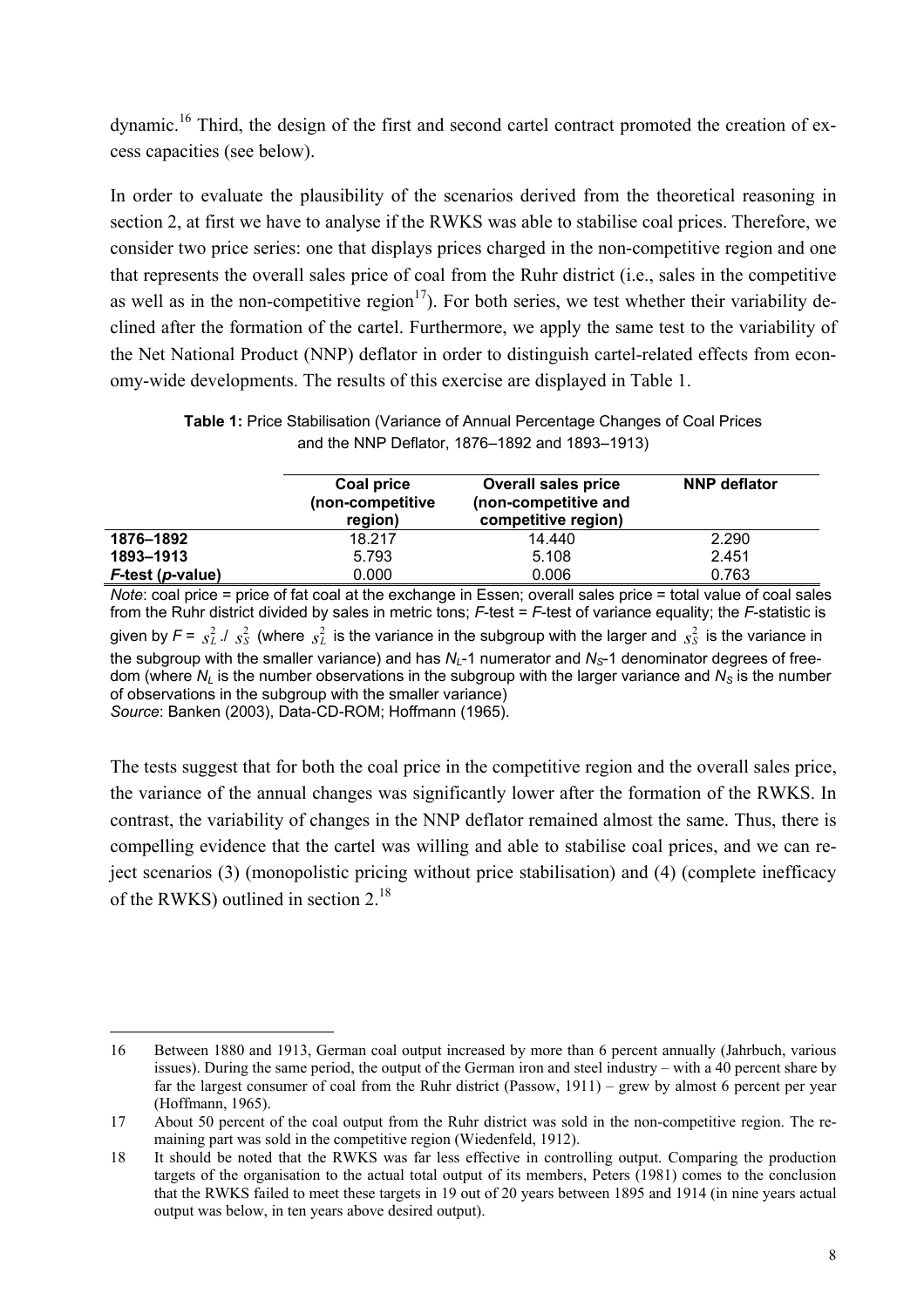#### **The Foundation of the RWKS**

The foundation of the RWKS in 1893 was preceded by more than 20 years of failed attempts to coordinate the behaviour of the mining companies in the Ruhr district. From the late 1870s onwards, numerous less ambitious collusive arrangements had been put in place. However, all of these arrangements were short-lived and eventually failed because they were confined to small geographical areas, limited in the scope of their control, and lacking effective mechanisms to sanction non-cooperative behaviour.<sup>19</sup> As a result, before the foundation of the RWKS the mining industry in the Ruhr district can be considered as a competitive industry (Holtfrerich, 1973).

Given the unfavourable pre-history, the negotiation process that finally led to the foundation of the RWKS was complicated and enduring. In January 1892, mining companies that represented almost 90 per cent of the output from the Ruhr district had joined the Association (*Gemeinschaft*) in order to negotiate a comprehensive cartel treaty that would overcome the shortcomings of the previous arrangements.<sup>20</sup> In the following months, these negotiations proved to be far from straightforward and were often more than close to collapsing. Then, at the end of September 1892, they gained momentum and a commission was installed that was intended to produce a draft version of a treaty. But even now, there still were drawbacks. In the first half of December 1892, it was declared impossible to persuade the vertically integrated iron and steel producers – called foundry mines (*Hüttenzechen*) – of the district to join the cartel.<sup>21</sup> Afterwards, it took another three months until the remaining mining companies from the district unanimously agreed to form the RWKS. Up to this date, the negotiations were again extraordinarily difficult. Two deadlines expired without the consent of all required companies having been reached.<sup>22</sup> Although most were willing to accept the draft contract, some were still undecided and others demanded special rights. As a result, in a meeting held on 28 January, it was ultimately demanded that all companies that had not yet approved to join had to do so until 16 February 1893. Otherwise, the negotiations would be terminated.<sup>23</sup> After this meeting, the approval of the remaining companies came more quickly than expected, so that the RWKS was officially founded on 9 February 1893.<sup>24</sup>

## **The First Revision of the Original Contract**

j

Only 21 months after the foundation of the RWKS, in November 1894, the cartel authorities installed a commission to revise the original contract. Within this time period, two major short-

<sup>19</sup> For a summary of collusion in the pre-RWKS years, see Pierenkemper (1979).

<sup>20</sup> Unless indicated otherwise, accounts of negotiation processes rely on Verein (1904b).

<sup>21</sup> See the issue of the *Kölnische Zeitung* dated 17 December 1892 (second morning issue). See also the issue of *Glückauf* dated 17 December 1892.

<sup>22</sup> The first deadline was set to 22 December 1892 (*Kölnische Zeitung* dated 5 December 1892, morning issue). Afterwards, in a meeting held on the 16 December 1892 the commission extended this deadline until 20 January 1893 (*Kölnische Zeitung* dated 17 December 1892, second morning issue).

<sup>23</sup> See the issues of the *Kölnische Zeitung* dated 29 January 1893 (Sunday issue) and 30 January 1893 (first and second morning issue).

<sup>24</sup> See the issue of the *Kölnische Zeitung* dated 9 February 1893 (second morning issue).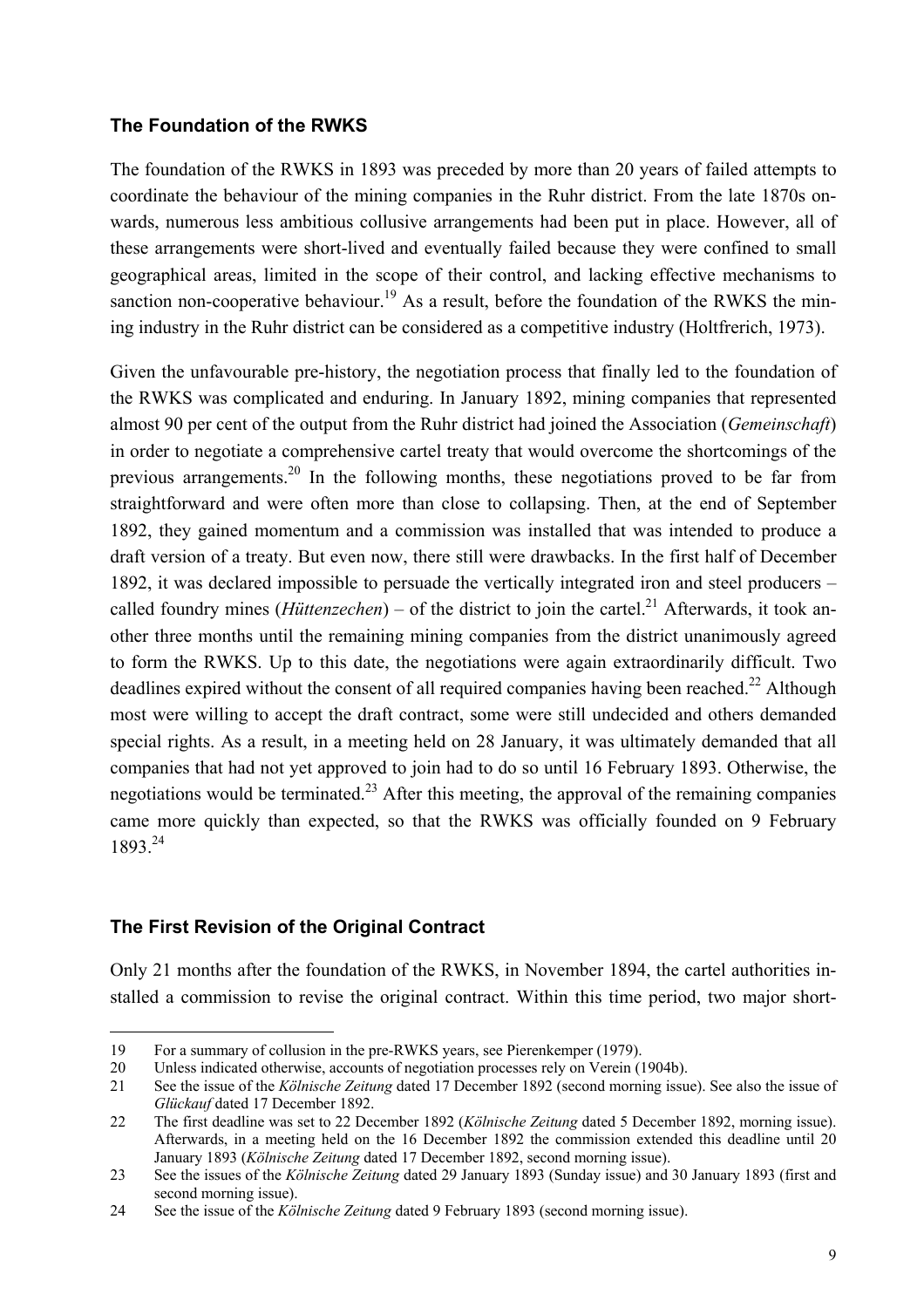comings of this contract had become apparent. At first, the pre-history of failed collusion hung like a sword of Damocles over the organisation. The cartel authorities felt that market participants and cartel members had to be persuaded that, in contrast to its short-lived predecessors, the RWKS was indeed powerful and intended to last for a prolonged period of time.<sup>25</sup> This problem was aggravated by the fact that in one of the last negotiation rounds in the run-up to the foundation of the cartel, the duration of the RWKS had been reduced from ten to only five years.

The second shortcoming was the design of the dynamic quota regime. The contract of 1893 stipulated two different ways for a cartel member to increase its production allowance. First, it could apply for a higher quota for its existing production facilities. In this case, the cartel authorities could refuse an increase, if they judged that the coal market was incapable of absorbing the additional output. Second, a cartel member could sink a new production shaft. Thereby, it could automatically raise its quota by 120,000 metric tons and, for the cartel authorities, there was no way to deny the increase. In the years 1893 to 1895, the members of the RWKS had made excessive use of this privilege for new shafts and had stretched the words of the respective paragraph to the maximum: new shafts were sunk and then closed down again, once the larger cartel quota was granted, ventilation shafts were turned into production shafts, and shafts were equipped with additional extraction lifts, as double shafts would be counted as two units of production (Peters, 1989).<sup>26</sup> The uncontrolled increase in individual production allowances severely complicated the control of output and the cartel authorities regarded it as the major threat to the existence of the whole organisation.<sup>27</sup>

The commission that was installed to revise the original contract issued its suggestions in early April 1895. After that, the advisory council of the RWKS discussed and modified the document throughout April and sent a final draft to the general assembly in a session on 5 May 1895.<sup>28, 29</sup>

 $\overline{a}$ 25 In a meeting of the advisory council (see footnote 26) on 30 May 1895, Tillmann, the chief executive of the mining company Tremonia, stated: "[The ten-year term is] essential for the syndicate to work effectively and for winning and retaining the trust of the Syndicate not just with its members, but with the entire rest of the business community." Original: "[Die zehnjährige Laufzeit ist] zu einer gedeihlichen Thätigkeit des Syndicats sowie zur Gewinnung und Erhaltung des Zutrauens zum Syndicate nicht bloß der Mitglieder, sondern auch der ganzen übrigen Geschäftswelt nothwendig." (Mining Archive, Bochum, inventory 33, no. 1: Minutes of the General Assembly, 1894–1896).

<sup>26</sup> Between 1893 and 1895, the sum of the individual production allowances rose by more than seven percent annually; almost two thirds of these increases was due to the privilege for new production shafts (Mining Archive Bochum, inventory 33, no. 423: Annual Participation Figures; Pilz, 1910). All quota increases by 120,000 tons or a multiple of 120,000 tons were interpreted as quota increases due to new production shafts (see Peters, 1981).

<sup>27</sup> In a meeting of the advisory council (see footnote 26) on 9 April 1895, Emil Kirdorf, head of the council and chief executive of the Gelsenkirchener Bergwerks-AG, stated that "no clause [of the first agreement turned out to be] [...] so critical for the Syndicate". Original: "[...] keine Bestimmung [des ersten Abkommens hat sich als] [...] so bedenklich für das Syndicat erwiesen". (Mining Archive, Bochum, inventory 33, no. 50: Minutes of the Advisory Council, 1895).

<sup>28</sup> The most important bodies of the RWKS were the executive board, the advisory council, and the general assembly. The executive board was indirectly elected by the general assembly (via a supervisory board). It set the sales prices, defined the deductions from the redistributed revenues, and imposed the fines for noncompliance with delivery commitments. Membership and voting rights in the advisory council were granted on the basis of coal output. For each 1,000,000 tons of output, a cartel member could claim one seat in the council (small mines could combine their output to obtain a seat). In contrast to its denomination, *de facto* the advisory council was the most powerful of the cartel's bodies. It defined the basis for the price-setting of the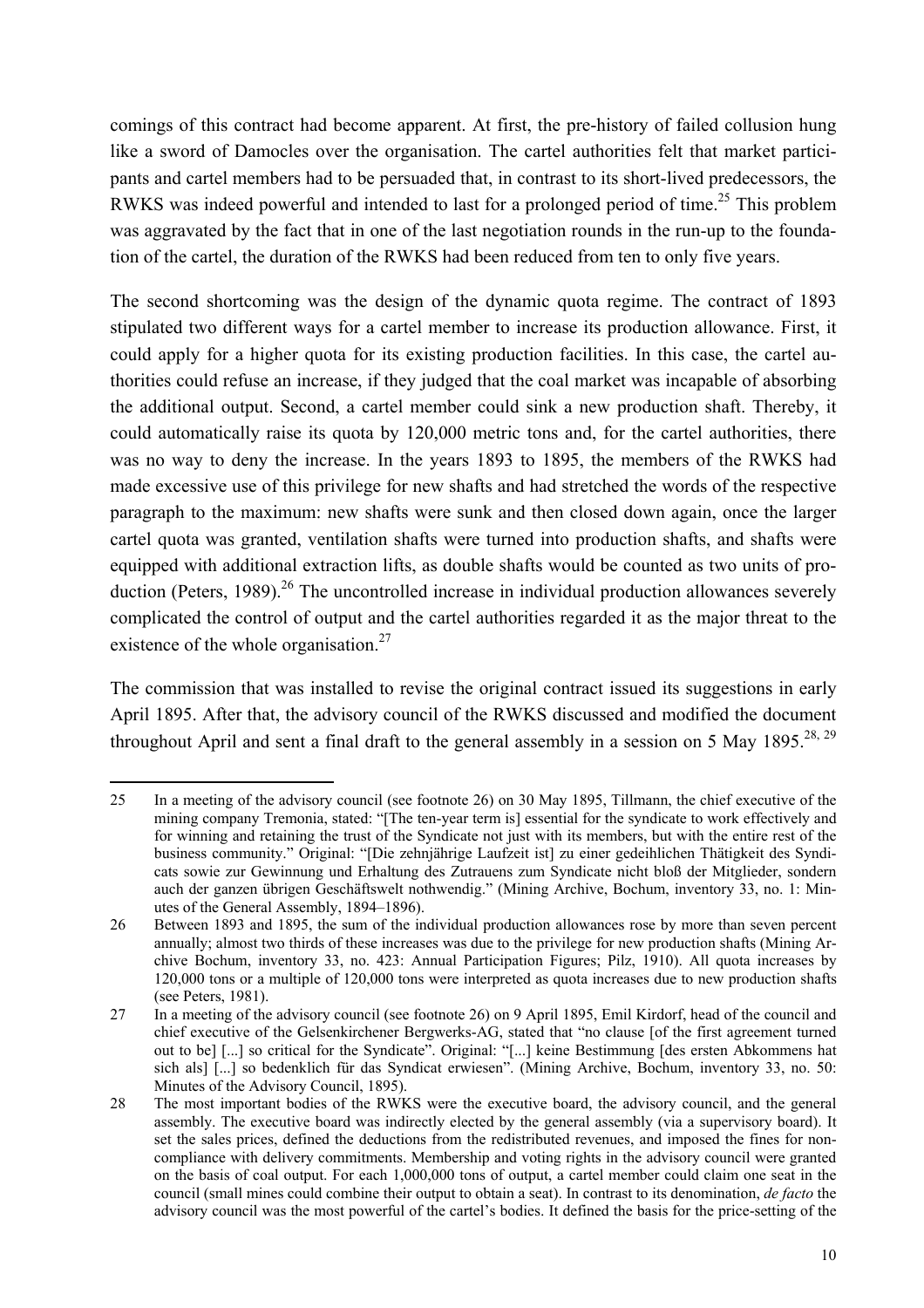In this session, it also defined the prerequisite for the formal acceptance of the revised contract: the agreement of all members.<sup>30</sup> Then, the discussions in the general assembly continued for another two months, but despite an already overwhelming majority in favour of the revised contract, unanimous consent could not be reached, as some companies kept on requesting special treatment.<sup>31</sup> Thus, in a final meeting of the general assembly on 26 June 1895, it was ultimately declared that either all members sent binding notes of approval to the cartel authorities until 22 July or the negotiations would be terminated.<sup>32</sup> In effect, the two companies finally gave up their reservations, and in a session of the advisory council on 23 July 1895, the agreement of all members was announced.<sup>33</sup> In a meeting of the general assembly dated 31 July 1895, all members of the RWKS then unanimously voted in favour of the new document.

The revised contract came into effect on 1 January 1896. Compared to the original contract, there were two major changes. First, its duration was set to ten years. Second, the privilege for new production shafts was cut back, but not abolished. Now, the cartel authorities were allowed to judge the technical feasibility of new production shafts. However, they still could not refuse an increase with reference to their evaluation of market capacity. Moreover, the effectiveness of the new stipulations was diminished by transitional provisions attached to the revised contract that guaranteed grandfathering for 30 to 50 applications for quota increases on the basis of the original contract.34

## **The Second Revision of the Original Contract**

By the turn of the century new challenges for the RWKS had emerged, in particular increasing outsider competition within the area that the cartel authorities considered as non-competitive. The most important outside threat were the foundry mines from the Ruhr district that had refused to join the cartel in 1892. In the first ten years of its operation, they had not only stabilised their position. In contrast, their market share in the coal output of the Ruhr district was ever increasing. Whereas in 1893 their output accounted for only 10 percent of the total output from the district, this share had grown to 19 percent by  $1903$ .<sup>35</sup> The increase was partly due to the fact that the foundry mines had bought a substantial number of cartel members whose production would have been outside of the control of the organisation once the contracts of 1896 expired at the end

j

executive council, finally decided on applications for quota increases, and arbitrated disputes between the executive council and individual cartel members. Furthermore, it could install commissions for a wide variety of topics. In the general assembly, voting rights were also allocated on the basis of coal output. For every 10,000 tons of output, a member received one seat. The general assembly decided on the acceptance of new cartel members, had to agree on the common percentage reductions of production allowances, and imposed the fines for production in excess of cartel quotas.

<sup>29</sup> See the issues of the *Kölnische Zeitung* dated 5 May 1895 (Sunday issue) and 12 May 1895 (Sunday issue).

<sup>30</sup> The guidelines are printed in Verein (1904b).

<sup>31</sup> See the issue of the *Kölnische Zeitung* dated 31 May (first morning issue).

<sup>32</sup> See the issue of the *Kölnische Zeitung* dated 27 June 1895 (second morning issue).

<sup>33</sup> See the issues of the *Kölnische Zeitung* dated 24 July 1895 (first morning issue and evening issue).

<sup>34</sup> The transitional provisions of the second contract mention 28 shafts. In contrast, in the first morning issue of 4 November 1895 the *Kölnische Zeitung* mentions 40 to 50 shafts.

<sup>35</sup> Calculated from figures provided in Verein (1904a), Verein (1904b), and Pilz (1910).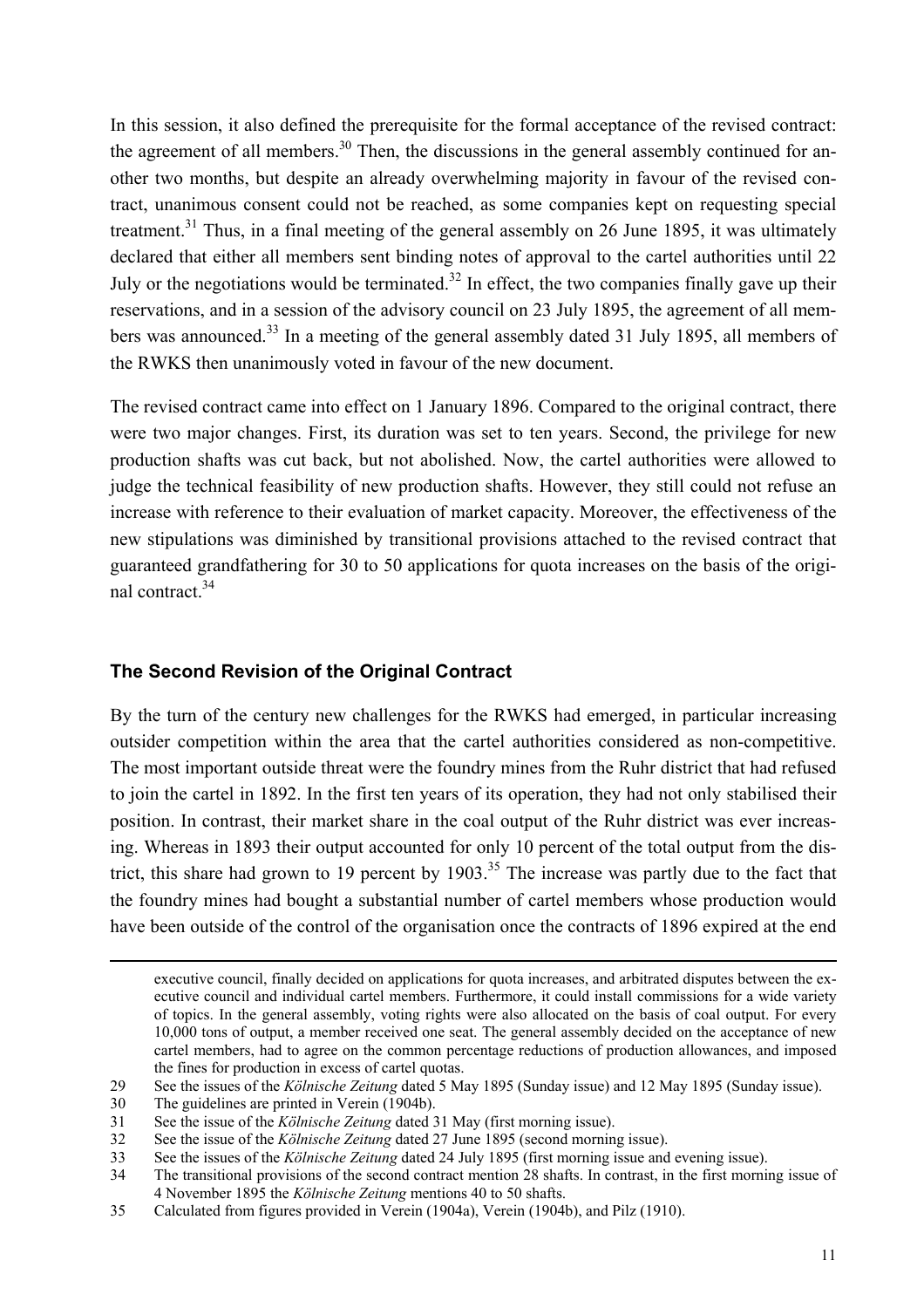of 1905.36 Apart from increasing outsider competition, the privilege for new shafts was still on the agenda, as the previous changes had proven to be insufficient for slowing down the uncontrolled increase of production allowances (Peters, 1981).

As a result of these new and old challenges, in February 1902 a high-ranked commission was installed to prepare another substantial revision of the cartel contract and negotiate with the outsiders in the Ruhr district, in particular with the foundry mines, about their inclusion in the organisation. It took more than one year until the commission was able to present a draft version of a new contract in the first half of May 1903. In July and September 1903, the draft was negotiated in three meetings of the general assembly and finally, in a meeting held on 30 September 1903, all members of the RWKS agreed on the revised document.<sup>37</sup> This time, however, their consent was not sufficient for the new contract to be formally accepted. A clause in the revised document demanded that in addition to all current members, the foundry mines of the Ruhr district had to join the cartel by 31 December 1903. Otherwise, the revision would remain irrelevant. In order to negotiate the terms of the foundry mines' participation, another commission was installed. In the end, it was successful and all companies whose participation had been made the *conditio sine qua non* for the coming into effect of the new contract finally joined the RWKS. As a result, on 29 December 1903 the general assembly could formally accept the third contract.<sup>38</sup>

Without a doubt, the most important change from the second to the third contract was the inclusion of the former cartel outsiders. However, this change came at substantial costs. In order to persuade the vertically integrated companies to join the cartel, they were granted cartel quotas that exceeded their actual output substantially (Wilhelm, 1966). Furthermore, the coal they selfconsumed to run their blast furnaces and foundries remained outside of the quota system and was not subject to any delivery requirements. In effect it could not be controlled by the cartel authorities at all. These privileges were extraordinarily advantageous for the former outsiders: on the one hand, in times of booming demand for iron and steel they could use all the coal they extracted themselves; on the other hand, if demand for iron and steel was sluggish, they could insist on the obligation of the RWKS to buy the output they were allowed to produce according to their oversized cartel quotas (Wiedenfeld, 1912).<sup>39</sup> For the non-integrated companies in the organisation, these advantages of the foundry mines were a heavy burden. They could not fully participate in upswings of the iron and steel market and had to accept higher restrictions of their quotas when demand for iron and steel was low. In addition, they were disproportionately burdened with the financing of sales subsidies and overhead costs, as coal for self-consumption was also exempted from the percentage deduction on revenues. The severity of the conflict of interest be-

j 36 Stigler (1951) argues that – by raising prices above marginal costs – the RWKS itself set incentives for down-stream producers (i.e., iron- and steel-producing companies) to buy the suppliers of their input (i.e., coal), instead of buying it on the cartelised market.

<sup>37</sup> See the issues of the *Kölnische Zeitung* dated 7 July 1903 (first morning issue), 12 July 1903 (Sunday issue), 13 July 1903 (first morning issue), 16 September 1903 (first morning issue), and 1 October 1903 (first morning issue).

<sup>38</sup> See the issue of the *Kölnische Zeitung* dated 30 December 1903 (first morning issue).

<sup>39</sup> One might conclude that the privileges of the foundry mines stimulated mining companies to integrate forward into iron and steel production. However, in the years 1904–1913, only one mining company made this decisive step.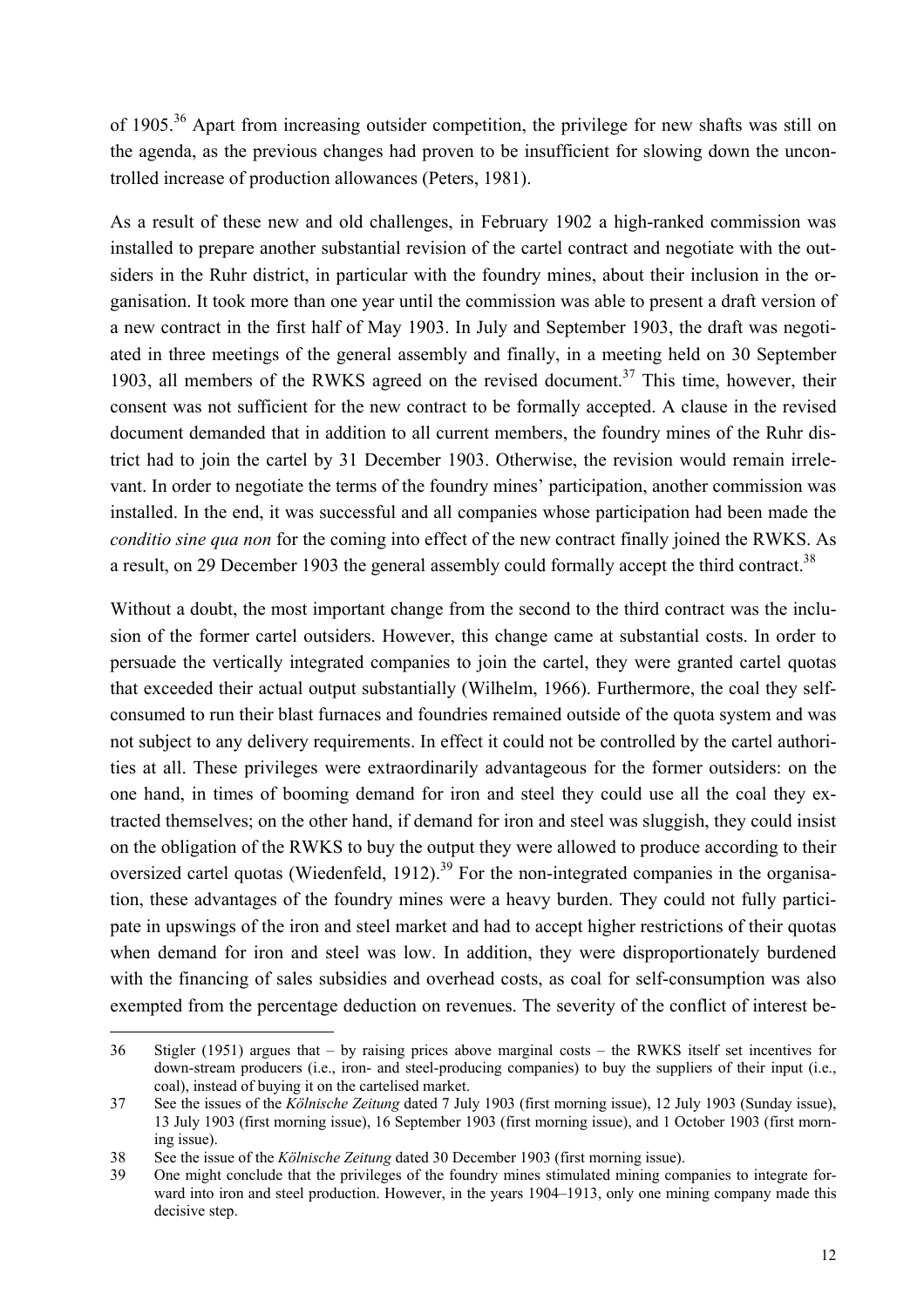tween foundry mines and non-vertically integrated mines is illuminated by the fact that – although the privileges were hotly disputed right from the start – both parties were not able to agree on their revision up to the First World War. As late as 1915, when the German Federal Government finally forced the RWKS members to sign a new contract, all preferential treatment of the foundry mines was abolished (Burke, 1979).

Apart from the incorporation of the foundry mines, the new cartel contract brought about two other significant changes. First, the privilege for new shafts was completely abolished. Second, the revised contract included clauses that were intended to deter entry and to deal with competition from cartel outsiders. The RWKS was allowed to buy unworked coal fields in the Ruhr district and the neighbouring regions, in order to prohibit their exploitation by potential outsiders. In addition, it could also engage in price wars with competing mining companies, if the cartel authorities judged this necessary to achieve the aims of the organisation.

# **4. Methodology**

## **Event Studies**

j

In section 3, we showed that the RWKS was willing and able to stabilise coal prices. As a result, we rejected scenarios (3) (monopolistic pricing without price stabilisation) and (4) (complete ineffectiveness of the RWKS) outlined in section 2. In order to evaluate the plausibility of the remaining scenarios (1) (mean preserving price stabilisation) and (2) (price stabilisation above the mean preserving level), next we have to analyse the effect of price stabilisation on the profitability of the cartel members. Therefore, in a first step, we employ event study methodology. Event studies examine the economic effect of an event by looking at changes of stock prices. The types of investigated events are manifold and range from announcements of stock splits and dividend payments to takeovers and regulatory activity (for summaries, see Binder, 1998; MacKinlay, 1997; Peterson, 1989).<sup>40</sup> Event studies make use of the fact that on an informationefficient stock market, stock prices should mirror expected profitability, and new information should be immediately reflected in them.<sup>41</sup> For the case investigated in this study, this means that if contemporary investors expected a change in the profitability of companies participating in the RWKS due to the formation of the cartel or due to the two major revisions of its original contract, these expectations should show up instantaneously in the stock price series of these companies. In particular, higher expected profits should result in a jump of stock prices.

<sup>40</sup> In addition, event study methodology in combination with government bonds is also used to assess the effects of historical events or current political crises. Frey/Waldenström (2004) investigate the changing fortunes of the Allies and Nazi-Germany during the Second World War; Brown/Burdenkin (2000), Weidenmier (2000), and Willard et al. (1996) look at turning points in the US Civil War; Chaney (forthcoming) examines the pacification policy in Iraq after the US-led intervention in 2003.

<sup>41</sup> For a treatment of stock market efficiency and the Efficient Market Hypothesis, see Copeland/Weston (1992).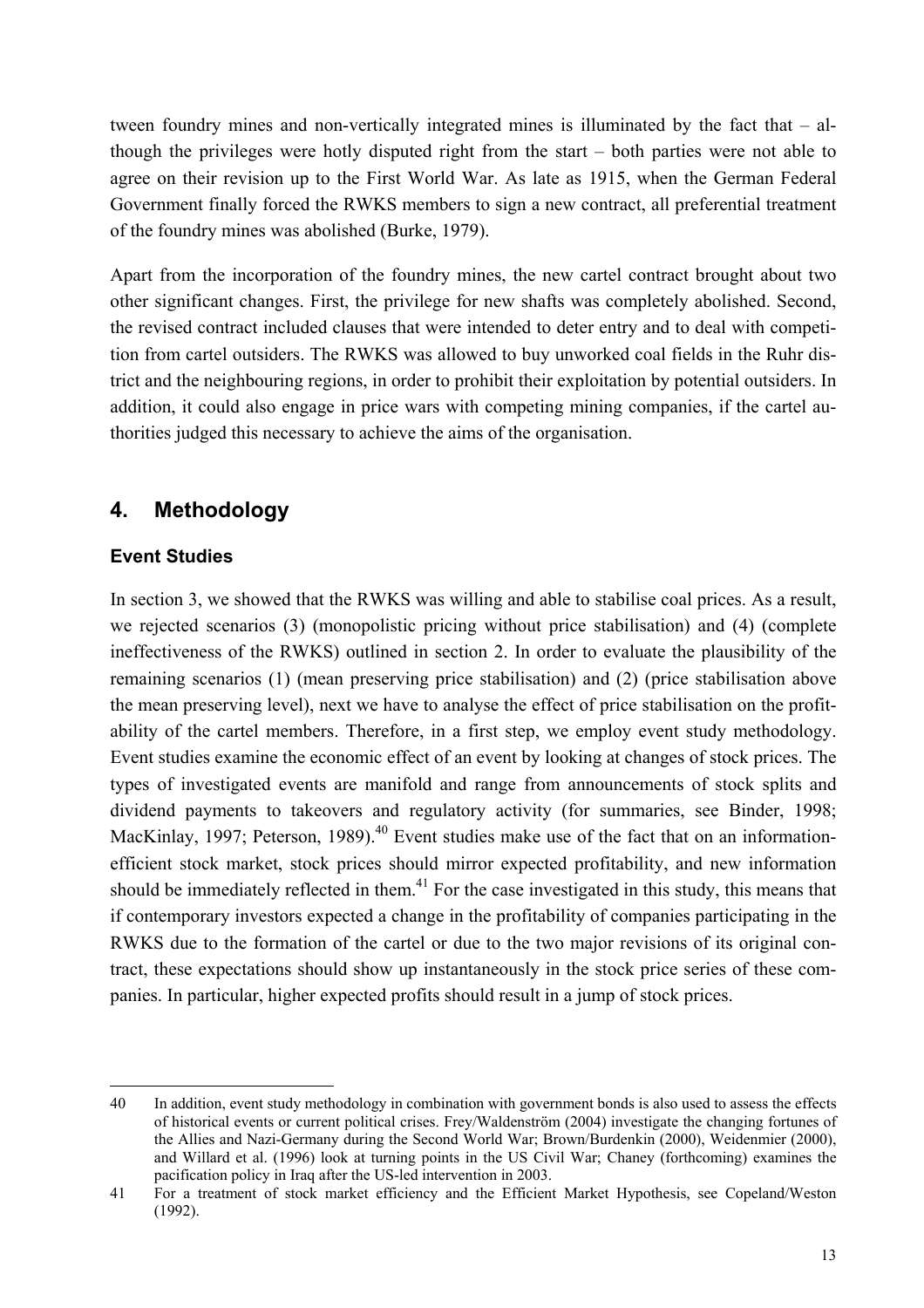In general, there are two ways of proceeding in an event study. Using the first approach, the event dates are determined *ex-ante* and exogenously, e.g., by consulting newspapers or other publications. Then, the stock return at the event date is compared to the 'normal return' in a time period that is unaffected by the event, usually a period preceding it. The difference between these two observations, the 'abnormal return', is then interpreted as the market reaction to the occurrence of the event.<sup>42</sup> In the second approach, the event dates are endogenously detected by using an econometric model to look for "turning points" (Willard et al., 1996) in the data at hand. Afterwards, the market reaction at these "turning points" is interpreted in the light of qualitative information.<sup>43</sup> In our study, we follow the second approach, as the negotiation processes preceding the three investigated cartel contracts lasted for extended periods of time and *a priori* we can not be sure at which stage of these processes the market reacted.

The basis of our three event studies – one for each investigated contract – is the well-known and widely used market model. Its parameter estimates constitute the 'normal return'. The model predicts that the return *R* of a company *i* at time *t* can be expressed by a company-specific constant  $(\alpha_i)$ , the covariance of the company's returns with those of a market portfolio ( $\beta_i$   $R_{mt}$ ) and an error term  $(\varepsilon_{it})$ :

$$
(1) \qquad R_{it} = \alpha_i + \beta_i R_{mt} + \varepsilon_{it}
$$

In the three event studies, equation (1) is separately estimated for each investigated company. As a result, it is possible to account for different distributional forms of the residuals in the company-specific equations. First, sticking to the standard OLS framework, the error terms can be normally distributed with a mean of zero and a constant variance  $\sigma_{\varepsilon}^2$ . *i*

$$
(2) \qquad \varepsilon_{it} \sim \mathrm{N}(0,\ \sigma_{\varepsilon_i}^2)
$$

Furthermore, it can also be accounted for the existence of autoregressive conditional heteroscedasticity in the error terms, i.e., for the fact that often stock returns cluster in time. In these cases the variance of the market model residuals can follow an ARCH (1) or GARCH (1,1) process, i.e., they can be normally distributed with a mean of zero and a conditional variance  $h_i^2$  (Engle, 1982; Bollerslev, 1986):

$$
(3) \qquad \varepsilon_{it} \sim \text{N}(0, h_{it}^2)
$$

 with  $h_{it}^2 = \alpha_0 + \alpha_1 * \varepsilon_{t-1}^2$ 

$$
\overline{or}
$$

j

$$
h_{it}^{2} = \alpha_{0} + \alpha_{1} * \varepsilon_{t-1}^{2} + \beta * h_{it-1}^{2}
$$

<sup>42</sup> On the methodology of this approach, see Armitage (1995); Brown/Warner (1980, 1985); MacKinlay (1997).

<sup>43</sup> The second approach is first and foremost used in studies that look at the level of bond prices (see the references in footnote 35), but can also be fruitfully applied to stock returns (see, e.g., Bittner, 2005; Cyree/DeGennaro, 2002).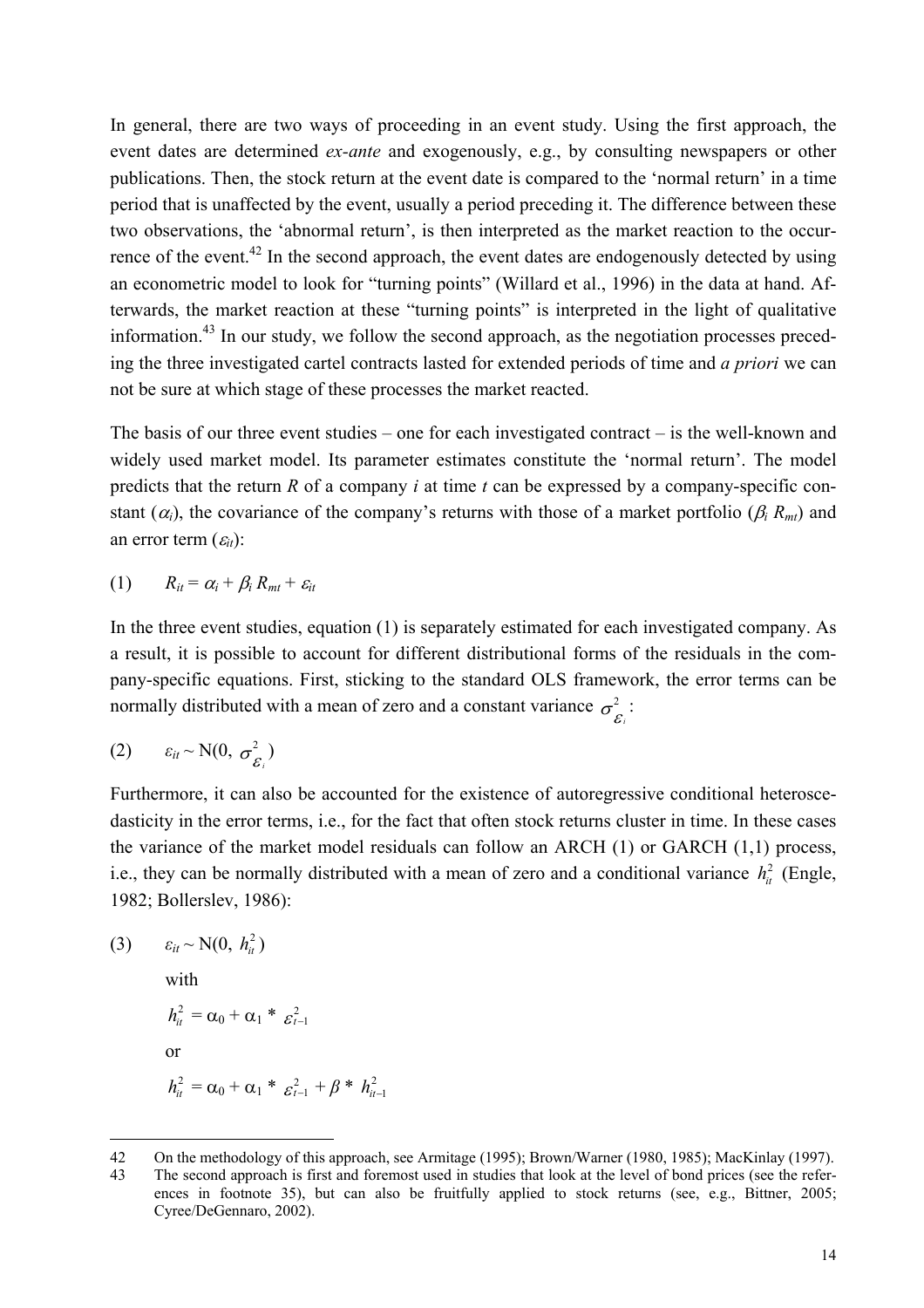In order to determine the correct specification of each company-specific equation, we use the ARCH-Lagrange Multiplier test with four to eight lags.<sup>44</sup> For each contract, the number of OLS, ARCH(1), and GARCH(1,1) company equations is displayed in Appendix Table 1.

The market model is estimated over a time period that covers approximately 600 trading days (or two years).45 Roughly at the middle of this estimation period is the date at which the contract under investigation was formally accepted (the exact definition of this date will be provided in the empirical section). The window in which we search for abnormal performance due to the contract under investigation is also defined by the formal acceptance date. It starts 100 days prior to this date and ends 10 days afterwards. In other words, it ranges from day -100 to day +10. By the choice of this rather long window, we can be reasonably sure that the main stages of the respective negotiation processes are covered. Furthermore, by including periods after the formal acceptance dates, we can also catch possible retarded effects. Within the window we proceed in the following way: To model 'abnormal returns', the market model is augmented by a dummy variable ( $D$ ) that is equal to one on seven days and equal to zero otherwise<sup>46, 47</sup>:

(4) 
$$
R_{it} = \alpha_i + \beta_i R_{mt} + \gamma_i D_{it} + \varepsilon_{it}
$$

At first, this augmented market model is estimated with the dummy centred on day -100. Afterwards, it is estimated with  $D_{it}$  centred on day -99. This procedure is repeated until the dummy is centred on day +10 and consecutively performed for all companies in the sample. At any step, we collect the value of *γi*. Furthermore, we perform a Wald test on the exclusion of the dummy variable from the model and retain the *p*-value of its *F*-statistic. Thus, in the end we have 111 coefficient estimates and 111 *p*-values for every investigated company.

Next, the company-specific *p*-values are aggregated in the cross-section using the method proposed by Fisher (1932). The result of this exercise is a series of  $\chi^2$ -distributed test statistics with 2*N* degrees of freedom (where *N* is the number of units in the cross-section). Possible event date(s) are then detected by looking for maximums in this series, as these should represent dates at which several or all companies in the sample performed abnormally. Afterwards, these peaks are compared to qualitative information on the negotiation processes. If there is sufficient evidence that a maximum can be attributed to one of the steps in these processes we first evaluate the average *γi*-coefficient value at the respective date and count the number of significant coefficients to obtain an impression of the actual effect. Second, we apply a non-parametric binomial

 $\overline{a}$ 44 The test results are not reported, but available on request.

<sup>45</sup> At the stock exchange in Berlin, there usually were six trading days a week (Monday to Saturday).

<sup>46</sup> The length of the event window has to be chosen arbitrarily. On the one hand, it must be long enough to discriminate between substantial "turning points" and "blips" (Willard, 1996). Furthermore, new information oftentimes trickles down slowly so that the full adjustment of the market to a new information set can take several days. On the other hand, if an excessively long window is chosen, this reduces the chance of detecting multiple breaks, as "turning points" of different sign can possibly offset each other. In order to check the robustness of our results to different specifications of the event window, re-estimated all event studies with symmetric windows covering three, eleven, 15, 21, and 31 days. The findings from these robustness checks will be presented alongside those of the seven-day specification.

<sup>47</sup> In the event study of the second revision of the original contract, we include another dummy variable to account for the breakdown of the Imperial Ottoman Bank on 9 November 1895 (see Gelman/Burhop, 2008).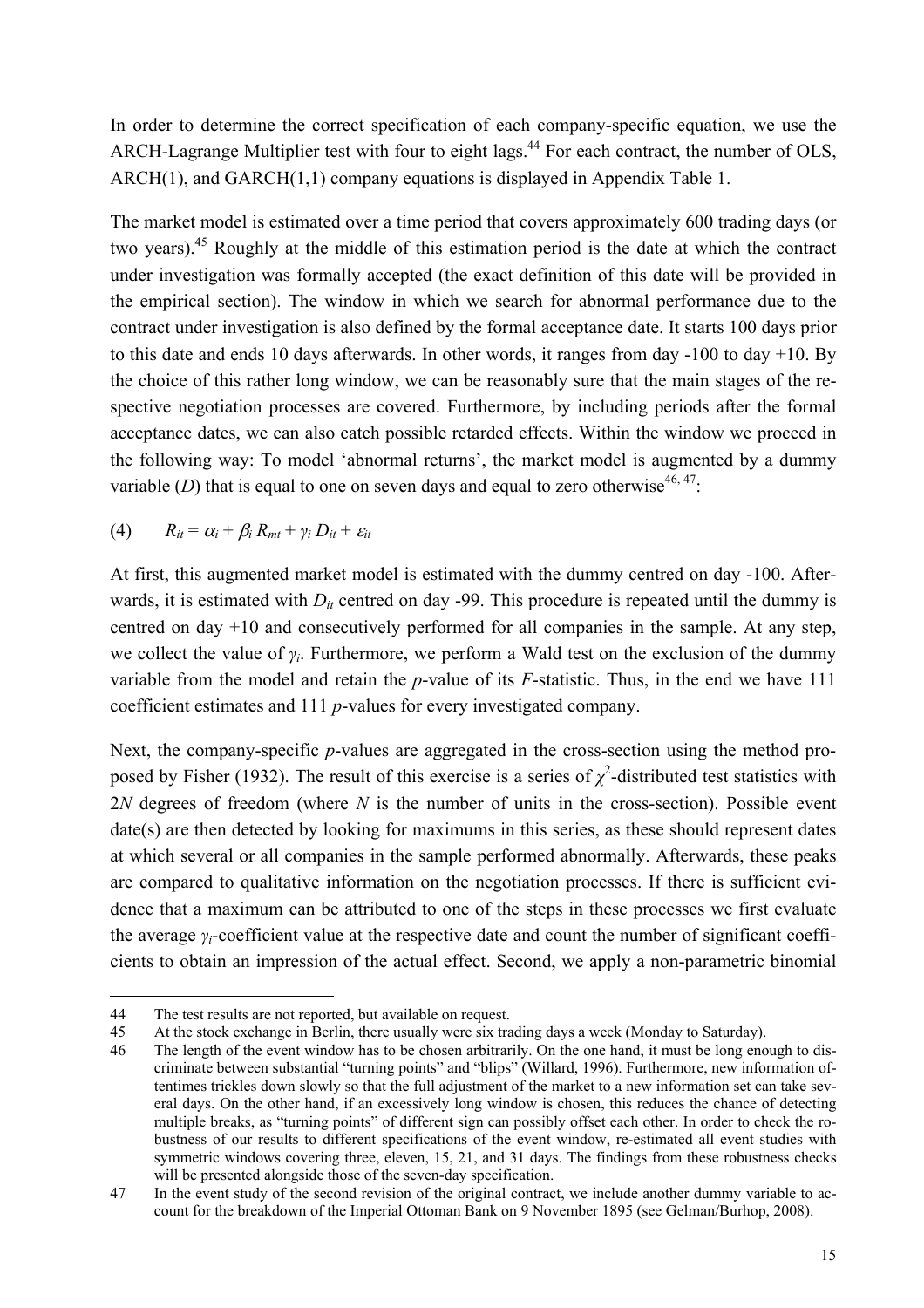sign test to the estimated  $\gamma$ <sup>*i*</sup>-coefficients at this date to assess whether the observed effect runs into the same direction for all investigated companies (i.e., whether the signs of the *γi*coefficients are positive or negative throughout). Finally, we use correlation analysis to gain a deeper insight into the determinants of company-specific abnormal performance (the design of this analysis will be presented in the next section).

This methodology assumes that the event dates are identical for all companies. In this respect, it differs from Bittner's (2005) event study on the RWKS, which employs different companyspecific event dates. We think that opting for a common event date is more plausible, since at the date when news about the state of the negotiation process became public knowledge, the same set of information should have simultaneously been available for the assessment of all considered companies' expected profitability.

### **Dynamic Panel Data Analysis**

 $\overline{a}$ 

To cross-check the validity of the findings from the event studies, we will also assess the performance effect of the RWKS by a joint analysis of accounting figures as well as financial and output data. In this combined analysis, we use dynamic panel data models. The dependent variables are two measures of company performance. At first, we use the RoA, i.e., accounting profits divided by the book value of total assets, as a measure of company profitability. In addition, we also look at the expected profitability of the investigated companies as modelled by Tobin's *q* ratio (Tobin, 1969). The latter measure of company performance is superior to the former (or other accounting ratios like the RoE), because it is unaffected by arbitrary accounting conventions and manipulations. Furthermore, the *q* ratio also proxies monopoly rents (Lindenberg/Ross, 1981) and thus, more adequately captures possible effects of cartelisation. The *q* ratio is calculated by dividing the market value of a company by its replacement value. Market valuation is defined by the nominal value of outstanding stocks multiplied by their end-of-year stock price. The replacement value figures are calculated using the perpetuary inventory method of Lindenberg/Ross (1981). Thus, the book value of the companies in our sample is adjusted for investment, depreciation, price changes, and the technological progress of the current and of preceding periods.48

The regressors are the same for both independent variables. Cartelisation is modelled by a dummy variable that is equal to one in years when a company was a member of the RWKS and equal to zero otherwise. In addition to the cartel variable, we add a number of control variables that might influence company performance. First, we include the debt ratio – calculated as the book value of total debt divided by the book value of total assets – as a measure of leverage. A priori, the sign of this variable is indeterminate. High leverage can serve as a disciplining device for managers and, thus, have a positive effect on company performance (Grossman/Hart, 1982).

<sup>48</sup> The formulation and data sources of the replacement costs series are laid out in the appendix of Burhop/Lübbers (forthcoming).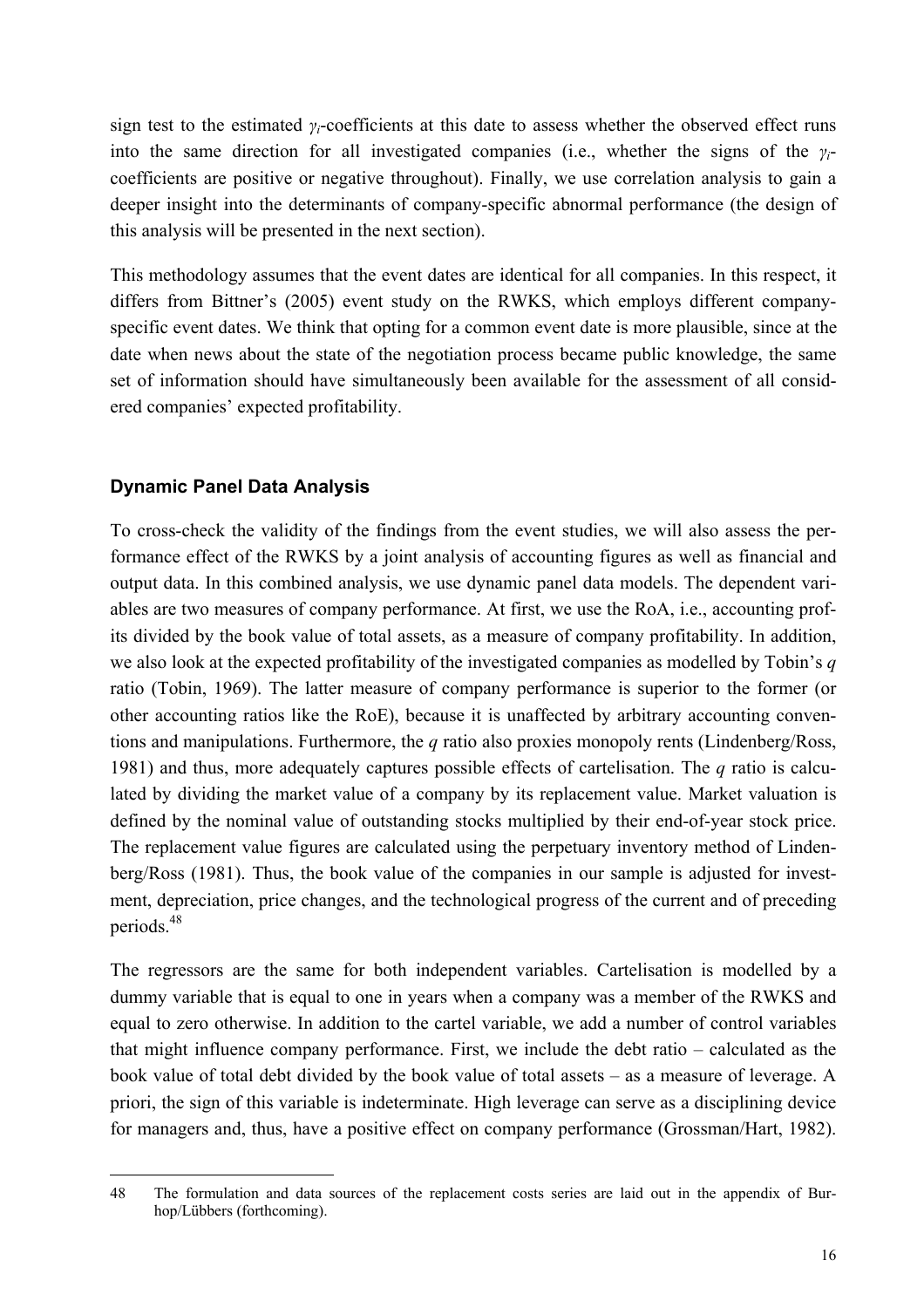However, it is also possible that it forces the management of a company to forgo positive net present value investment projects (Myers, 1977). In this case, the effect on company performance would be negative. Second, the natural logarithm of the book value of total assets is included as a proxy for company size. A positive (negative) coefficient of this variable indicates positive (negative) economies to scale. Third, company growth – defined as the first difference of the log of total coal output<sup>49</sup> – is added to the equations. This variable proxies for growth opportunities and should have a positive effect on company performance. All three control variables are interacted with the RWKS dummy. The terms including company size and growth test a hypothesis often brought forward in the literature on the RWKS, namely that larger companies with greater growth opportunities were the chief beneficiaries of cartelisation, because – due to a superior access to external finance – they could most likely exploit the privilege for new shafts (Bittner, 2005; Goetzke, 1905; Peters, 1981). The interaction between the cartel dummy and leverage considers the possibility that companies with a high ratio of debt to total assets might have profited more, because as a result of decreasing price volatility after the formation of the RWKS, debtors demanded a lower risk premium for their commitments (Scherer/Ross, 1990). Finally, we include company and time fixed effects ( $\alpha_i$  and  $\eta_i$ ). The former account for company-specific characteristics that are invariant over time, e.g., geological conditions. The latter capture effects that are the same for all companies, but change over time, such as movements of the business cycle or technological progress. We also tested a dummy variable that would have accounted for the fact that some of the companies in the sample are vertically integrated foundry mines, while the majority of companies were only engaged in mining. Since this variable was insignificant in all estimated equations, the results of this exercise are not displayed (but are available on request $\binom{50}{50}$ 

Dynamic is introduced into the model by including the first lag of the dependent variables among the regressors. For the choice of a dynamic model, there are both theoretical and practical reasons. Theoretically, it is straightforward to assume that current profitability is partly determined by past profitability and that expectations about profitability are influenced by former expected profitability. Furthermore, it is oftentimes suggested that managers in Imperial Germany used depreciations and reserves to smoothen profits and dividend payments over the business cycle (Hanf, 1978). Practically, a dynamic model is recommended, because the residuals of the static models show signs of significant autocorrelation.<sup>51</sup> Thus, we estimate the following models, where  $\varepsilon_{i,t}$  is normally distributed disturbance term with an expected value of zero and constant variance:

 $\overline{a}$ 

<sup>49</sup> As it was impossible to store larger quantities of coal for extended periods of time (see section 2), output growth should also be a good proxy for the growth of sales.

<sup>50</sup> The finding that there are no systematic differences in performance between vertically integrated and nonintegrated companies conflicts with the results of studies that use modern data from the United States and report significant diversification discounts in the 1960s and 1980s (Lang/Stulz, 1994; Servaes, 1996).

<sup>51</sup> The test results are not reported but available on request.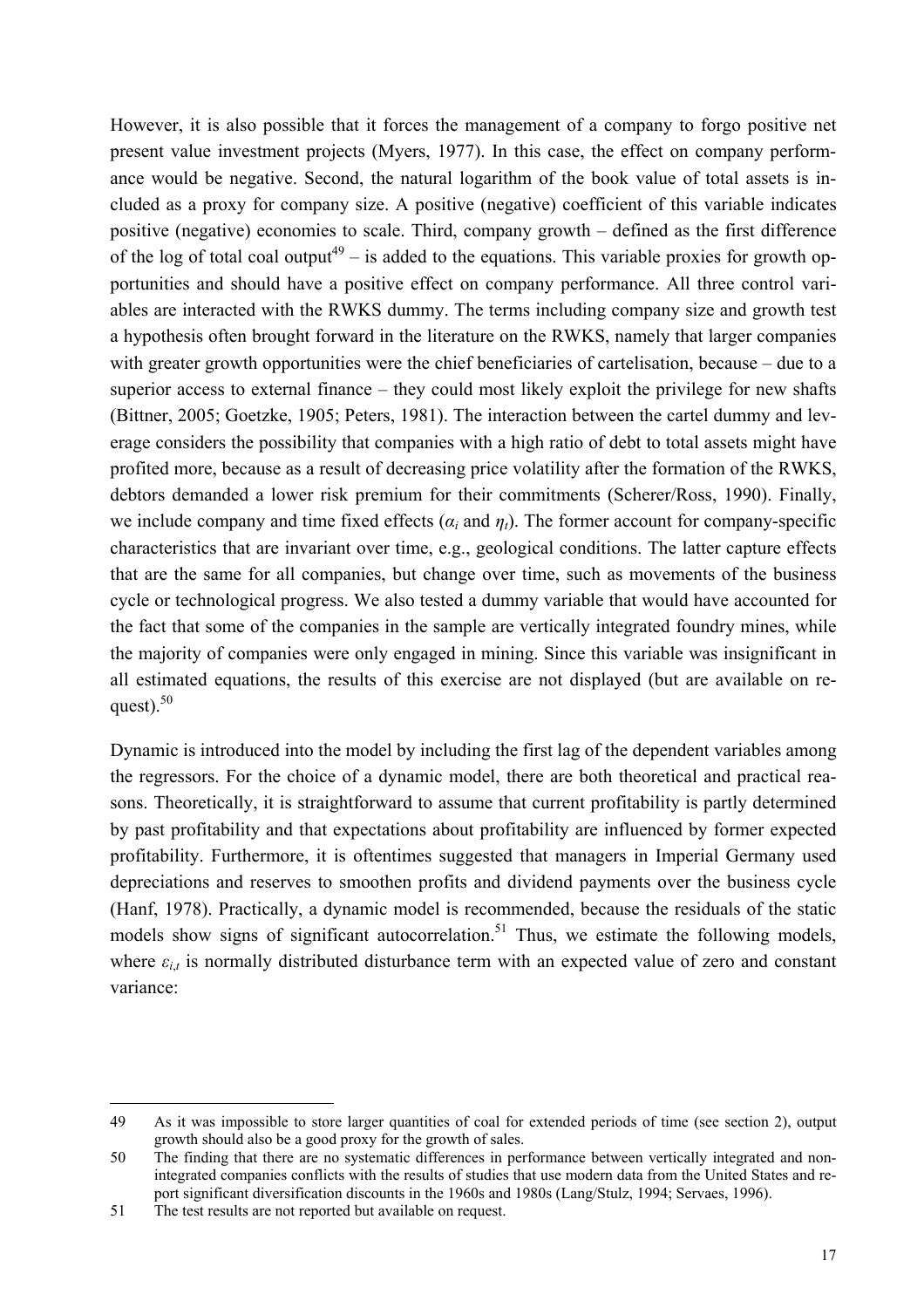(5) RoA<sub>*i*,*t*</sub> =  $\gamma$  RoA<sub>*i*,*t*-1</sub> +  $\beta_1$  LEVERAGE<sub>*i*,*t*</sub> +  $\beta_2$  log(SIZE<sub>*i*,*t*</sub>) +  $\beta_3$  GROWTH<sub>*i*,*t*</sub> +  $\beta_4$  RWKS<sub>*i*,*t*</sub> +  $\beta_5$  LEVERAGE<sub>it</sub></sub> \* RWKS<sub>it</sub> +  $\beta_6$  log(SIZE<sub>it</sub>) \* RWKS<sub>it</sub> +  $\beta_7$  GROWTH<sub>it</sub> \* RWKS<sub>it</sub> +  $\alpha_i$  $+\eta_t + \varepsilon_{i,t}$ 

and

(6)  $q_{i,t} = \gamma q_{i,t-1} + \beta_1$  LEVERAGE<sub>*i*,*t*</sub> +  $\beta_2$  log(SIZE<sub>*i*,*t*</sub>) +  $\beta_3$  GROWTH<sub>*i*,*t*</sub> +  $\beta_4$  RWKS<sub>*i*,*t*</sub> +  $\beta_5$ LEVERAGE<sub>*i*</sub>, $*$ </sub> RWKS<sub>*i*</sub></sub> +  $\beta_6$  log(SIZE<sub>*i*,*t*)</sub> $*$  RWKS<sub>*i*, $t$ </sub> +  $\beta_7$  GROWTH<sub>*i*, $t$ </sub> $*$  RWKS<sub>*i*, $t$ </sub> +  $\alpha_i$  +  $\eta_t + \varepsilon_{i,t}$ .

Notwithstanding that opting for a dynamic specification seems well-justified, the choice of the actual estimator is far from being straightforward. On the one hand, using Ordinary Least Squares (OLS) with fixed effects results in biased coefficient estimates. On the other hand, the existing unbiased estimators – e.g., the instrumental variable estimator proposed by Anderson/Hsiao (1981, 1982) or the Generalised Method of Moments estimators developed by Arellano/Bond (1991) – are designed for panels with a large number of observations in the crosssection (*N*) and few in the time dimension (*T*) and inefficient in large *T* small *N* settings (our panel covers 33 years and 33 cross-sections).<sup>52</sup> However, in our case, there are good reasons for using the OLS fixed effects estimator. First of all, its bias decreases as *T* becomes larger and will disappear if *T* approaches infinity (Nickell, 1981). Furthermore, the bias is larger in the estimates of the dynamic parameter *γ* than in the coefficient estimates of the other independent variables, which usually are the main focus of interest in empirical research. As a result, simulation studies show that for panels with a time dimension of 30 observations or more, the dynamic OLS fixed effects estimator is the best choice (Beck/Katz, 2004; Judson/Owen, 1999).

## **5. Data**

 $\overline{a}$ 

Our dataset for the event studies includes daily stock prices of all 21 joint-stock mining companies that operated in the Ruhr district between 1892 and 1913 and that were listed at the stock exchange in Berlin. All companies were members of the RWKS since its foundation in 1893. The information on one of these companies had to be omitted, because its stock price series were too fragmentary to be considered in a quantitative analysis. Another company had to be dropped from the investigation, as it was liquidated soon after the foundation of the cartel. As a result, in the event study of the first RWKS contract we can examine 19 mining companies. For the second and the third contract, this number is reduced to 18 and 14 companies, respectively, as companies disappeared as a result of takeover activity.

The stock prices were collected from the *Berliner Börsen-Zeitung*. The stock market index in the market model is the weighted performance index constructed by Gelman/Burhop (2008). In order to make our stock price series compatible with the index, we applied the same performance

<sup>52</sup> A corrected dynamic OLS fixed-effects estimator proposed by Kiviet (1995) produces both unbiased and efficient estimates. However, it cannot be applied to unbalanced panels.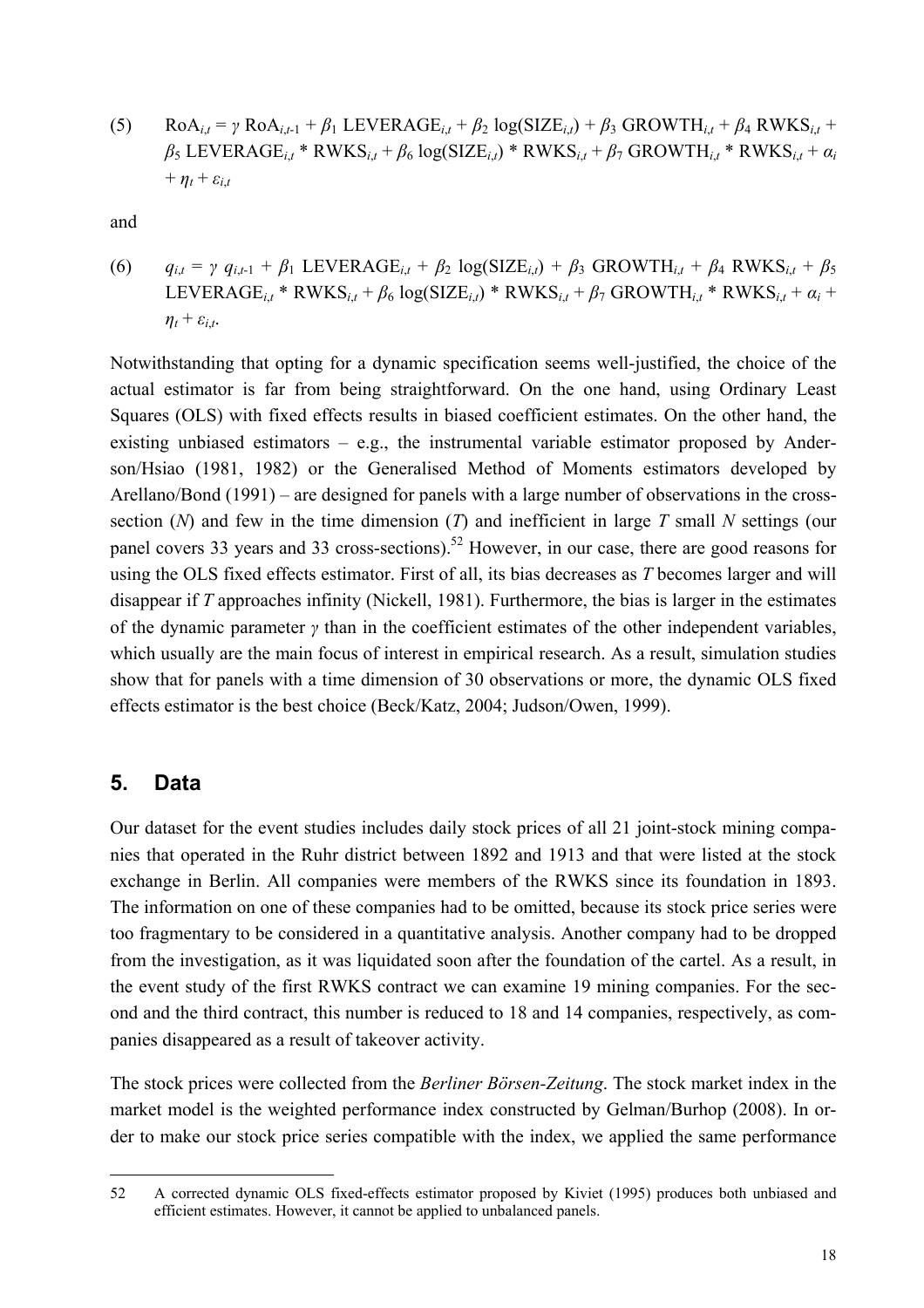modifications. This means that the original series were corrected for dividend payments, subscription rights, and broken period interest.<sup>53</sup> A positive side effect of this procedure is the elimination of outliers that are solely due to technical market reactions, which should have a positive effect on the fit of the regressions. Returns were calculated by transforming the index and the corrected stock price series into natural logarithms and then calculating first differences.

The qualitative sources needed to interpret the findings from the event studies are printed documents, a contemporary newspaper, and a contemporary journal. First of all, we used the detailed accounts in the data and source compendium *Die Entwickelung des Niederrheinisch-Westfälischen Steinkohlen-Bergbaues in der zweiten Hälfte des 19. Jahrhunderts* edited by the *Verein für die bergbaulichen Interessen im Oberbergamtsbezirk Dortmund*, the first and foremost lobby organisation of the mining industry in the Ruhr district and a fierce proponent of cartelisation. Furthermore, we consulted the *Kölnische Zeitung*, a daily newspaper published in the city of Cologne, around 40 km south of the Ruhr district.<sup>54</sup> Due to the close geographical proximity, it provided an extensive coverage of the mining industry in the district. In addition, it also reproduced rumours brought forward by other newspapers, so that it is very likely that in one way or another interesting news would actually appear in it. Finally, we read the weekly issues of the well-informed and low-tempered mining trade journal *Glückauf*.

As mentioned in section 4, a crucial prerequisite for the application of event study methodology is the information efficiency of the investigated stock market. For the case of the Berlin stock exchange in Imperial Germany, a study by DeLong/Becht (1992) questions this property. Using Shillers (1981) concept of excess volatility, they argue that stock prices in Imperial Germany followed their fundamentals too closely to be compatible with the concept of an information efficient market and attribute this finding to the dominant role of large joint-stock credit banks. However, Becht/DeLong consider annual data only and use an outdated annual stock price index designed by Donner (1934). As a result, more recent empirical studies based on investigations of daily data find that the information efficiency of the stock exchange in Berlin was comparable to that of modern stock exchanges in Europe and the United States (Baltzer, 2006; Gehrig/Fohlin, 2006; Gelman/Burhop, 2008).<sup>55</sup>

The annual accounting figures and *ultimo* stock market quotations that are required for the dynamic panel data analysis are available for the above-mentioned 21 companies as well. They were compiled from annual balance sheets and stock market data published in *Saling's Börsen-Jahrbuch* and *Der Deutsche Ökonomist*. From the same sources and from the data appendix of Feldenkirchen (1982), we also have accounting figures and *ultimo* stock quotations of nine foundry mines that joined the RWKS in 1904 and of three cartel outsiders – two foundry mines from Upper Silesia and one from the Aachen mining district. Output data was collected from Huske

 $\overline{a}$ 

<sup>53</sup> For a detailed discussion of the different performance corrections, see Gelman/Burhop (2008); Ronge (2002).

<sup>54</sup> Cologne was also the home of the most important financial market place in the Western part of Imperial Germany, the Cologne stock exchange.

<sup>55</sup> Baltzer (2006) analyses cross-listings; Gehrig/Fohlin (2006) look at transactions costs; Gelman/Burhop (2008) investigate the autocorrelation of stock returns.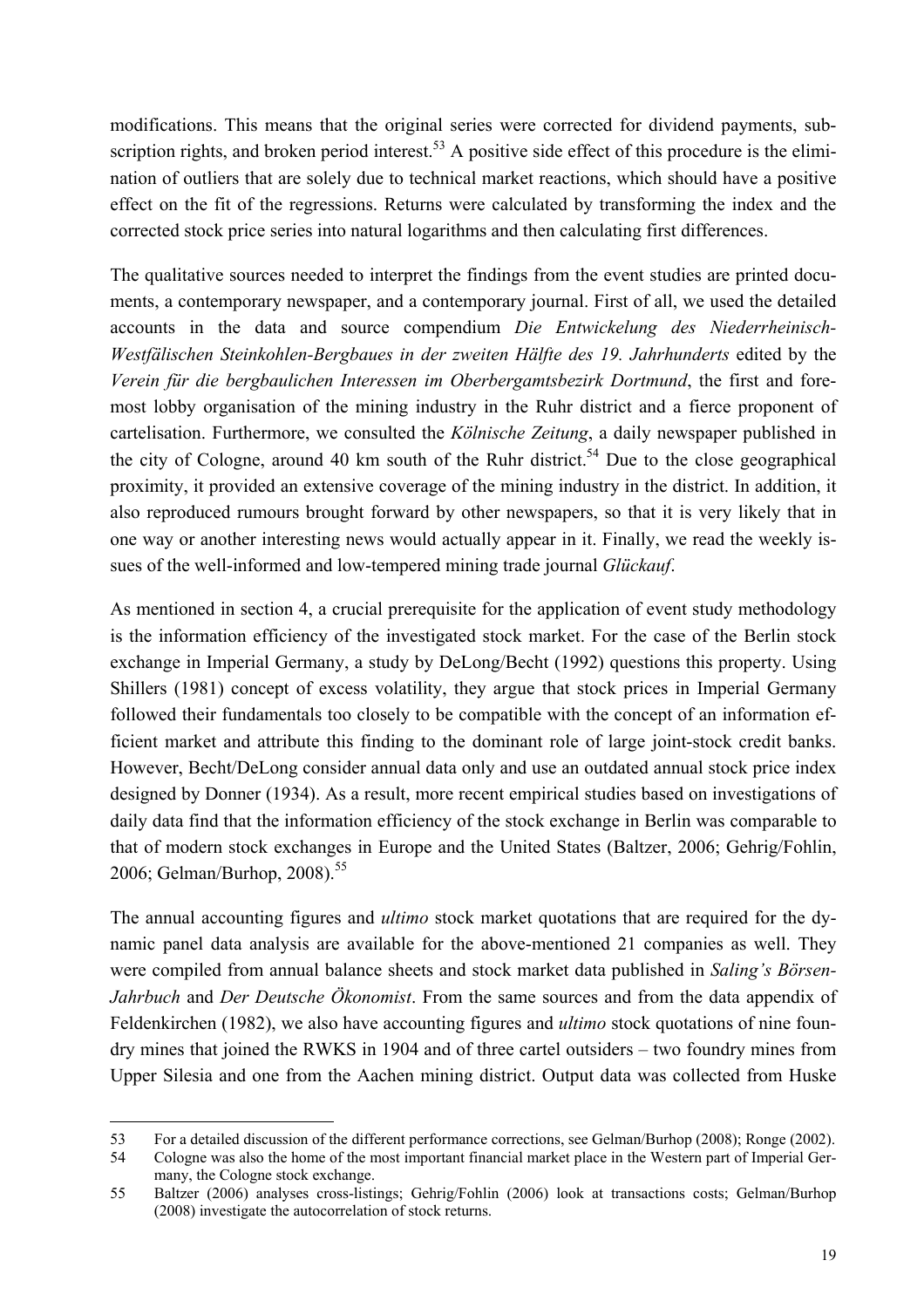(1987), the *Jahrbuch für den Oberbergamtsbezirk Dortmund*, the *Jahrbuch für den Oberbergamtsbezirk Breslau*, and from archival sources in the Münster State Archive.

The resulting panel is unbalanced and covers years from 1881 to 1913. The included companies represent between 23.25 (in 1881) and 50.73 (in 1907) percent of the coal output from the Ruhr district and between 13.13 (in 1881) and 31.33 (in 1907) percent of total German coal output.<sup>56</sup> The sample of the event studies covers between 30.05 (in 1913) and 42.63 (in 1898) percent of the coal output from the Ruhr district and between 18.05 (in 1913) and 22.71 (in 1898) percent of total German coal output in the years 1892 to 1913.

# **6. Empirical Results**

### **Event Studies**

 $\overline{a}$ 

#### ORIGINAL CONTRACT

A crucial step in the application of our event study procedure is the definition of the formal acceptance date, because this date defines the overall estimation period as well as the 111-day period in which we search for abnormal performance. In the following, it will be defined as the first *a priori* known date, at which there could be no more doubts that all required companies had agreed to the contract under consideration. In the case of the original contract, this date is 9 February 1893, i.e., the foundation date of the RWKS. Defined by this date, the estimation period of the event study covers the 616 trading days between 2 January 1892 and 30 December 1894. The 111-day window in which we search for abnormal performance ranges from 14 October 1892 to 20 February 1893. The results of the event study of the original contract indicate two peaks in abnormal performance (see Figure 1). The first and largest is situated in the period between 8 and 15 December 1892 (i.e., that the dummy variable is centred on 12 December) and the second and slightly smaller one in-between 28 January and 4 February 1893 (i.e., that the dummy variable is centred on 1 February).

The first of these peaks is situated in a time period when the prospects for achieving a comprehensive agreement looked dim. In its session on 16 December 1892, the commission that led the negotiations on the draft contract would officially declare that the foundry mines of the Ruhr district were not willing to join the cartel. Furthermore, it would announce that the first deadline for the consent of all remaining companies could also not be sustained and would thus be extended until 20 January 1893. In the morning issue of 19 December 1892, the *Kölnische Zeitung* quoted a comment from the *Berliner Börsen-Courier* on the session of the commission it thought summarised the mood at the Berlin stock exchange quite accurately:

<sup>56</sup> Significantly increasing the coverage of the panel was impossible, as most of the remaining German mining companies were organised as *Gewerkschaft*. In contrast to joint-stock companies, *Gewerkschaften* were not obliged to disclose information about their operations. Moreover, the balance sheets of those companies, which made them up voluntarily were not published with the same regularity as those of the joint-stock companies (for information on the organisational form "*Gewerkschaft*", see Friedrich, 1979).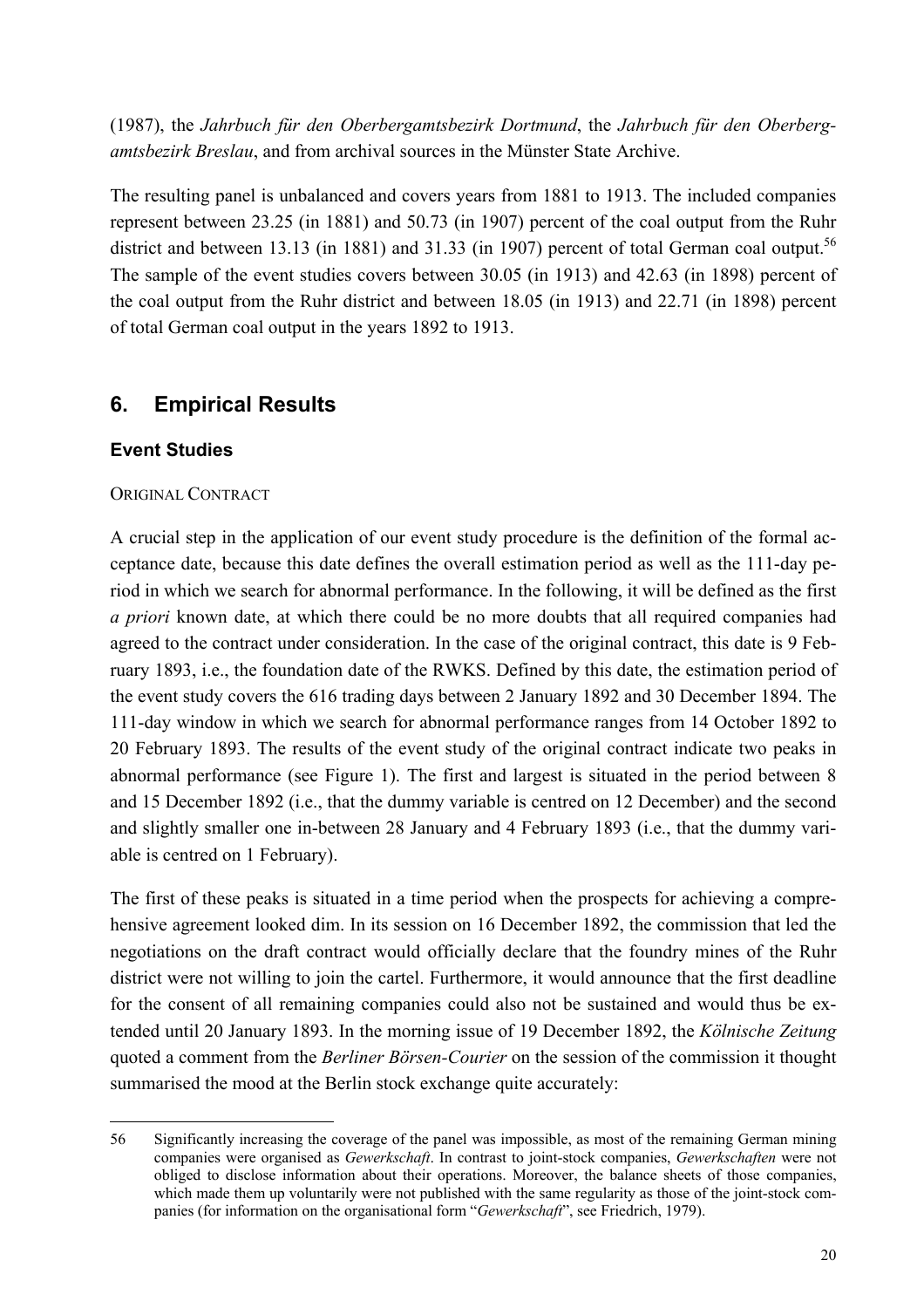"This desperately resembles a complete failure of syndicate endeavours."57

The results of the event study show a clear negative assessment of the situation by the stock market (for the results of all three event studies, see Table 2). The coefficient of the dummy variable centred on 12 December 1892 is negative in 18 out of 19 company-specific equations.<sup>58</sup> In 9 out of 19 cases it is negative and significant. Its average value is -1.06.<sup>59</sup>





The second peak is situated in the period between the meeting on 28 January 1893, where the last indecisive companies were ultimately demanded to agree to cartel formation and the foundation of the RWKS on 8 February 1893. Thus, it is straightforward to argue that at this time contemporary investors reacted to the prospective foundation of the organisation. Their assessment was positive. The coefficient of the dummy variable centred on 1 February 1893 is positive in all

j

<sup>57</sup> Original: "Das sieht einem vollständigen Scheitern der Syndicatsbestrebungen verzweifelt ähnlich."

<sup>58</sup> As a result, the binomial sign test rejects the hypothesis that positive and negative coefficients are the same in number.

<sup>59</sup> Re-estimating the event study of the original contract with different specifications of the event window, we detected peaks in the same time periods that are suggested by the results of the seven-day specification using a three-, an eleven, and a 15-day event window. In all three cases, the average values of the *γi*-coefficients are smaller than in the original specification. Employing a 21- and a 31-day event window, we could only detect the second peak.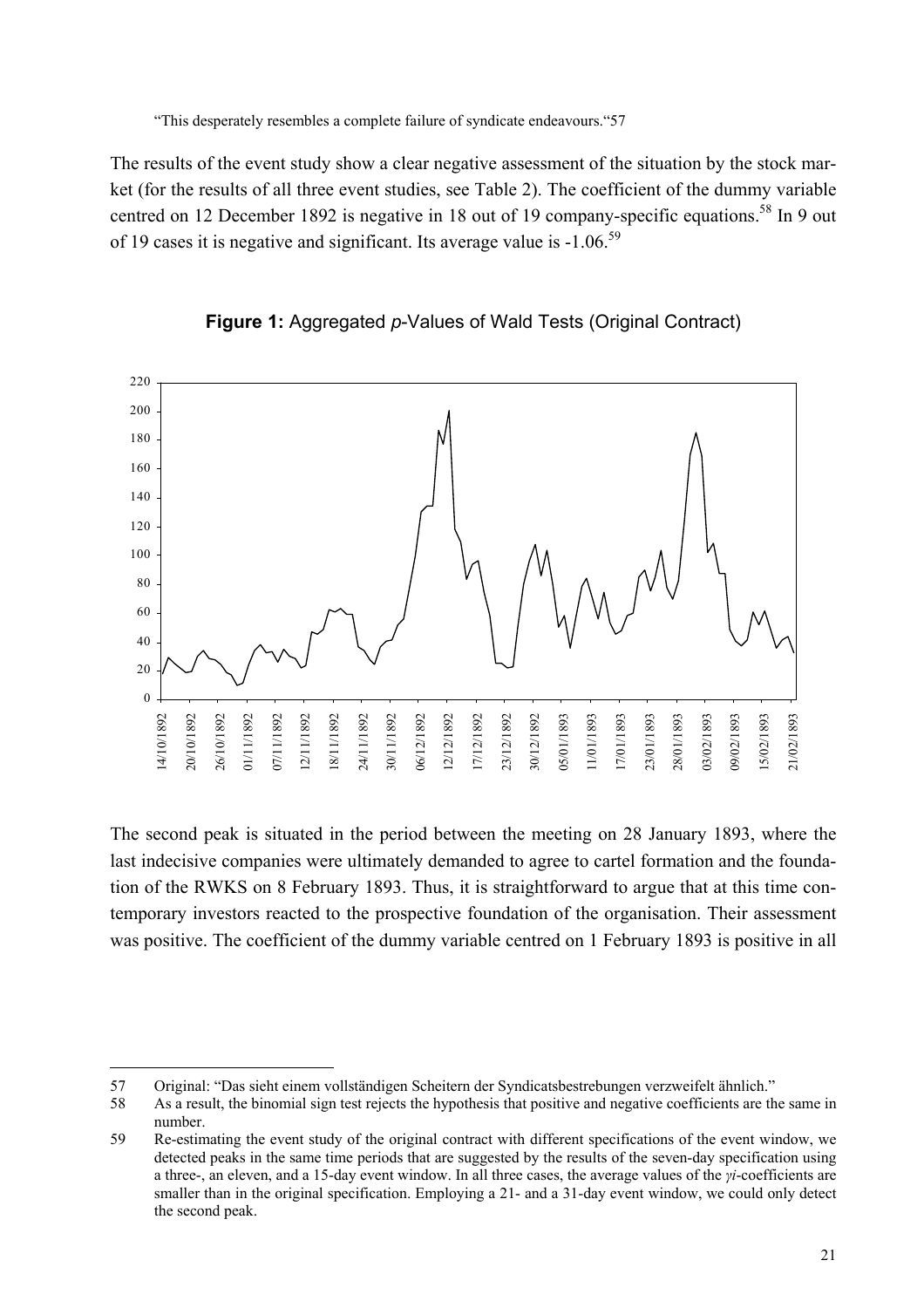19 company-specific equations. In 12 out of 19 cases it is positive and significant. Its average value is 0.83 $60$ 

Although the event study shows opposite effects in the two detected event periods, the economic interpretation of the findings is almost the same. During the first period, contemporary investors expected that not having a cartel would reduce the profitability of the investigated mining companies. In the second period, when they were persuaded that cartel formation was ensured, they expected increasing profits. Thus, overall cartelisation was regarded as having a positive effect on company performance. However, it should be noted that the positive effect due to the prospective foundation of the RWKS hardly made up the former negative one.<sup>61</sup> All in all and in line with the results of Bittner's (2005) study, it must therefore be concluded that the foundation of the RWKS left the expectations of contemporary investors concerning the profitability of the cartel members almost unchanged.

|                                                                    | Original<br>contract |                 | <b>First</b><br>revision |               |              | <b>Second</b><br>revision |
|--------------------------------------------------------------------|----------------------|-----------------|--------------------------|---------------|--------------|---------------------------|
| Event period                                                       | $8/12/-$             | 28/1/           | $4/5/-$                  | 27/5/         | $6/7/-$      | $10/10/-$                 |
|                                                                    | 15/12/1892           | 4/2/1893        | 11/5/1895                | 4/6/1895      | 13/7/1895    | 17/10/1903                |
| Average value of $V_{\Gamma}$<br>coefficients                      | $-1.061$             | 0.828           | 0.142                    | 0.162         | 0.040        | 0.853                     |
| <b>Company-specific coefficients</b>                               |                      |                 |                          |               |              |                           |
| <b>Negative and significant</b><br><b>Positive and significant</b> | 18(9)<br>1 (0)       | 0(0)<br>19 (12) | 7(2)<br>11 $(2)$         | 8(4)<br>10(6) | 9(3)<br>9(2) | 0(0)<br>14 (10)           |
| Binomial sign test (p-value)*                                      | 0.000                | 0.000           | 0.481                    | 0.815         | 1.000        | 0.000                     |

#### **Table 2:** Results of Event Studies

*Note*: Number of positive/negative and significant company-specific *γi*-coefficients in the respective event periods in parentheses; \*Null hypothesis of the test is that positive and negative company-specific *γi*-coefficients in the respective event period are the same in number (i.e., the test evaluates whether the signs of the company-specific *γi*coefficients in the respective event period are positive or negative throughout).

In order to test whether the measured effect was different for different companies, we make the company-specific dummy variable coefficient estimates subject to a simple correlation analysis.<sup>62</sup> More specifically, we investigate whether company-specific abnormal performance can be related to the discrete control variables of the dynamic panel data analysis, i.e., leverage, company size, and growth.<sup>63</sup> The underlying hypotheses are the ones presented in the discussion of

j

<sup>60</sup> Naturally, the binomial sign test clearly rejects the hypothesis that positive and negative coefficients are the same in number.

<sup>61</sup> The larger average dummy variable coefficient in the first period is largely due to the extraordinary large coefficient in one company-specific equation. If the coefficients of this company is excluded in the calculation of the average dummy variable coefficients at both peaks, the absolute value of the one at the second peak will be slightly larger (-0.73 compared to 0.81).

<sup>62</sup> We employ Spearman's rank correlation coefficient. Due to the small size of our sample, significance test are based on the *t*-distribution rather than the normal approximation. We also estimated the correlations using the *z*-standardised *γi*-coefficients instead of the un-standardised ones. As the results of both estimations are – with respect to significant correlations – the same, those using the *z*-standardised *γi*-coefficients are not reported (but available on request).

<sup>63</sup> Leverage is the ratio of the book value of debt to the book value of total assets at the end of 1892. Company size is measured by the book value total assets at the end of 1892. Growth is approximated by the first difference of the natural logarithms of coal output at the end on 1892 and 1891.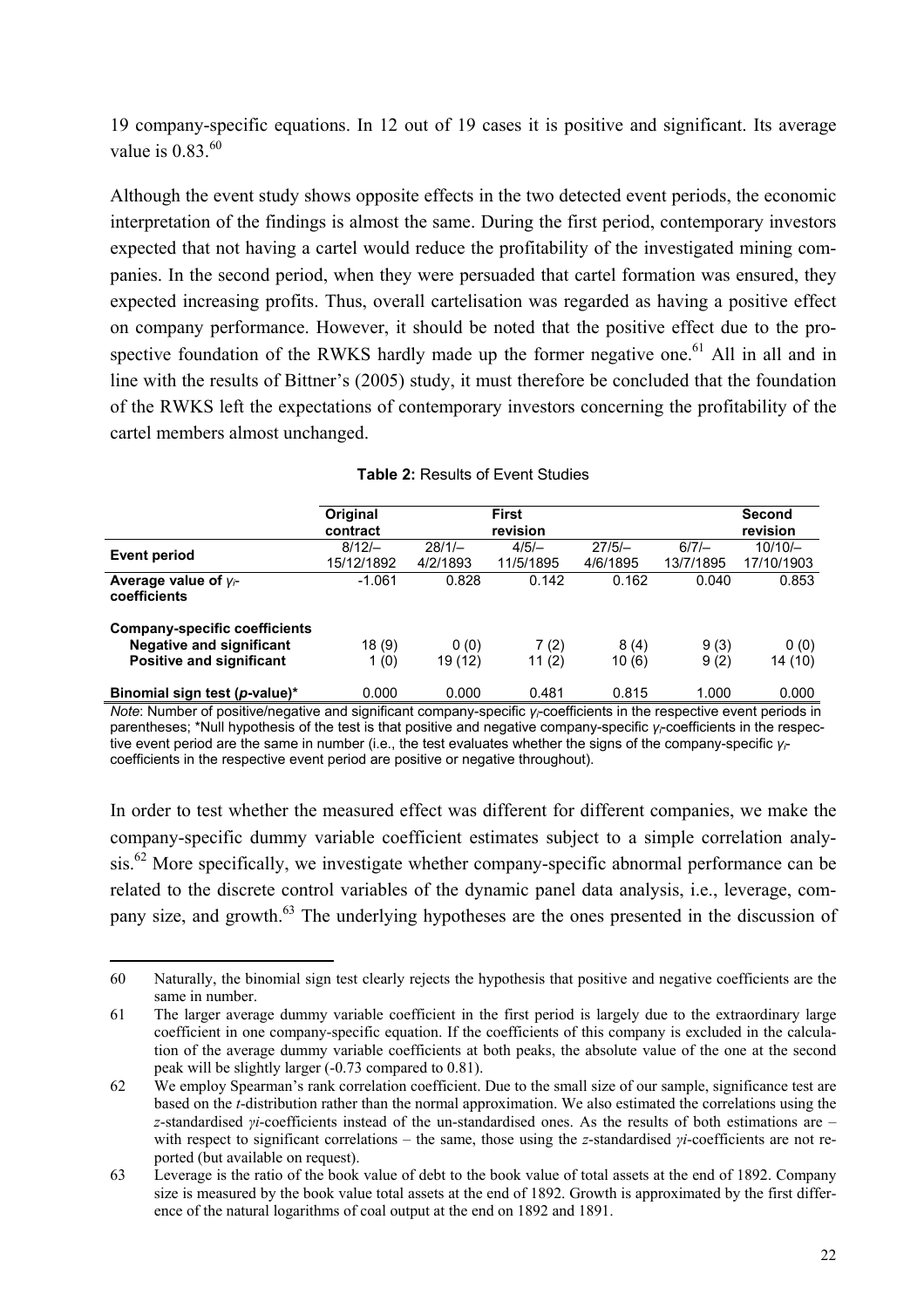the interaction terms in equations (5) and (6), i.e.: larger companies with greater growth opportunities profited more from cartelisation, because they were the chief beneficiaries of the privilege for new shafts; and: companies with a higher ratio of debt to total assets profited more, because their debtors might have demanded a lower risk premium as a result of decreasing price volatility after the formation of the RWKS. We confine the analysis to the coefficients of the dummy centred on 1 February 1893, because we have no exact information on the wording of draft versions of the cartel contract and in particular, we do not know at which stage in the negotiation process the privilege for new shafts was included. The results of the analysis do not support the hypotheses mentioned above, as we detect no significant correlation between company size, growth, and the company-specific coefficient estimates (see Appendix Table 3). Thus, contemporary investors seem to have made a sectoral rather than a company-specific judgement.





#### **First Revision**

 $\overline{a}$ 

In the case of the first revision of the original contract, the formal acceptance date is 23 July 1895, when in a meeting of the advisory council it was announced that all cartel members had provided binding written statements to accept the revised document.<sup>64</sup> Given this date, we defined an estimation period of 609 trading days for the event study that ranges from 2 July 1894 to 30 June 1896. The window in which we search for abnormal performance covers the 111 trading days between 23 March and 3 August 1895. In the event study of the second contract, we identi-

<sup>64</sup> Given the binding character of these statements, the actual vote on the revised contract in the general assembly on 31 July 1895 was rather unimportant.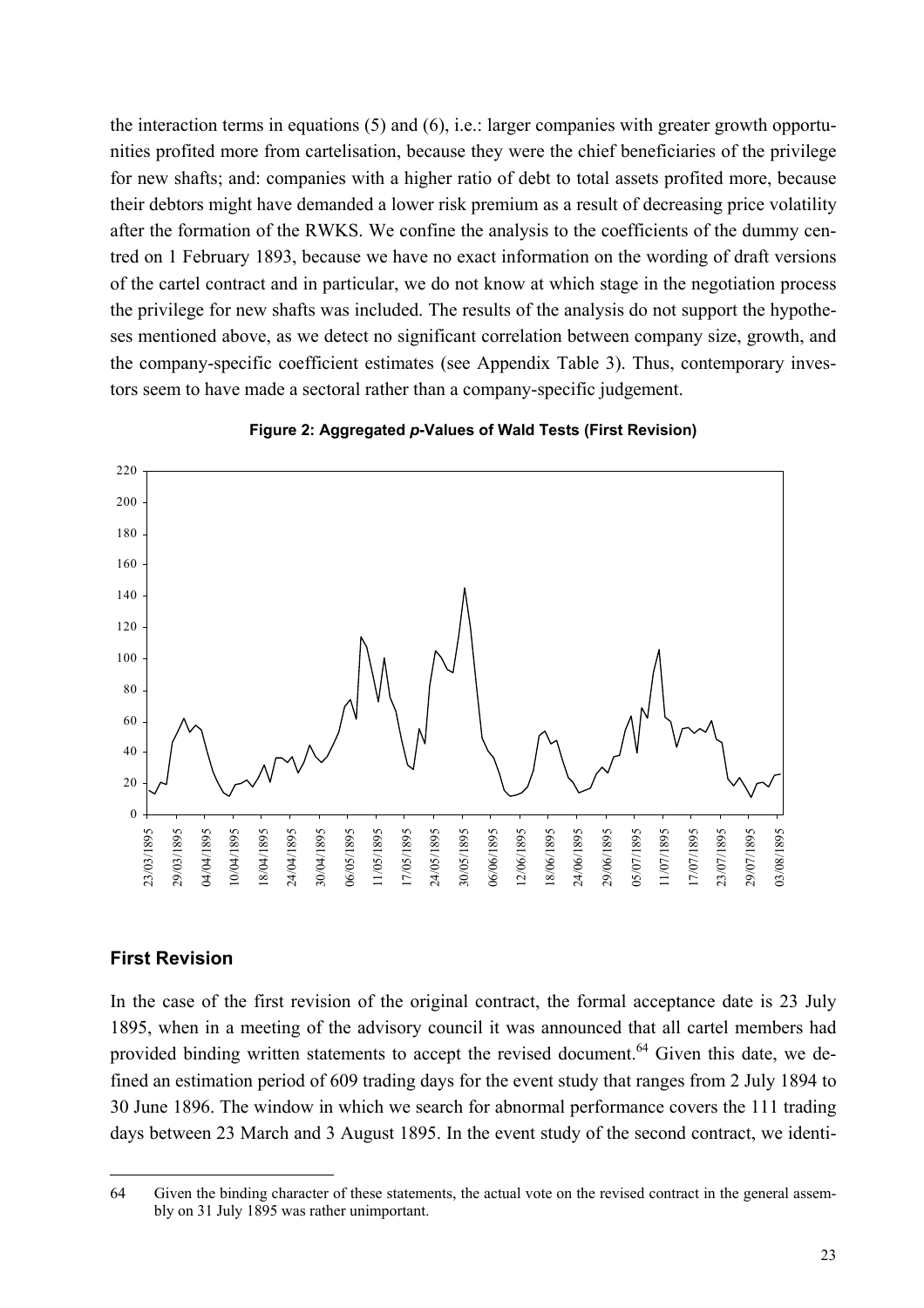fied three peaks in abnormal performance (see Figure 2). All of them are situated before the date on which this contract was formally accepted. Furthermore, all three are smaller than the ones we detected in the event study of the original contract. The first peak is located in the period between 4 and 11 May 1895 (i.e., that the dummy variable is centred on 8 May), the second between 27 May and 6 June 1895 (i.e., that the dummy variable is centred on 30 May), and the third between 6 and 13 July 1895 (i.e., that the dummy variable is centred on 10 July).<sup>65</sup>

Looking at the qualitative information on the negotiation process preceding the second contract, all three peaks can be associated with particular steps. At the first peak, contemporary investors presumably reacted to the meeting of the advisory council on 4 May 1895, in which a draft version of the new contract was sent to the general assembly for further discussion. The second and largest peak can be associated with the meeting of the general assembly on 30 June 1895, in which the overwhelming majority of the members agreed on the new contract and the last indecisive companies were ultimately demanded to approve. Finally, the third peak is situated between this meeting of the general assembly and the formal acceptance date. During this period contemporary investors possibly got early notice of the fact that the approval of all members was secured. This interpretation is supported by qualitative evidence. In its issue of 13 July 1895, *Glückauf* postulated that "agreement on the Syndicate contract can now be considered a given".<sup>66</sup>

The results of the event study give no clear-cut indication of contemporary investors' assessments of the second contract. On the one hand, the average coefficient values of the dummy variables are positive on all three occasions. On the other hand, there are positive as well as negative dummy variable coefficients in the company-specific equations, and in no case does the binomial sign test reject the Null hypothesis that positive and negative coefficients are the same in number. To put it in a nutshell, it seems impossible to argue compellingly for either a positive or a negative aggregate effect of the first revision of the original contract. Thus, the most likely interpretation is that the revisions made – slightly cutting back the privilege for new shafts and extending the duration of the contract to ten years – were not considered substantial by contemporary investors and, as a result, their neutral expectations concerning the performance effect of the RWKS persisted.

The results from the correlation analysis using the company-specific coefficient estimates provide some supplementary insights. In addition to the variables used in the analysis of the original contract. $67$  we define three more variables. The first one is the total growth of the cartel quota

j

<sup>65</sup> Re-estimating the event study of the first revision with different specifications of the event window, we were not able to detect the same three peaks suggested by the seven-day specification. With a three- and an elevenday window, we detected only one peak. In both cases, it is situated in the time period that is covered by the second peak identified with the seven-day window. In the specifications using event windows of 15, 21, and 31 days we failed to identify any peaks that correspondent to one of the three peaks in the original specification.

<sup>66</sup> Original: "[…]der Abschluß des Syndicatsvertrages als gesichert gelten kann".

<sup>67</sup> In the case of the first revision of the original contract, leverage is the book value of debt divided by the book value of total assets at the end of 1894. Company size is measured by the book value of total assets at the end of 1894. Growth is approximated by the first difference of the natural logarithms of coal output at the end on 1894 and 1893.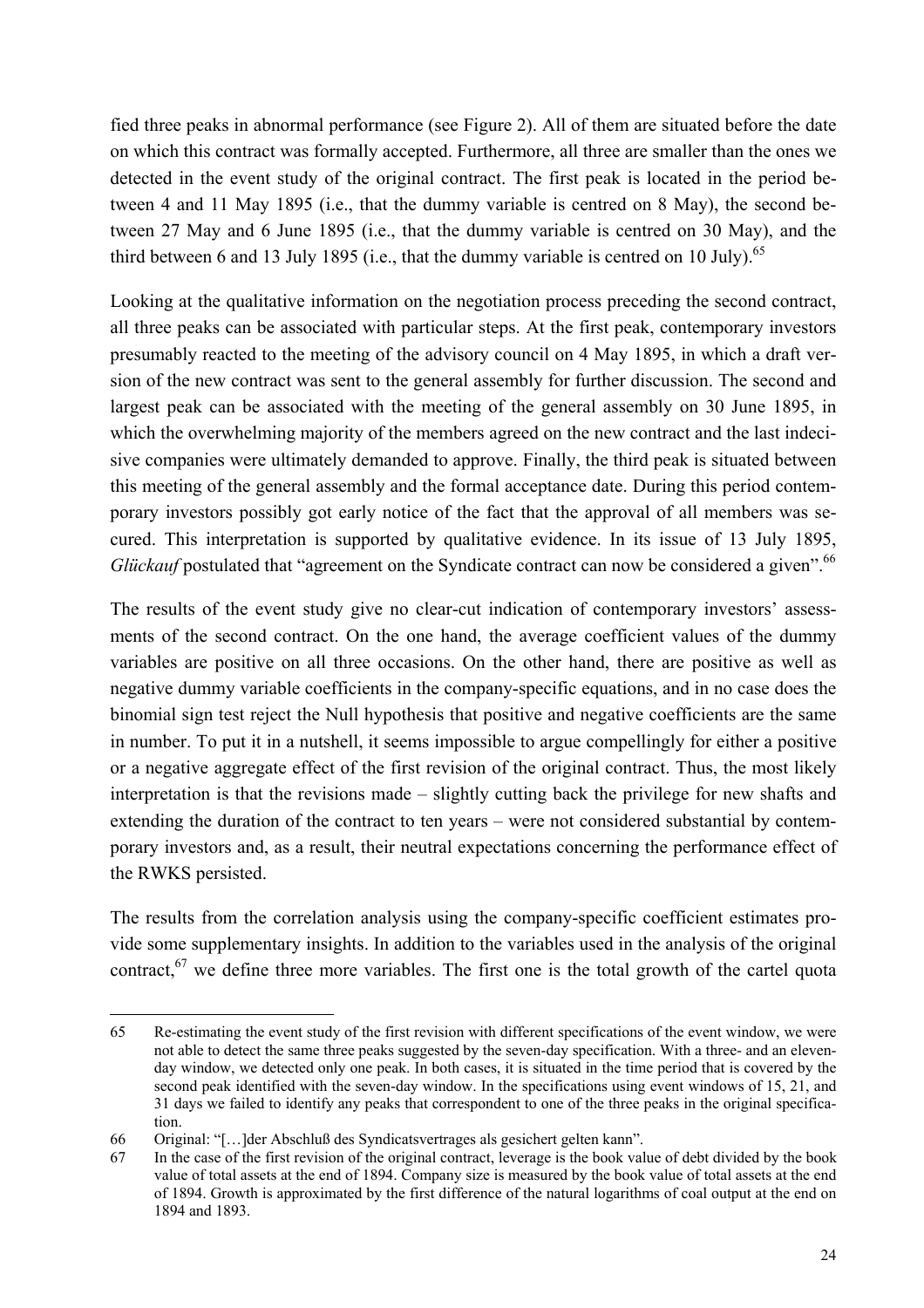during the valid time of the original contract. It indicates the success of a company to improve its absolute and relative position in the cartel. The second variable is the share of quota increases due to new shafts in total quota growth. It measures how much a company relied on the privilege for new shafts in order to improve its position. The third variable is a dichotomous variable that is equal to one if a company was listed in the transitory provisions attached to the second cartel contract and equal to zero otherwise. As in the case of the original contract, most of the correlations are statistically insignificant (see Appendix Table 3). However, the analysis of the company-specific coefficients of the dummy centred on 10 July 1895 reveals one interesting fact. We observe a positive and significant correlation with the share of quota increases due to new shafts in total quota growth. Thus, the companies that were able heavily to exploit the privilege for new shafts during the period of the first contract profited more. Again, this implies that the privilege was not cut back effectively. Furthermore, it shows that rather than improving the situation of all cartel members, the first revision of the original contract – or more precisely, the lack of substantial revision – served the specific interest of only some.

#### **Second Revision**





In the case of the second revision of the original contract, the formal acceptance date is 29 December 1903, when in a meeting of the general assembly all members of the RWKS as well as the newly-acceded foundry mines voted unanimously to accept the new document. Hence, the estimation period covers the 610 trading days from 2 January 1903 to 31 December 1904. The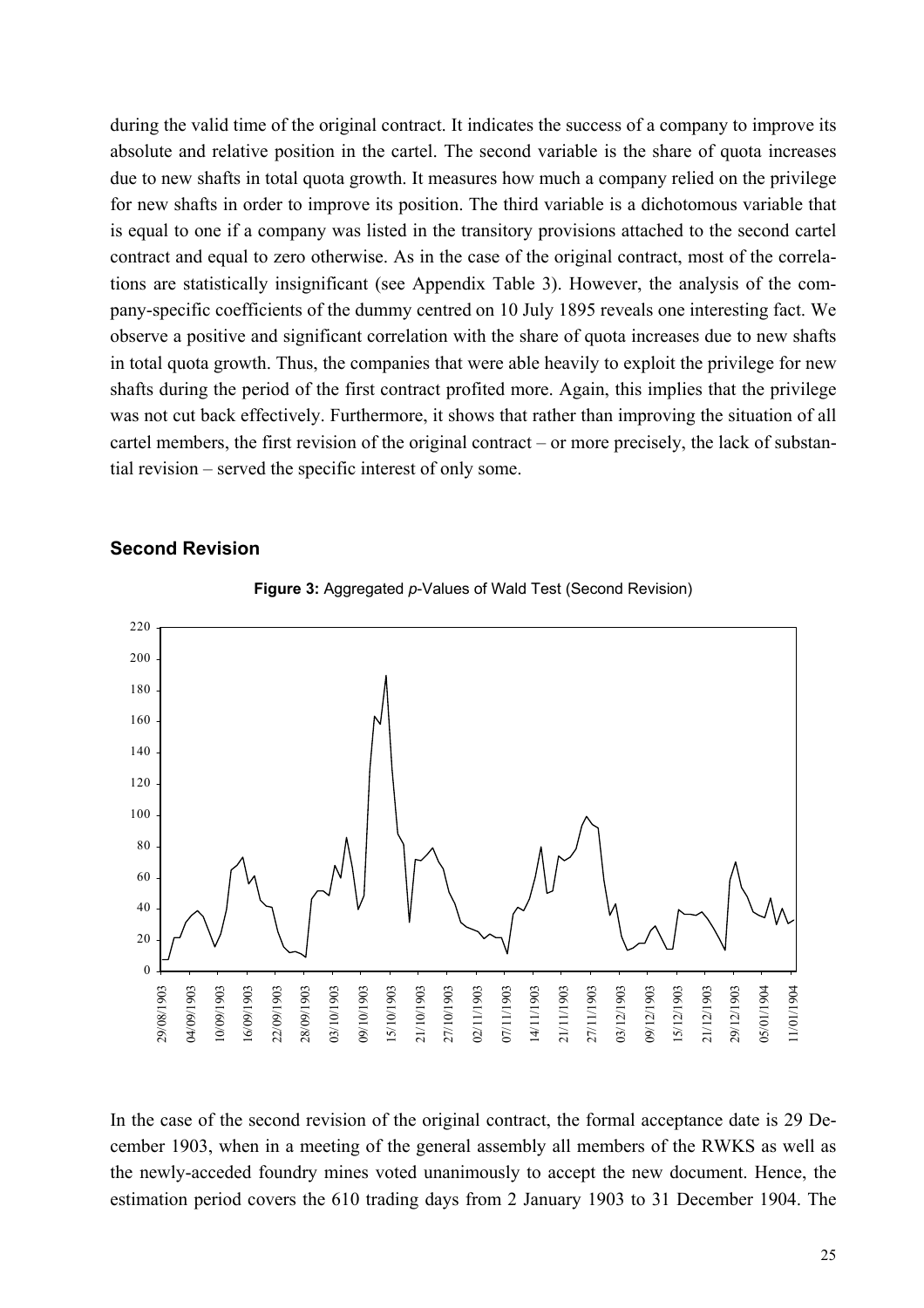111-day window in which we search for abnormal performance ranges from 29 August 1903 to 11 January 1904. In the event study, we identified one clear peak in abnormal performance (see Figure 3). As in the case of the second contract, it is situated considerably in advance of the formal acceptance date. The size of the peak is comparable to those in the event study of the original contract. It is located in the period between 10 and 17 October 1903 (i.e., that the dummy variable is centred on 14 October).

Comparing the results of the event study to the qualitative information at hand, it seems not too far-fetched to assume that during the detected period, contemporary investors became persuaded that the foundry mines were now willing to join the RWKS. In its issue of 10 October 1903, the mining journal *Glückauf* noted:

"The Syndicate can now be expected to materialise entirely as planned."68

The market's assessment was positive throughout. The coefficient of the dummy variable centred on 14 October 1903 is positive in all 14 company-specific equations.<sup>69</sup> In ten out of 14 cases, it is also significant. Its average value is 0.85. Economically, these results suggest that contemporary investors expected increasing profits for the cartel members after the successful second revision of the original contract. However, one should note that the size of the average dummy variable coefficient is far from being impressive. The value of 0.85 implies that on average the second revision of the original contract increased the market valuation of the cartel members by around 6 percent in the seven days covered by the dummy variable. This is roughly equivalent to the 'abnormal returns' a takeover target in the mining industry of the Ruhr district would have realised over the same period (Lübbers, forthcoming). As in the case of the original contract, the correlation analysis revealed no significant results (see Appendix Table 3).<sup>70</sup>

In sum, the results of the event studies seem to support scenario (2) (price stabilisation above the mean preserving level) rather than scenario (1) (mean preserving price stabilisation) because overall, they do not indicate lower profits for the cartel members. In addition, the findings from the event study of the second revision of the original contract even point to a small positive performance effect.

## **Dynamic Panel Data Analysis**

j

Before we come to a final conclusion regarding the scenarios outlined in section 2, we now augment the results of the event studies by the findings from the dynamic panel data analysis. Since

<sup>68</sup> Original: "Es steht nun mehr zu erwarten, daß das Syndikat in dem ganzen Umfang, wie es geplant ist, zustande kommen wird."

<sup>69</sup> Naturally, again the binomial sign test clearly rejects the hypothesis that positive and negative coefficients are the same in number.

<sup>70</sup> Re-estimating the event study of the second revision with event windows covering three, eleven, 15, 21, and 31 days we also identified one peak in abnormal performance. In all five cases, it is situated in the same time period that is suggested by the results of the seven-day specification. In every alternative specification, the average value of the *γi*-coefficients are always smaller than in the original specification.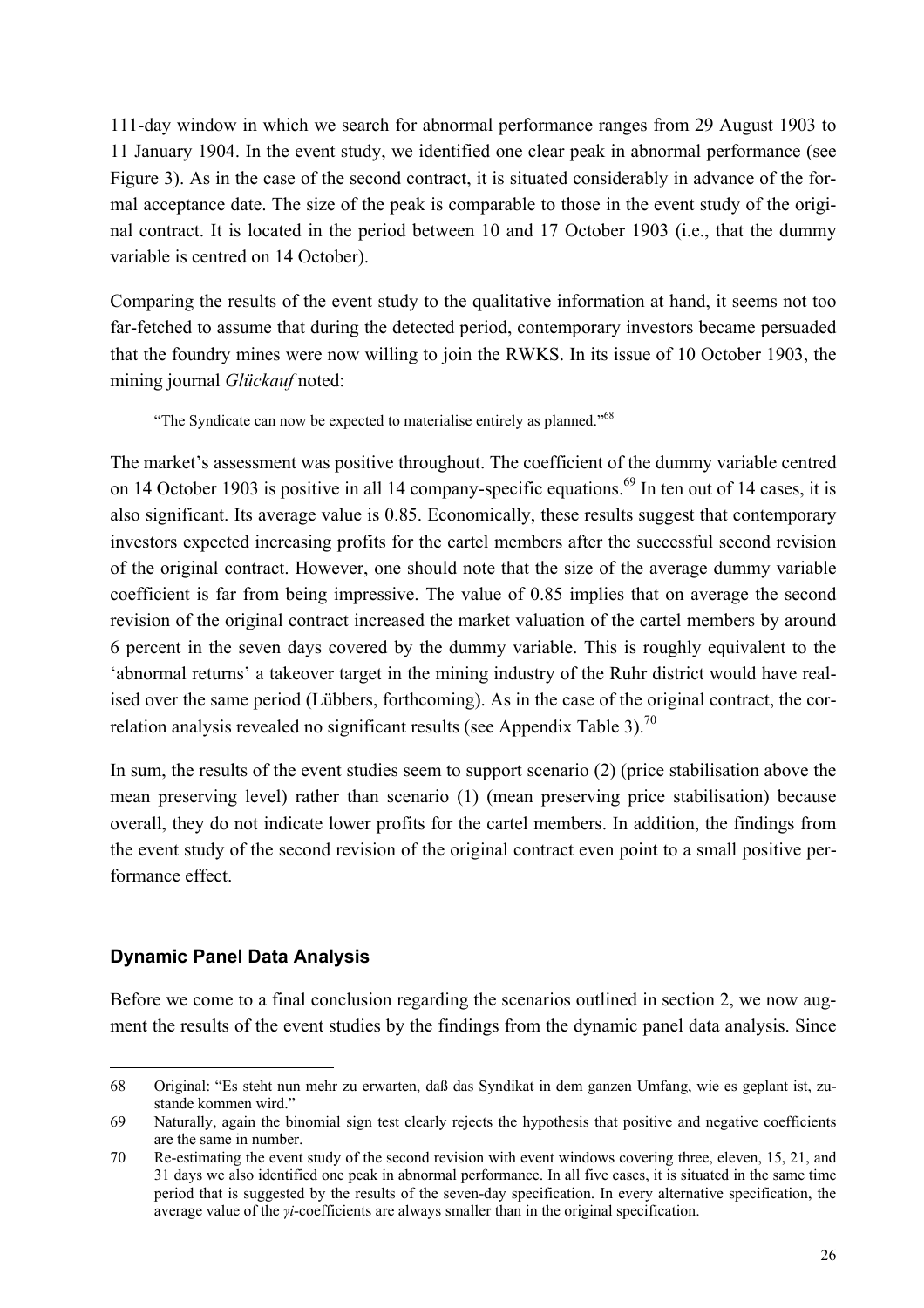the focus of our investigation is on the performance effect of the RWKS, we are mostly interested in the coefficients of the dummy variable that models membership in the RWKS. It is insignificant in both the RoA equation and the  $q$  equation (see Table 3). All coefficients of the interaction terms are insignificant as well. These results suggest that the RWKS did not affect the performance of its members in any way.

| <b>Dependent variable</b> | <b>RoA</b>      | q ratio         |
|---------------------------|-----------------|-----------------|
| Dependent variable (-1)   | 0.702(0.000)    | 0.707(0.000)    |
|                           |                 |                 |
| <b>LEVERAGE</b>           | $-0.027(0.066)$ | $-0.493(0.000)$ |
| <b>SIZE</b>               | $-0.003(0.336)$ | $-0.051(0.049)$ |
| <b>GROWTH</b>             | 0.000(0.951)    | 0.013(0.818)    |
| <b>RWKS</b>               | $-0.017(0.725)$ | $-0.223(0.335)$ |
| <b>RWKS*LEVERAGE</b>      | 0.003(0.872)    | $-0.031(0.825)$ |
| <b>RWKS*SIZE</b>          | 0.001(0.679)    | 0.016(0.248)    |
| <b>RWKS*GROWTH</b>        | 0.009(0.346)    | 0.096(0.169)    |
|                           |                 |                 |
| LM                        | 5.293 (0.259)   | 3.488 (0.480)   |
| Adj. $R^2$                | 0.879           | 0.927           |
| <b>F-Test</b>             | 74.691 (0.000)  | 131.716 (0.000) |
| <b>Cross-sections</b>     | 33              | 33              |
| Obs.                      | 724             | 724             |

|  | <b>Table 3: Regression Results I</b> |  |
|--|--------------------------------------|--|
|--|--------------------------------------|--|

*Note*: estimated with panel corrected standard errors (Beck/Katz, 1995); *p*-values in parentheses; LM = *χ*<sup>2</sup> test statistic of Lagrange Multiplier test for autocorrelation of residuals with 4 lags.

For the control variables, the results obtained using the two different estimation methods are very similar, although there are differences in significance levels. First, the dynamic specification of the regression model seems well justified. In both equations, the coefficient of the lagged dependent variable is significantly different from zero. Thus, in line with our theoretical reasoning, current performance was influenced by past performance. Second, the coefficient of LEVER-AGE is negative and significant in both cases (at the 10 percent level in the RoA equation and at the 1 percent level in the *q* equation). This supports the conclusion that a high ratio of debt to total assets was a hindrance to profitable investment rather than an effective disciplining device for managers. Third, the coefficient of SIZE is also negative in both equations, but only significant in the one with the *q* ratio as the dependent variable. Hence, there is weak evidence for negative returns to scale.<sup>71</sup> Finally, the coefficient of GROWTH is insignificant in both equations $^{72}$ 

The results of the event studies indicate that a positive performance effect of the RWKS should especially be expected in the valid time of the third contract, i.e., in the years 1904 to 1913. In order to test this proposition, we add another dummy variable (and the respective interaction

 $\overline{a}$ 

<sup>71</sup> This finding is line with estimates of a production function for the mining industry in the Ruhr for the years 1881 to 1913 (Burhop/Lübbers, forthcoming).

<sup>72</sup> The insignificance of the GROWTH coefficients is likely due to the fact that the variable does not distinguish between profitable and non-profitable growth opportunities. While the former should have a positive effect on performance, the effect of the latter should be negative. However, a proxy that could make this crucial distinction was not available to us.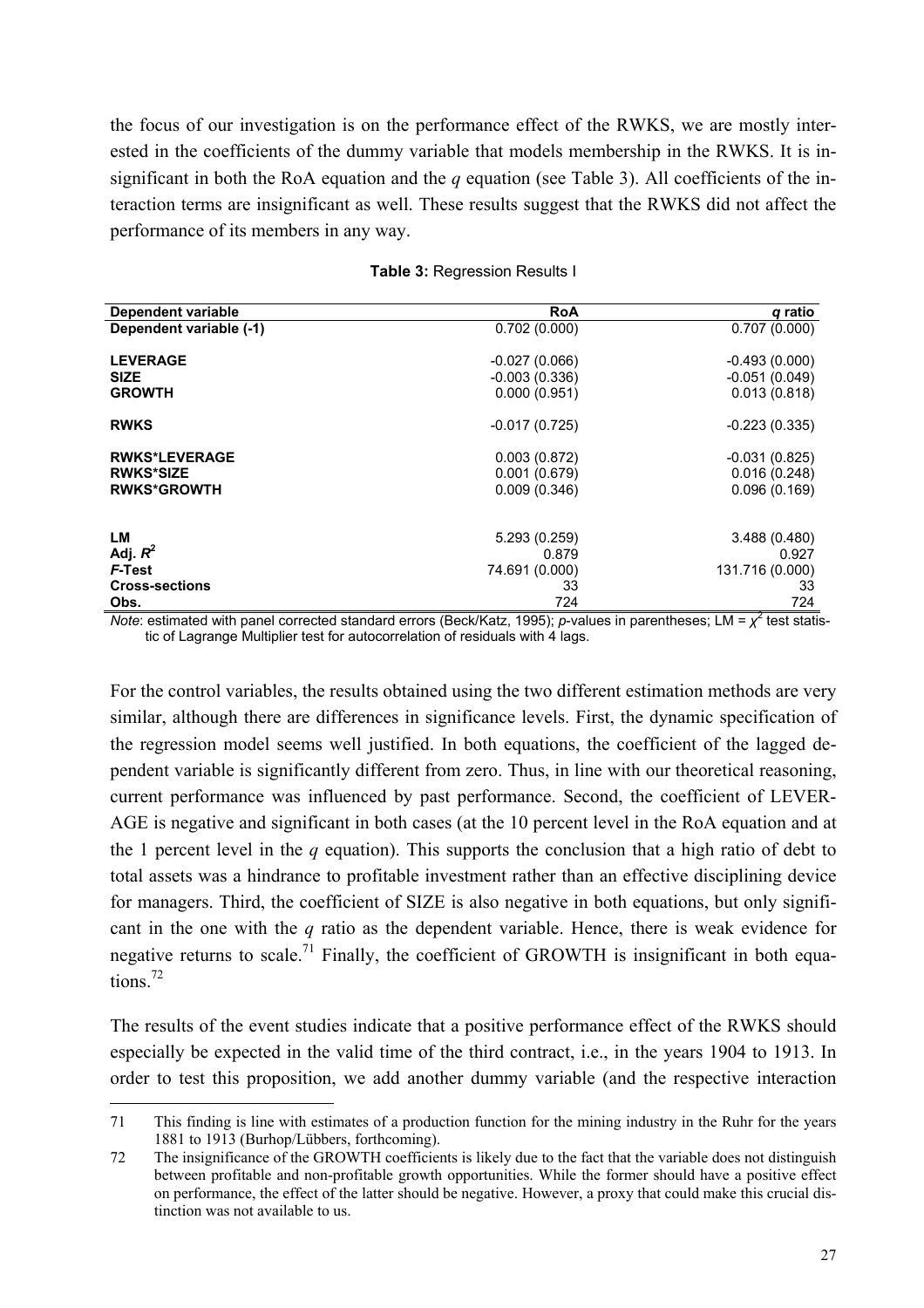terms) to equations (5) and (6). It is equal to one for all cartel members in the years 1904 to 1913 and equal to zero otherwise. The exercise does not show a significant difference between cartel members' performance in the years before and after 1903 (see Table 4). Thus, in this respect the findings of the dynamic panel data analysis do not confirm those of the event studies.

| <b>Dependent variable</b> | <b>RoA</b>      | q ratio                    |
|---------------------------|-----------------|----------------------------|
| Dependent variable (-1)   | 0.698(0.000)    | $\overline{0.709}$ (0.000) |
|                           |                 |                            |
| <b>LEVERAGE</b>           | $-0.028(0.055)$ | $-0.483(0.000)$            |
| <b>SIZE</b>               | $-0.003(0.393)$ | $-0.053(0.048)$            |
| <b>GROWTH</b>             | 0.001(0.934)    | 0.012(0.837)               |
| <b>RWKS</b>               | $-0.039(0.410)$ | $-0.255(0.347)$            |
|                           |                 |                            |
| RWKS (1904–1913)          | 0.039(0.249)    | $-0.024(0.921)$            |
| <b>RWKS*LEVERAGE</b>      | 0.008(0.740)    | $-0.076(0.665)$            |
| <b>RWKS*SIZE</b>          | 0.002(0.367)    | 0.019(0.263)               |
| <b>RWKS*GROWTH</b>        | $-0.001(0.965)$ | 0.137(0.202)               |
| RWKS (1904-1913)*LEVERAGE | $-0.006(0.832)$ | 0.083(0.670)               |
| RWKS (1904-1913)*SIZE     | $-0.002(0.193)$ | $-0.002(0.904)$            |
| RWKS (1904-1913)*GROWTH   | 0.012(0.328)    | $-0.050(0.629)$            |
|                           |                 |                            |
| LM                        | 5.510 (0.239)   | 6.416 (0.170)              |
| Adj. $R^2$                | 0.878           | 0.927                      |
| <b>F-Test</b>             | 70.502 (0.000)  | 124.153 (0.000)            |
| <b>Cross-sections</b>     | 33              | 33                         |
| Obs.                      | 724             | 724<br>$2 + 1 + 1$         |

|  | Table 4: Regression Results II |  |
|--|--------------------------------|--|
|--|--------------------------------|--|

*Note*: estimated with panel corrected standard errors (Beck/Katz, 1995); *p*-values in parentheses; LM = *χ*<sup>2</sup> test statistic of Lagrange Multiplier test for autocorrelation of residuals with 4 lags.

Based on the findings of the event studies and those of the dynamic panel data analysis, we can not argue compellingly for a positive performance effect of the RWKS. However, there is also no hint that the cartel effected its members' profitability negatively. In combination with the evidence for a significant reduction in the variability of coal prices, this implies that the RWKS stabilised prices and was able and willing to do so at least slightly above the mean preserving level. Thus, scenario (1) (mean preserving price stabilisation) must be rejected, and scenario (2) (price stabilisation above the mean preserving level) remains as the only one that seems plausible.

# **7. Conclusion**

With regard to the performance effects of cartels in general and price stabilisation cartels in particular, economic theory provides no clear-cut predictions. Thus, the fundamental question whether cartels are able to raise the profits of their members has to be answered by empirical investigations. The existing studies do not offer consistent results as well. While some of them find a positive performance effect of cartelisation, others argue for negative repercussions or discover no effect at all. In our study we contributed to the empirical literature by providing an in-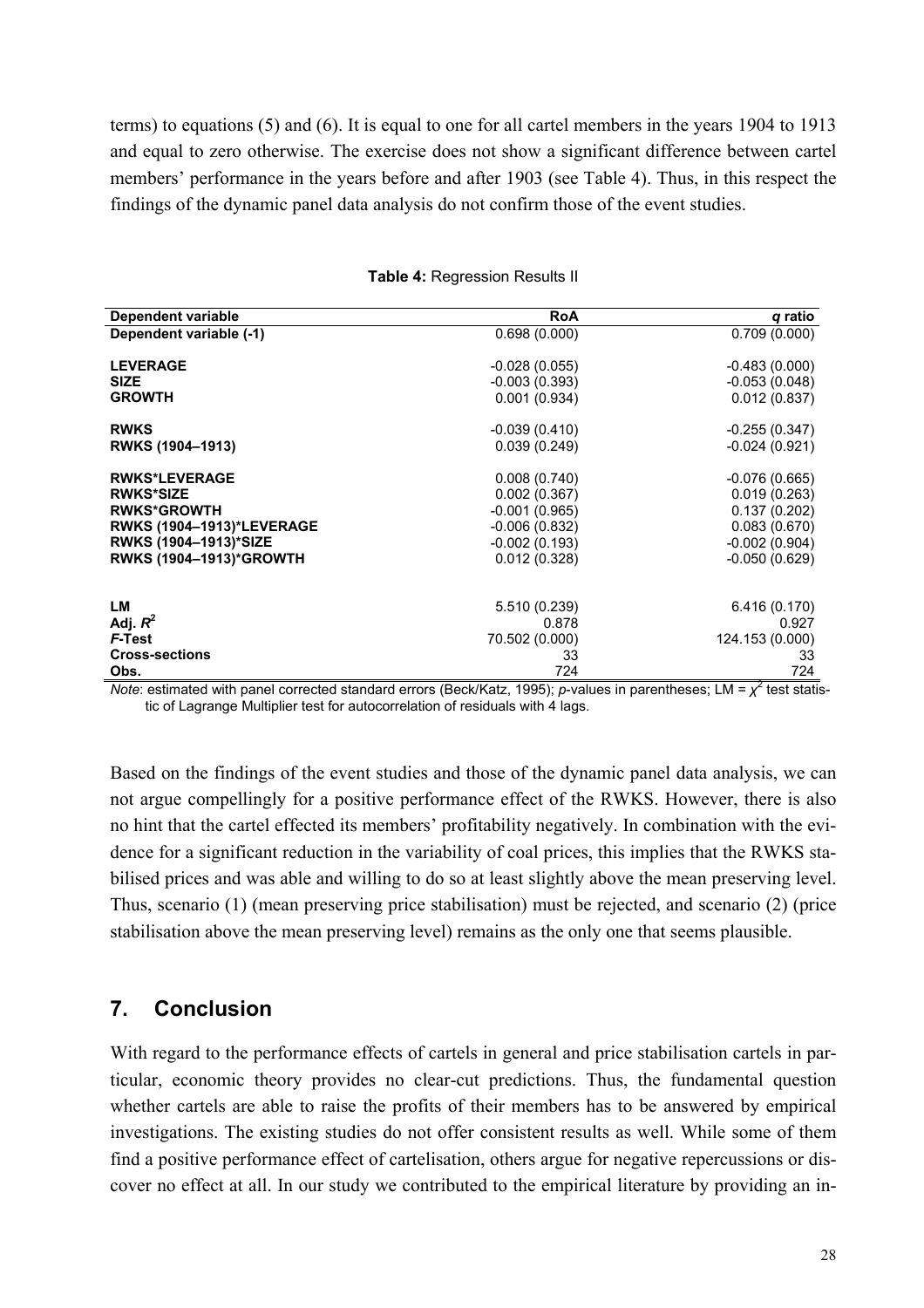depth case study of the RWKS, one of the longest-lasting and supposedly most powerful cartels ever. In order to assess the performance effects of this organisation, we made use of the information content of stock prices and event study methodology to investigate the market reactions to its foundation and to the most important revisions made to the original cartel contract. Furthermore, we cross-checked the validity of the findings from the event studies by a dynamic panel data analysis of accounting, financial, and output data.

Based on our empirical findings, we cannot argue compellingly for either a positive or a negative performance effect of the RWKS. In line with earlier results of Bittner (2005), the event studies showed that contemporary investors expected neither the formation of the cartel nor the first revision of the original cartel contract to be performance enhancing. In the case of the second revision, we detected a positive effect, but its magnitude turned out to be far from impressive. The results from the combined analysis of accounting, financial, and output figures indicated neither a positive nor a negative effect of cartelisation on company performance – regardless of whether it is measured by the RoA or by Tobin's *q*.

Nonetheless, it would be premature to argue that the RWKS was ineffective throughout. A comparison of the variance of coal prices in cartel- and pre-cartel years suggested that the organisation was able to stabilise prices. Economic theory predicts that if it had done so at the mean preserving level, stabilisation should have been accompanied by a negative performance effect. The fact that none of our empirical findings supports this theoretical prediction indicates that the RWKS was at least able and willing to exert enough market power to raise prices far enough about the mean preserving level to offset the negative repercussions of stabilised prices.<sup>73</sup> Such a conduct would resemble the officially stated aims of the RWKS quite closely. However, it is also possible that the cartel intended to fetch higher monopoly rents but was simply not powerful enough to achieve this aim. Arguing for either of these alternatives would be highly speculative.

<sup>-</sup>73 Although it is beyond the scope of our study, it should also be noted that price stabilisation is likely to be correlated with lower profit risk. For a risk-averse actor, such a reduction constitutes a valuable development in itself.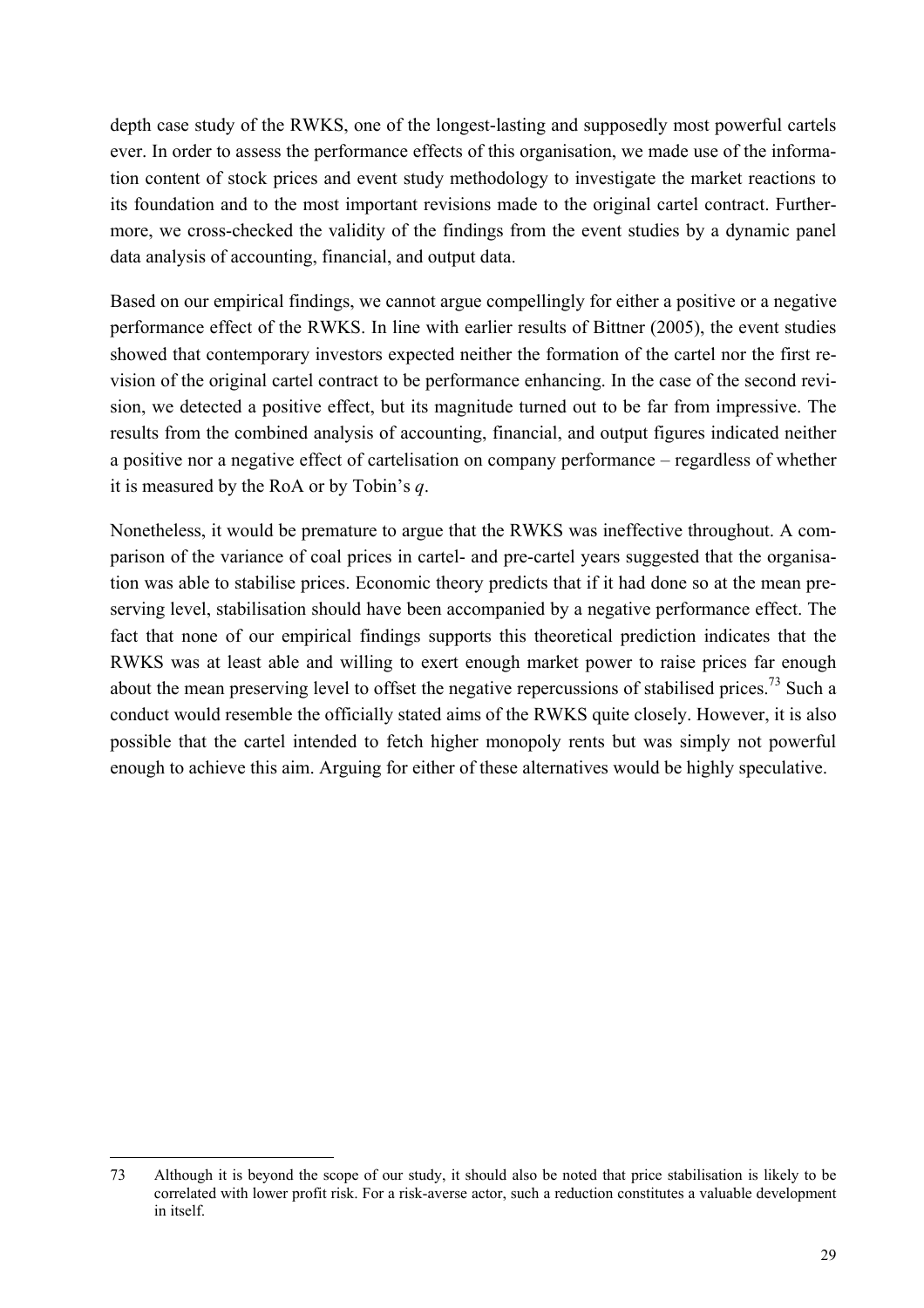### **References**

*Primary Sources* 

- Der Deutsche Ökonomist, 1881–1889.
- Berliner Börsen Zeitung, 1892–1893, 1894–1896, 1903–1904.
- Glückauf 28 (1892), 31 (1895), 39 (1903).
- Jahrbuch für den Oberbergamtsbezirk Breslau 1, 1912.
- Jahrbuch für den Oberbergamtsbezirk Dortmund 2–14, 1894–1922.

Kölnische Zeitung 1892–1893, 1895, 1903.

Mining Archive, Bochum, inventory 33, no. 1: Minutes of the General Assembly, 1894–1896.

–––––, inventory 33, no. 50: Minutes of the Advisory Council, 1895.

- –––––, inventory 33, no. 423: Annual Participation Figures.
- Saling's Börsen-Jahrbuch: Ein Handbuch für Bankiers und Kapitalisten: Zweiter (finanzieller) Teil 5–38, 1881–1914.
- State Archive, Münster, inventory Oberbergamt Dortmund (No. 88–101).

#### *Secondary Sources*

- Anderson, T.W., Hsiao, C., 1982. Formulation and estimation of dynamic models using panel data. Journal of Econometrics 18, 47–82.
- –––––, 1981. Estimation of dynamic models with error components. Journal of the American Statistical Association 76, 589–606.
- Arellano, M., Bond, S., 1991. Some tests of specification for panel data: Monte Carlo evidence and an application to employment equations. Review of Economic Studies 58, 277–297.
- Armitage, S., 1995. Event study methods and evidence of their performance. Journal of Economic Surveys 8, 25–52.
- Asch, P., Seneca, J.J., 1976. Is collusion profitable? Review of Economics and Statistics 1, 1–12.
- Baltzer, M., 2006. Cross-listed stocks as an information vehicle of speculation: Evidence from European cross-listings in the early 1870s. European Review of Economic History 10, 301–327.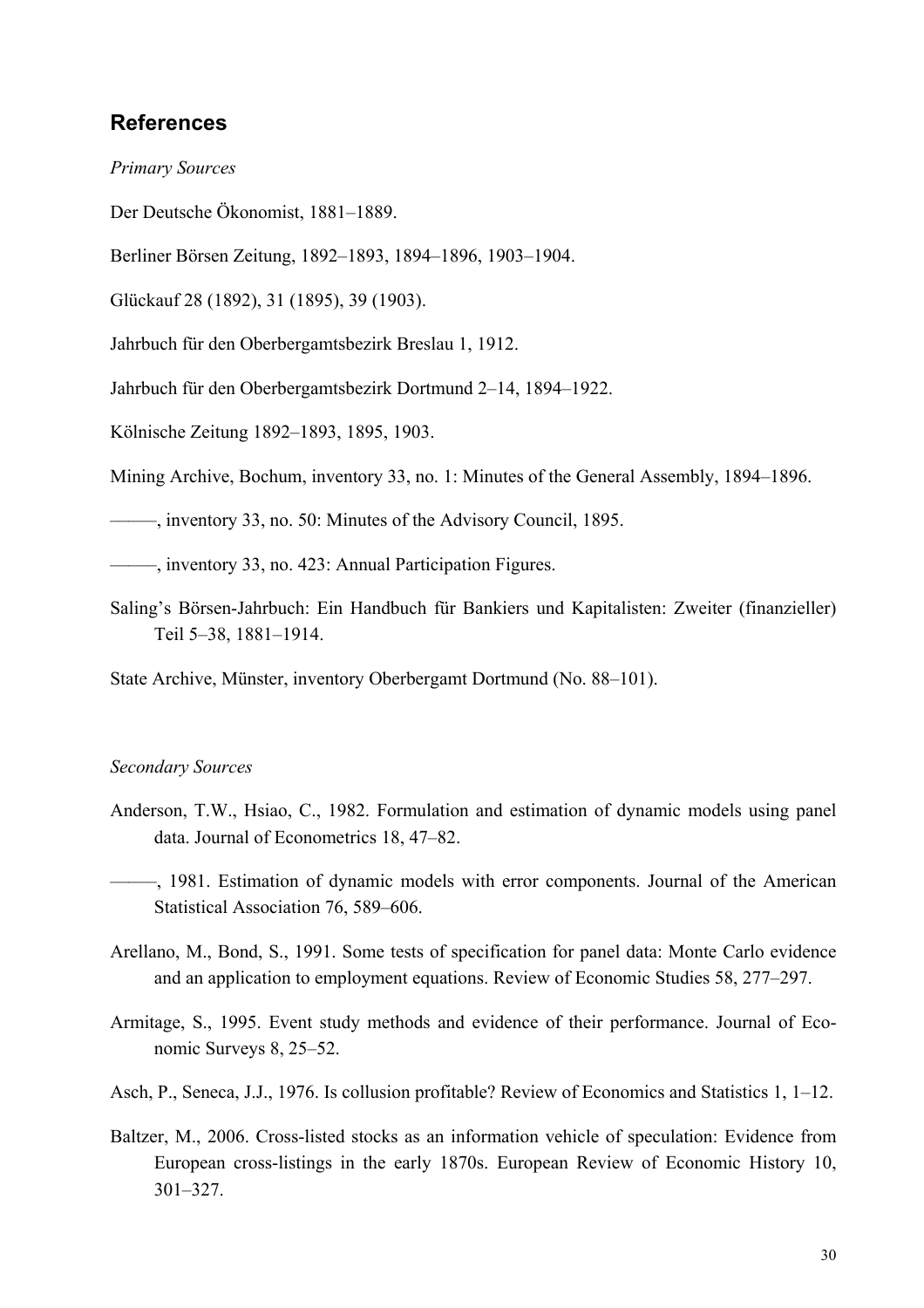Banken, R., 2003. Die Industrialisierung der Saarregion, 2 Vols. Franz Steiner, Stuttgart.

- Beck, N., Katz J.N., 2004. Time-series-cross-section issues: Dynamics. Working Paper.
- –––––, 1995. What to do (and not to do) with time-series cross-section data. American Political Science Review 89, 634–47.
- Bergmann, K., 1937. Die wirtschaftliche Entwicklung des Ruhrkohlenbergbaus seit Anfang des 19 Jahrhunderts. F. Flothmann, Köln.
- Binder, J.J., 1998. The event study methodology since 1969. Review of Quantitative Finance and Accounting 11, 11–137.
- Bittner, T., 2005. An event study of the Rhenish-Westphalian Coal Syndicate. European Review of Economic History 9, 337–364.
- Blaich, F., 1973. Kartell- und Monopolpolitik im kaiserlichen Deutschland: Das Problem der Marktmacht im deutschen Reichstag zwischen 1879 und 1914. Droste, Düsseldorf.
- Block, M.K., Nold, F.C., Sidak, J.G., 1981. The Deterrent Effect of Antitrust Enforcement. Journal of Political Economy 89, 429–445.
- Bock, F., 1914. Die wirtschaftliche Entwicklung der Bergwerks-Aktiengesellschaften des Ruhrkohlenreviers von 1893 bis 1911. Giradet, Essen.
- Böhm, F., 1948. Das Reichsgericht und die Kartelle: Eine wirtschaftsverfassungsrechtliche Kritik an dem Urteil des Reichsgerichts vom 4. Februar 1897. ORDO 1, 197–213.
- Bollerslev, T., 1986. Generalized autoregressive conditional heteroskedasticity. Journal of Econometrics 31, 307–327.
- Bosch, J.-C., Eckard Jr., E.W., 1991. The Profitability of Price Fixing: Evidence from Stock Market Reaction to Federal Indictments. Review of Economics and Statistics 73, 309–317.
- Brown, P.C., 1993. From Competition to Cartel: A Study of the Ruhr Coal Industry during the 19th century. Unpublished Dissertation, University of Wolverhampton.
- Brown, W.O., Burdekin, R. C. K., 2000. Turning points in the US Civil War: A British perspective. Journal of Economic History 60, 216–231.
- Brown, S.J., Warner, J.B., 1985. Using daily stock returns: The case of event studies. Journal of Financial Economics 14, 3–31.
- –––––, 1980. Measuring security price performance. Journal of Financial Economics 8, 205–258.
- Burhop, C., Lübbers, T., forthcoming. Cartels, managerial incentives, and productive efficiency in German coal mining, 1881-1913. Journal of Economic History.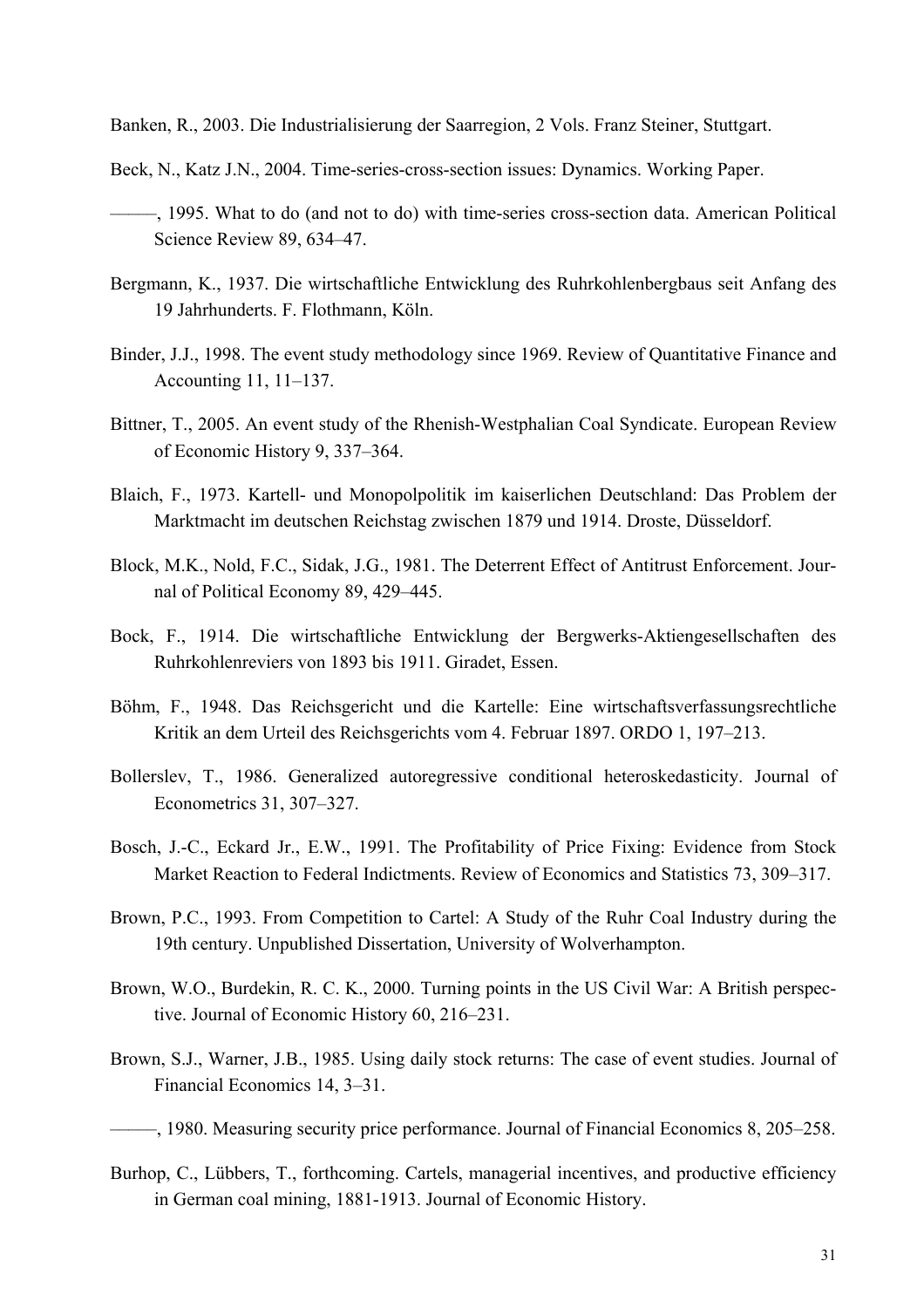- Burhop, C., Wolff, G.B., 2005. A compromise estimate of German net national product, 1851- 1913, and its implications for growth and business cycles. Journal of Economic History 65, 613–657.
- Burke, K.C., 1979. Industrial Organization and the State: The Rhenish-Westphalian Coal Syndicate, 1893–1925. Unpublished Dissertation, Harvard University.
- Chambers, R.G., Quiggin, J., 2003. Price stabilization and the risk-averse firm. American Journal of Agricultural Economics 85, 336–347.
- Chaney, E., forthcoming. Assessing pacification policy in Iraq: Evidence from Iraqi financial markets. Journal of Comparative Economics.
- Copeland, T.E., Weston, J.F., 1992<sup>3</sup>. Financial Theory and Corporate Policy. Addison-Wesley, Reading.
- Cyree, K.B., DeGennaro, R.P., 2002. A generalized model for detecting abnormal returns and changes in systematic risk. Review of Quantitative Finance and Accounting 19, 399–416.
- Davidson, C., Deneckere, R., 1990. Excess capacity and collusion. International Economic Review 31, 521–541.
- DeLong, J.B., Becht, M., 1992. Excess volatility in the German stock market, 1876–1990. NBER Working Paper 4054.
- Deneckere, R., 1983. Duopoly Supergames with Product Differentiation. Economics Letters 11, 37–42.
- Donner, O., 1934. Kursbildung am Aktienmarkt: Grundlagen zur Konjunkturbeobachtung an den Effektenmärkten. Vierteljahreshefte zur Konjunkturforschung (Supplement 36).
- Engle, R.F., 1982. Autoregressive conditional heteroscedasticity with estimates of the variance of U. K. inflation. Econometrica 50, 987–1008.
- Feldenkirchen, W., 1982. Die Eisen und Stahlindustrie des Ruhrgebiets, 1879–1914: Wachstum, Finanzierung und Struktur ihrer Großunternehmen. Steiner, Wiesbaden.
- Fisher, R.A., 1932<sup>4</sup>. Statistical Methods for Research Workers. Oliver and Boyd, Edinburgh.
- Fohlin, C., 2007. Finance Capitalism and Germany's Rise to Industrial Power. Cambridge University Press, Cambridge.
- Friedrich, W., 1979. Die Entwicklung des Rechts der bergrechtlichen Gewerkschaft in Preußen von 1850 bis zum Ersten Weltkrieg. In: Horn, N., Kocka, J. (Eds.), Recht und Entwicklung der Großunternehmen im 19. und frühen 20. Jahrhundert. Vandenhoeck und Ruprecht, Göttingen, 190–203.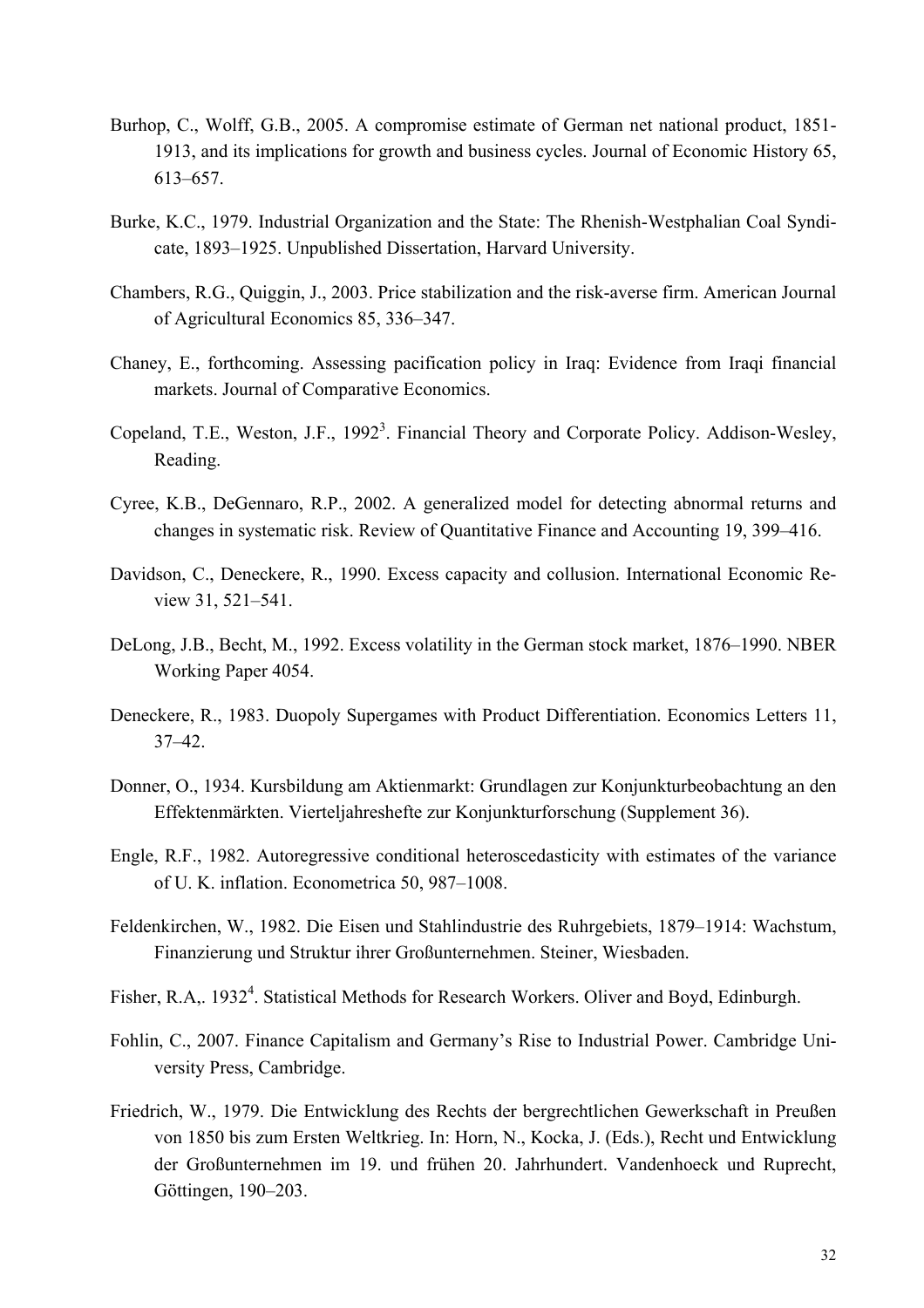- Friedman, J.W., 1971. A Non-Cooperative Equilibrium for Supergames, Review of Economic Studies 28, 1–12.
- Frey, B.S., Waldenström, D., 2004. Markets work in war: World War II reflected in Zurich and Stockholm bond markets. Financial History Review 11, 51–67.
- Gehrig, T., Fohlin, C., 2006. Trading costs in early securities markets: the case of the Berlin stock exchange, 1880–1910. Review of Finance 10, 587–612.
- Gelman, S., Burhop, C., 2008. Taxation, regulation, and the information efficiency of the Berlin stock exchange. European Review of Economic History 12, 39–66.
- Green, E.J., Porter, R.H., 1984. Non-cooperative collusion under imperfect price information. Econometrica 52, 87–100.
- Griffin, J. M., 1989. Previous cartel experience: Any lessons for OPEC? In: Klein, L. R., Marquez, J. (Eds.), Economics in Theory and Practice: An Eclectic Approach. Kluwer, Dordrecht, 179–206.
- Grossman, S., Hart, O., 1982. Corporate financial structure and managerial incentives. In: McCall, J. J. (Ed.), The Economics of Information and Uncertainty. University of Chicago Press, Chicago, 107–140.
- Hanf, R., 1978. Veröffentlichte Jahresabschlüsse von Unternehmen im deutschen Kaiserreich: Bedeutung und Aussagewert für wirtschaftshistorische Analysen. Zeitschrift für Unternehmensgeschichte 23, 145–172.
- Hentschel, V., 1978. Wirtschaft und Wirtschaftspolitik im wilhelminischen Deutschland: Organisierter Kapitalismus und Interventionsstaat? Klett-Cotta, Stuttgart.
- Hoffmann, W.G., 1965. Das Wachstum der deutschen Wirtschaft seit der Mitte des 19. Jahrhunderts. Springer, Berlin.
- Holtfrerich, C.-L., 1973. Quantitative Wirtschaftsgeschichte des Ruhrkohlenbergbaus im 19. Jahrhundert. Gesellschaft für Westfälische Wirtschaftsgeschichte, Dortmund.
- Huske, J., 1987. Die Steinkohlenzechen im Ruhrrevier: Daten und Fakten von den Anfängen bis 1986. Deutsches Bergbau-Museum, Bochum.
- Judson, R.A., Owen, A.L., 1999. Estimating dynamic panel data models: A guide for macroeconomists. Economics Letters 65, 9–15.
- Kiviet, J.F., 1995. On bias, inconsistency, and efficiency of various estimators in dynamic panel models. Journal of Econometrics 68, 53–78.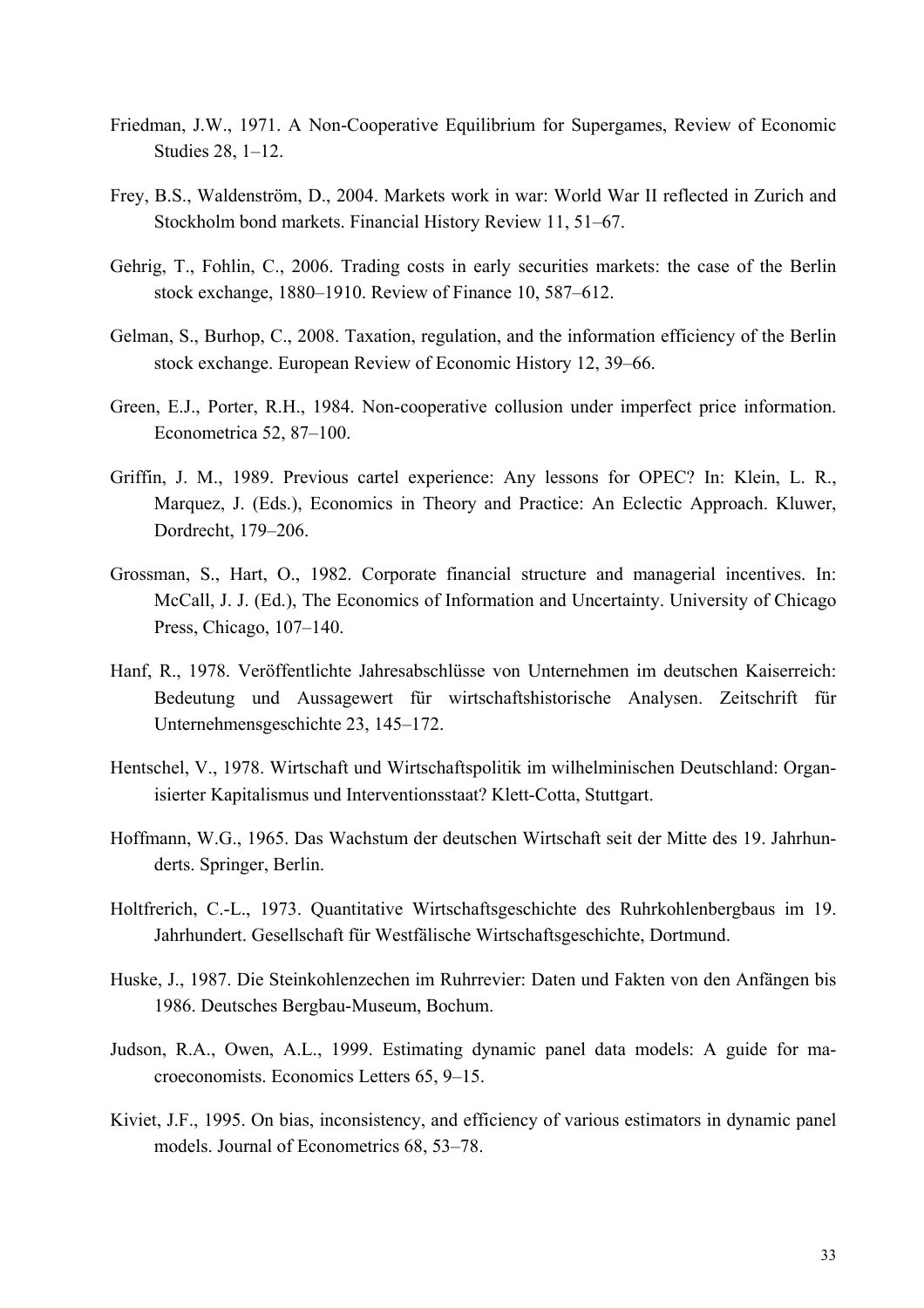- Kocka, J., 1974. Organisierter Kapitalismus oder Staatsmonopolistischer Kapitalismus? Begriffliche Vorbemerkungen. In: H.A. Winkler (Ed.), Organisierter Kapitalismus: Voraussetzungen und Anfänge. Vandenhoeck und Ruprecht, Göttingen, 19–35.
- Kontradiktorische Verhandlungen, 1903. Kontradiktorische Verhandlungen über Deutsche Kartelle: Die vom Reichsamt des Inneren angestellten Erhebungen über das inländische Kartellwesen in Protokollen und stenographischen Berichten, Vol. 1: Steinkohlen und Koks. Franz Siemenroth, Berlin.
- Lang, L.H.P., Stulz, R.M., 1994. Tobin's *q*, Corporate Diversification, and Firm Performance. Journal of Political Economy 102, 1248–1280.
- Levenstein, M.C., 1997. Price wars and the stability of collusion : A study of the pre-World War I Bromine industry. Journal of Industrial Economics 45, 117–137.
- Levenstein, M.C., Suslow, V.Y., 2006. What determines cartel success? Journal of Economic Literature 44, 43–95.
- Liefmann, R., 1897. Die Unternehmerverbände (Konventionen, Kartelle): Ihr Wesen und ihre Bedeutung. J. C. B. Mohr, Freiburg im Breisgau.
- Lindenberg, E.B., Ross, S.A., 1981. Tobin's q ratio and industrial organization. Journal of Business 54, 1–32.
- Lübbers, T., forthcoming. Shareholder value mining: Wealth effects of takeovers in German coal mining, 1896–1913. Explorations in Economic History.
- Lüters, W., 1928. Die Konjunkturpolitik des Rheinisch-Westfälischen Kohlensyndikates vor dem Kriege. Eberding, Berlin.
- MacKinlay, A.C., 1997. Event studies in economics and finance. Journal of Economic Literature 35, 13–39.
- Marin, P.L., Sicotte, R., 2003. Exclusive contracts and market power: Evidence from ocean shipping. Journal of Industrial Economics 51, 193–213.
- Martin, S., 1994<sup>2</sup>. Industrial Economics: Economic Analysis and Public Policy. Macmillan New York.
- Myers, S.C., 1977. Determinants of corporate borrowing. Journal of Financial Economics 5, 147–175.
- Newberry, D.M.G., Stiglitz, J.E., 1981. The Theory of Commodity Price Stabilization: A Study in the Economics of Risk. Clarendon Press, Oxford.

Nickell, S., 1981. Biases in dynamic models with fixed effects. Econometrica 49, 1417–1426.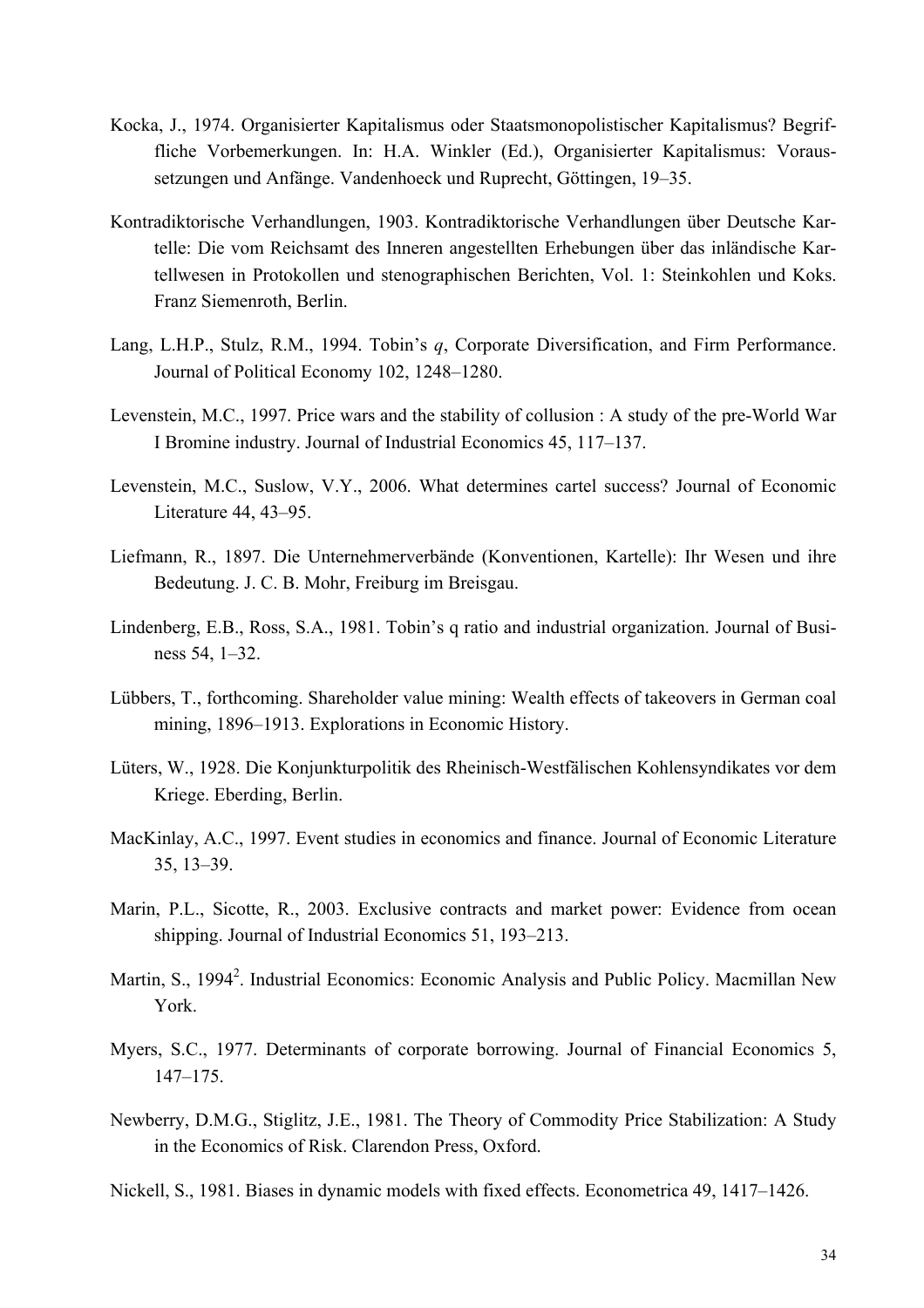- Oi, W.Y., 1961. The desirability of price instability under perfect competition. Econometrica 29, 59–64.
- Orth, P., 1922. Die Ware Steinkohle und ihr Markt. Unpublished Dissertation, University of Münster.
- Parnell, M., 1994. The German Tradition of Organized Capitalism: Self-Government in the Coal Industry. Clarendon Press, Oxford.
- Passow, R., 1911. Materialien für das wirtschaftswissenschaftliche Studium: Die Kartelle des Bergbaus. Teubner, Leipzig.
- Peters, L.L., 1989. Managing competition in German coal, 1893–1913. Journal of Economic History 49, 419–434.
- –––––, 1981. Cooperative Competition in German Coal and Steel, 1893–1914. Unpublished Dissertation, Yale University.
- Peterson, P.P., 1989. Event studies: A review of issues and methodology. Quarterly Journal of Business and Economics 28, 36–66.
- Pierenkemper, T., 1979. Die westfälischen Schwerindustriellen, 1852–1913: Soziale Struktur und unternehmerischer Erfolg. Vandenhoeck und Ruprecht, Göttingen.
- Pilz, A., 1910. Die Hüttenzechenfrage im Ruhrbezirk und Richtlinien für eine Erneuerung des Rheinisch-Westfälischen Kohlen-Syndikats: Eine systematische Darstellung des Einflusses der Hüttenzechen auf den Kartellierungsgedanken im niederrheinisch-westfälischen Steinkohlenbezirk. Giradet, Essen.
- Porter, R.H., 1983. A study of cartel stability: The Joint Executive Committee, 1880–1886. Bell Journal of Economics 14, 301–314.
- Pounds N.J.G., Parker, W.N., 1957. Coal and Steel in Western Europe: The Influence of Resources and Techniques on Production. Faber and Faber, London.
- Ronge, U., 2002. Die langfristige Rendite deutscher Standardaktien: Konstruktion eines historischen Aktienindex ab Ultimo 1870 bis Ultimo 1959. Lange, Frankfurt am Main.
- Rotemberg, J.J., Saloner, G., 1986. A supergame-theoretic model of price wars during booms. American Economic Review 70, 390–407.
- Scherer, F.M., Ross, D., 1990<sup>3</sup>. Industrial Market Structure and Economic Performance. Houghton Mifflin, Boston.
- Schmoller, G., 1923. Grundriß der allgemeinen Volkswirtschaftslehre, Vol. 1. Duncker und Humblot, Leipzig.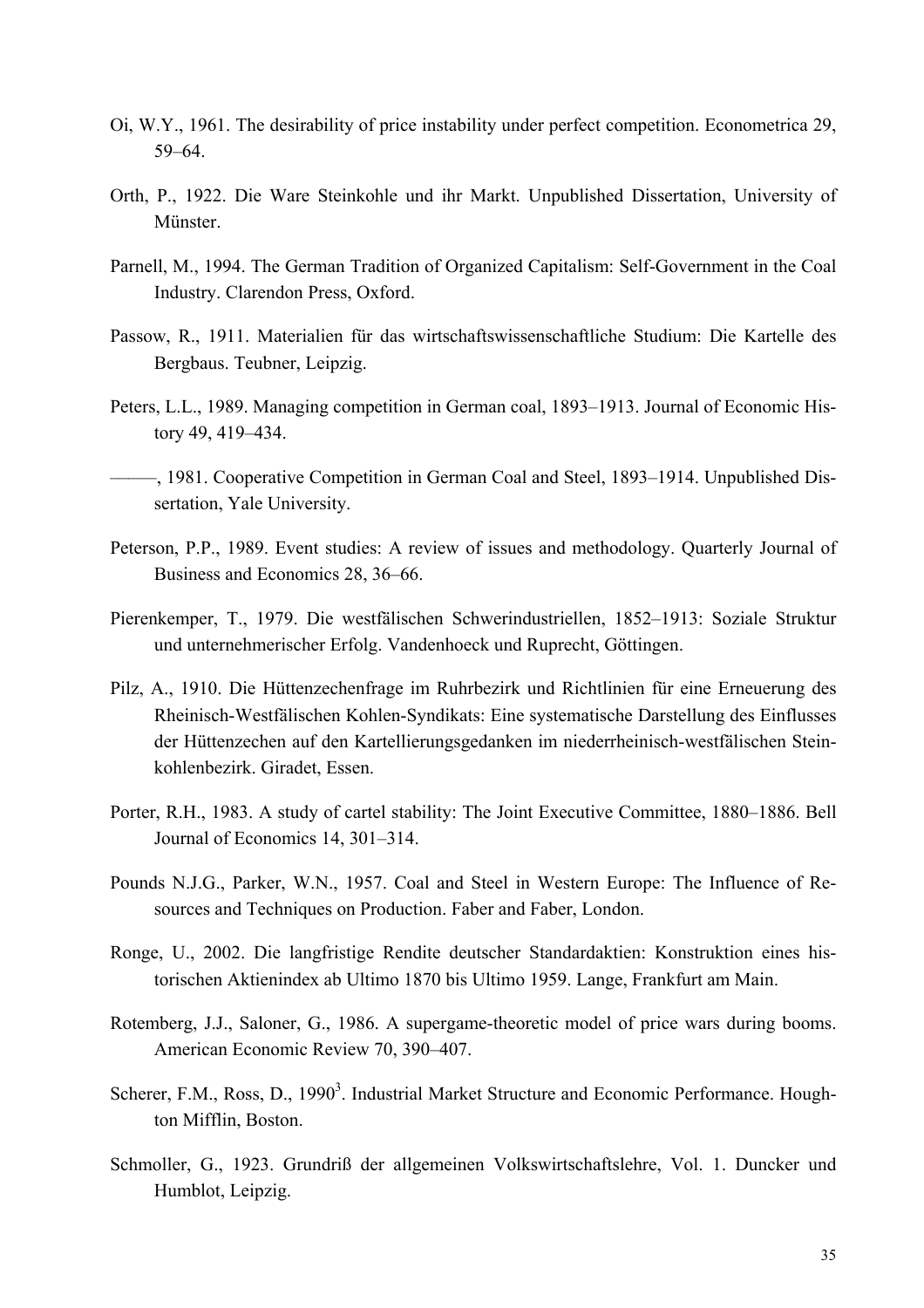- Servaes, H., 1996. The Value of Diversification During the Conglomerate Merger Wave. Journal of Finance 51, 1201–1225.
- Shiller, R., 1981. Do stock prices move too much to be justified by subsequent changes in dividends? American Economic Review 71, 421–436.
- Sproul, M.F., 1993. Antitrust and Prices: Journal of Political Economy 101, 741–54.
- Stigler, G.J., 1966<sup>3</sup>. A Theory of Price. Macmillan, New York.
- –––––, 1964. A theory of oligopoly. Journal of Political Economy 72. 44–61.
- –––––, 1951. The division of labor is limited by the extent of the market. Journal of Political Economy 59, 185–193.
- Tobin, J., 1969. A general equilibrium approach to monetary theory. Journal of Money, Credit, and Banking 1, 15–29.
- Verein für die bergbaulichen Interessen im Oberbergamtsbezirk Dortmund, 1904a. Die Entwickelung des Niederrheinisch-Westfälischen Steinkohlen-Bergbaues in der zweiten Hälfte des 19. Jahrhunderts, vol. 10: Wirtschaftliche Entwickelung 1. Julius Springer, Berlin.
- –––––, 1904b. Die Entwickelung des Niederrheinisch-Westfälischen Steinkohlen-Bergbaues in der zweiten Hälfte des 19. Jahrhunderts, vol. 11: Wirtschaftliche Entwickelung 2. Julius Springer, Berlin.
- Webb, S.B., 1980. Tariffs, cartels, technology, and growth in the German steel industry. Journal of Economic History 40, 309–330.
- Weidenmier, M.D., 2002. Turning points in the US Civil War: Views from the Greyback market. Southern Economic Journal 68, 875–890.
- Wiedenfeld, K., 1912. Das Rheinisch-Westfälische Kohlensyndikat. A. Marcus und E. Webers, Bonn.
- Wilhelm, D., 1966. Das Rheinisch-Westfälische Kohlensyndikat und die Oberschlesische Kohlenkonvention bis zum Jahr 1933. Unpublished Dissertation, University of Erlangen.
- Willard, K.L. et al., 1996. Turning points in the civil war: Views from the greenback market. American Economic Review 86, 1001–1018.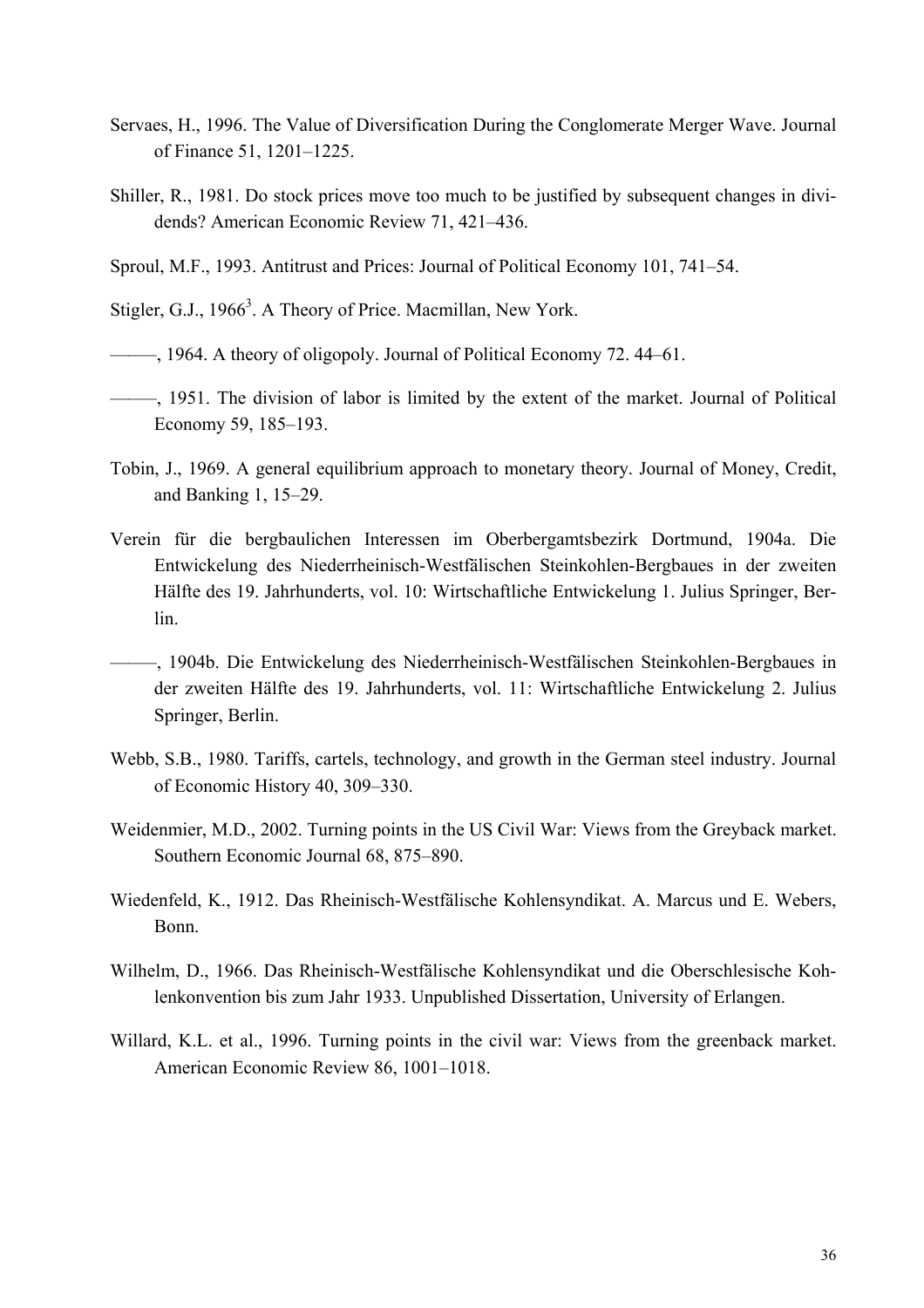# **Appendix**

**Appendix Table 1:** Number of OLS, ARCH, and GARCH Equations in Event Studies

|                    | <b>Original Contract</b> | <b>First Revision</b> | <b>Second Revison</b> |
|--------------------|--------------------------|-----------------------|-----------------------|
| <b>OLS</b>         |                          |                       |                       |
| <b>ARCH (1)</b>    | 16                       |                       | 10                    |
| <b>GARCH (1,1)</b> |                          |                       |                       |

#### **Appendix Table 2:** Sample of Companies

| No.         | Company                                       | <b>RWKS</b> | <b>Years</b> | <b>ES1</b> | ES <sub>2</sub> | ES <sub>3</sub> |
|-------------|-----------------------------------------------|-------------|--------------|------------|-----------------|-----------------|
| 1           | Aplerbecker Aktien-Verein für Bergbau         | 1893        | 1882-1913    | Yes        | Yes             | Yes             |
| $\mathbf 2$ | Arenbergsche AG für Bergbau und Hüttenbetrieb | 1893        | 1881-1913    | Yes        | Yes             | Yes             |
| 3           | Bochumer Bergwerks-AG                         | 1893        | 1881-1913    | Yes        | Yes             | Yes             |
| 4           | <b>Bochumer Verein</b>                        | 1904        | 1881-1913    | No         | No              | No              |
| 5           | <b>Bonifacius</b>                             | 1893        | 1881-1898    | Yes        | Yes             | <b>No</b>       |
| 6           | Concordia                                     | 1893        | 1891-1913    | Yes        | Yes             | Yes             |
| 7           | Consolidation                                 | 1893        | 1890-1913    | Yes        | Yes             | Yes             |
| 8           | Courl                                         | 1893        | 1891-1898    | Yes        | Yes             | <b>No</b>       |
| 9           | Dannebaum                                     | 1893        | 1890-1899    | Yes        | Yes             | No              |
| 10          | Deutsch-Luxemburg. Bergwerks- und Hütten-AG   | 1904        | 1903-1913    | No         | No.             | No              |
| 11          | Dortmunder Bergbau-AG                         | 1893        | 1881-1893    | No         | No.             | No.             |
| 12          | Eschweiler Bergwerks-Verein                   | Outsider    | 1881-1911    | No         | No              | No              |
| 13          | Gelsenkirchener Bergwerks-AG                  | 1893        | 1881-1913    | Yes        | Yes             | Yes             |
| 14          | Georgs-Marien-Bergwerks- und Hüttenverein     | 1904        | 1881-1913    | <b>No</b>  | <b>No</b>       | <b>No</b>       |
| 15          | Harperner Bergbau-AG                          | 1893        | 1881-1913    | Yes        | Yes             | Yes             |
| 16          | Hibernia                                      | 1893        | 1881-1904    | Yes        | Yes             | Yes             |
| 17          | Hörder Bergwerks- und Hüttenverein            | 1904        | 1881-1906    | <b>No</b>  | <b>No</b>       | <b>No</b>       |
| 18          | Hoesch                                        | 1904        | 1902-1913    | No.        | No.             | No              |
| 19          | Hugo                                          | 1893        | 1881-1894    | Yes        | No              | No              |
| 20          | Kattowitzer AG für Bergbau und Hüttenbetrieb  | Outsider    | 1890-1912    | No         | No              | No              |
| 21          | Kölner Bergwerks-Verein*                      | 1893        | 1881-1913    | Yes        | Yes             | Yes             |
| 22          | König Wilhelm                                 | 1893        | 1881-1913    | Yes        | Yes             | Yes             |
| 23          | Louise Tiefbau                                | 1893        | 1881-1907    | Yes        | Yes             | Yes             |
| 24          | Magdeburger Bergwerks-AG                      | 1893        | 1881-1913    | No         | <b>No</b>       | <b>No</b>       |
| 25          | Massen                                        | 1893        | 1891-1910    | Yes        | Yes             | Yes             |
| 26          | Nordstern                                     | 1893        | 1890-1906    | Yes        | Yes             | Yes             |
| 27          | Phönix                                        | 1904        | 1897-1913    | No         | No              | <b>No</b>       |
| 28          | Pluto                                         | 1893        | 1881-1898    | Yes        | Yes             | No.             |
| 29          | Rheinische Anthracit-Kohlenwerke**            | 1893        | 1890-1913    | Yes        | Yes             | Yes             |
| 30          | <b>Rheinische Stahlwerke</b>                  | 1904        | 1901-1913    | No.        | <b>No</b>       | <b>No</b>       |
| 31          | Schalker Gruben- und Hütten-Verein            | 1904        | 1900-1904    | No.        | No.             | <b>No</b>       |
| 32          | Schles. AG für Bergbau und Zinkhüttenbetrieb  | Outsider    | 1881-1912    | No         | No              | No              |
| 33          | Union                                         | 1904        | 1881-1910    | No         | No              | No              |

*Note*: Years = years in panel; RWKS = beginning of membership in the RWKS; ES 1 =event study original contract; ES 2 =event study second contract; ES 3 =event study third contract; \*since 1911 Köln-Neuessener Bergwerks-Verein; \*\*since 1907 Essener Steinkohlenbergwerke.